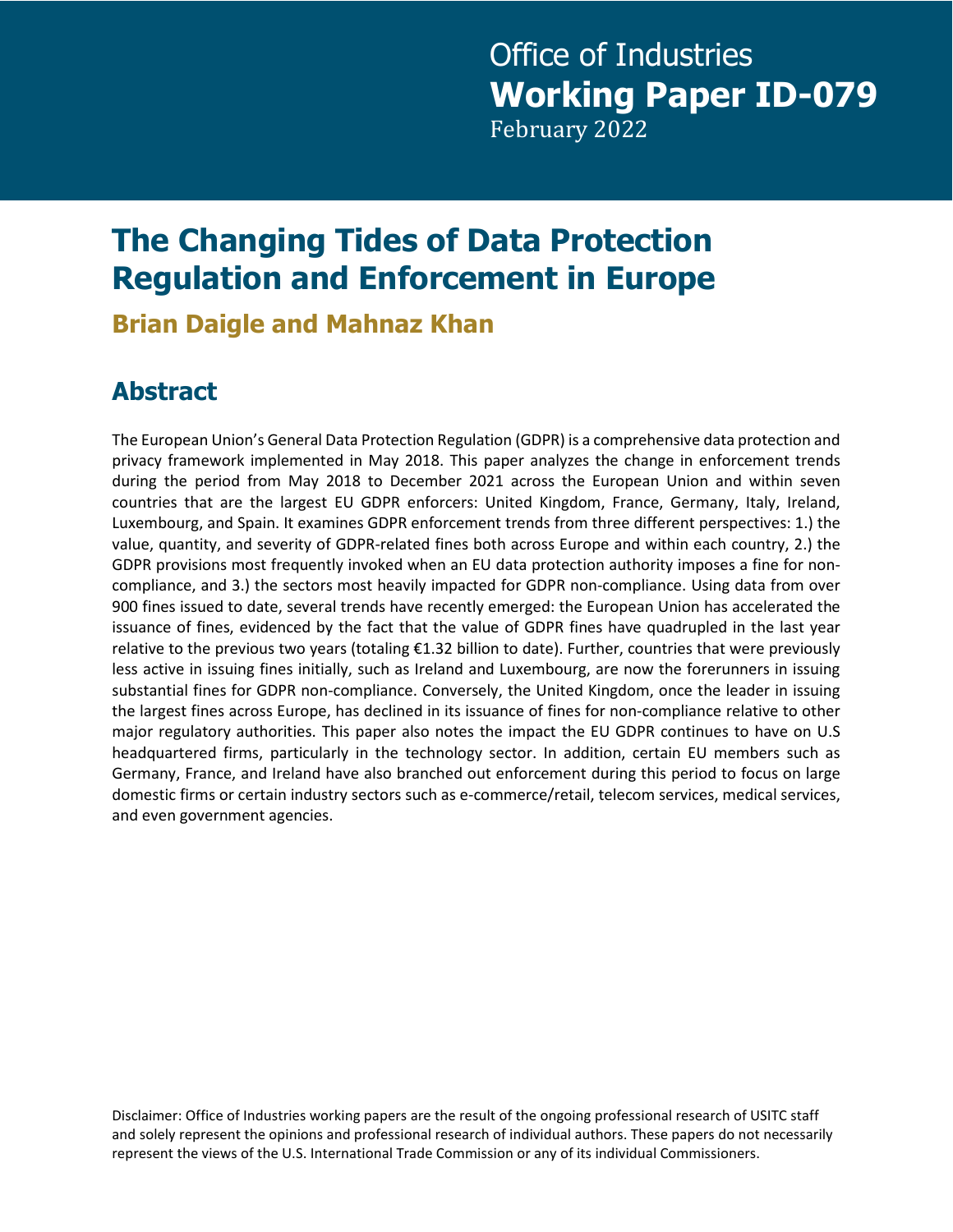# U.S. International Trade Commission

# **The Changing Tides of Data Protection Regulation and Enforcement in Europe**

#### **Brian Daigle and Mahnaz Khan**

Office of Industries U.S. International Trade Commission (USITC) February 2022

The author is staff with the Office of Industries of the U.S. International Trade Commission (USITC). Office of Industries working papers are the result of the ongoing professional research of USITC staff. Working papers are circulated to promote the active exchange of ideas between USITC staff and recognized experts outside the USITC, and to promote professional development of office staff by encouraging outside professional critique of staff research.

This paper represents solely the views of the author and is not meant to represent the views of the U.S. International Trade Commission or any of its Commissioners. Please direct all correspondence to Brian Daigle and Mahnaz Khan, Office of Industries, U.S. International Trade Commission, 500 E Street, SW, Washington, DC 20436, telephone: 202-205-2046, email: [mahnaz.khan@usitc.gov;](mailto:mahnaz.khan@usitc.gov)

#### [brian.daigle1@gmail.com.](mailto:brian.daigle1@gmail.com)

The author would like to thank James Stamps for providing constructive comments and guidance, and Byron Barlow for his production support.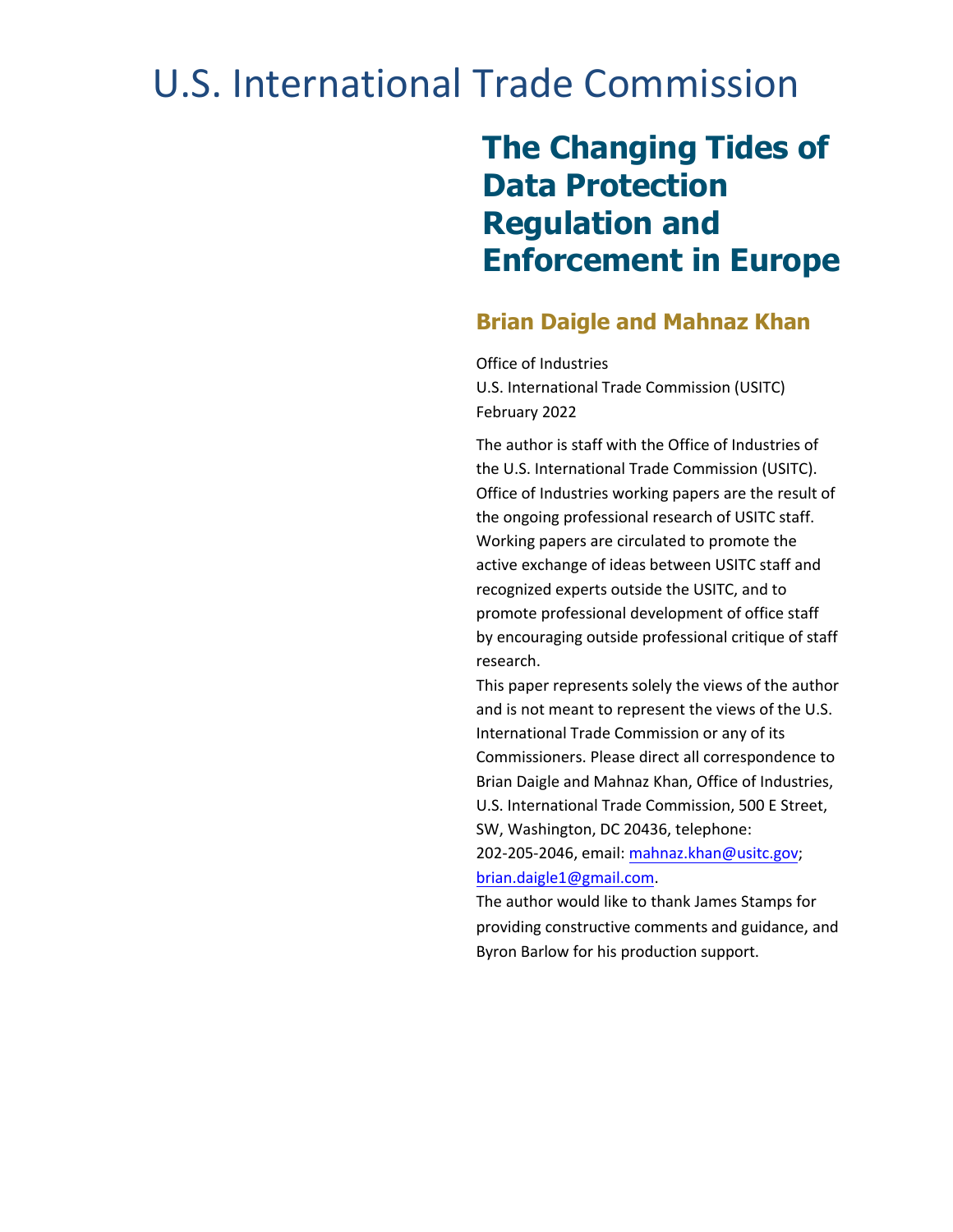U.S. International Trade Commission

# **The Changing Tides of European Union's General Data Protection Regulation Enforcement Trends**

February 2022 No. ID-22-079

U.S. International Trade Commission | 3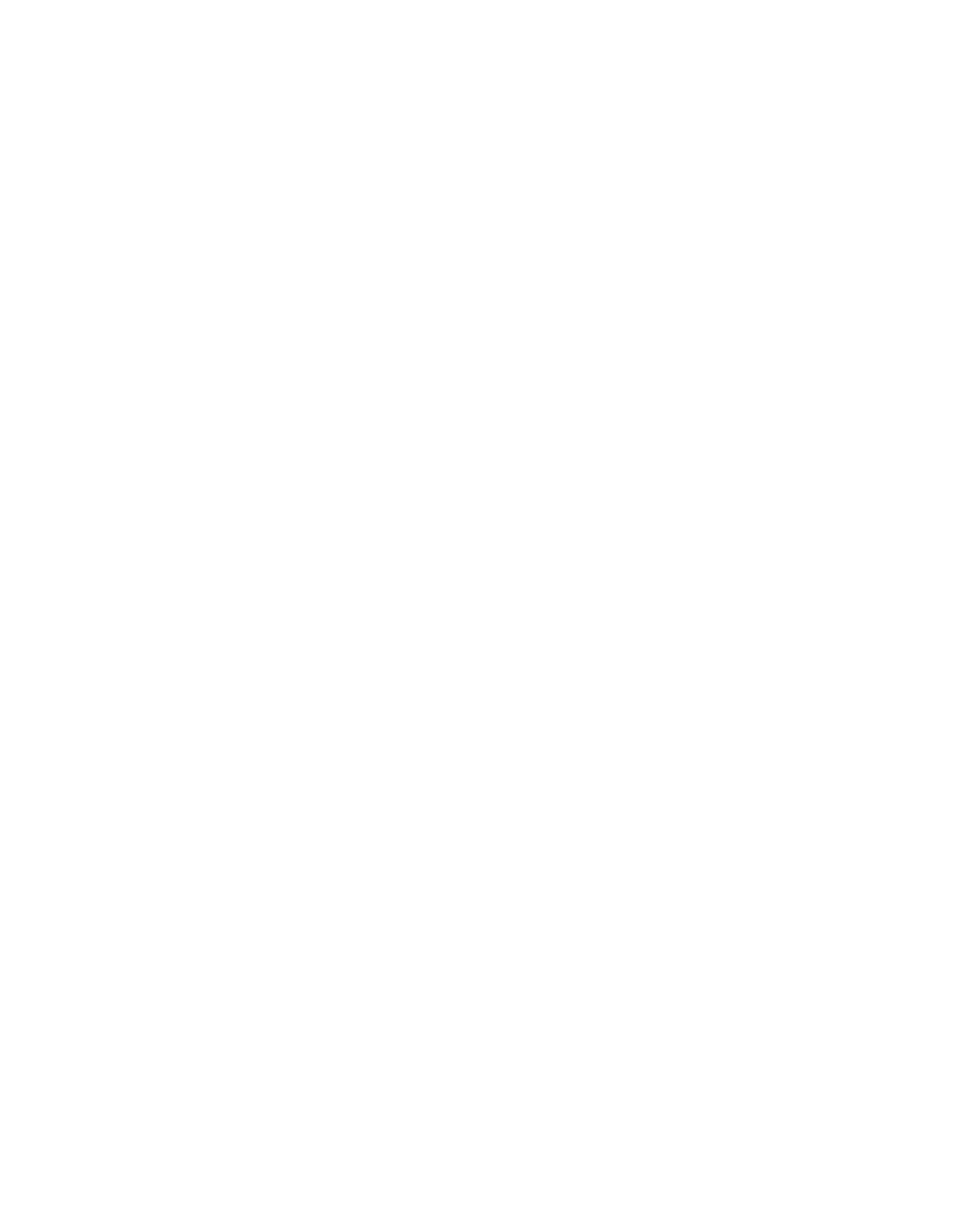#### **Introduction**

Since May 2018, the European Union's General Data Protection Authority (GDPR) has governed the protection of personal data and the privacy rights of individuals online for residents of the 27 countries in the EU, the three European Economic Area (EEA) member states not part of the EU (Norway, Liechtenstein, and Iceland), and the United Kingdom until the country formally exited the EU.<sup>[1](#page-4-0)</sup> GDPR is a comprehensive data protection and privacy law that applies to all residents across the EU, however, enforcement lies principally with national (or sometimes regional) data protection authorities (DPAs) according to where violations occur and where companies are headquartered. Effective January 1, 2021, the United Kingdom withdrew from the European Union but incorporated GDPR into its domestic law as the UK GDPR; as a result, though the UK is not bound by the EU-wide data protection bodies such as the European Data Protection Board, the UK largely governs by the same provisions as the EU and EEA member states.<sup>[2](#page-4-1)</sup> Using data primarily from the Paris-headquartered international law firm CMS, this paper explores GDPR enforcement trends among these European DPAs.<sup>3</sup>

With respect to fines issued by data protection authorities for GDPR non-compliance, the regulation allows for DPAs to assess fines on companies up to €20 million (\$22.6 million) or 4 percent of a company's worldwide annual revenue, depending on the severity of the violation and which GDPR provision (referred to in the law as an article) is violated. GDPR applies to any company or firm, regardless of geographic location, that processes personal data of EU residents, even if these firms are not physically located in the EU or processing takes place on servers located outside the EU.<sup>[4](#page-4-3)</sup>

In September 2019, the authors released a short interim publication on GDPR fines analyzing enforcement trends after the GDPR had been implemented for one year, and subsequently released a second more lengthy report in June 2020 exploring GDPR fines issued between May 2018 and March 2020.[5](#page-4-4) With respect to this latter publication, the authors analyzed 107 fines exceeding €10,000 during this two-year period, with a combined value of €470 million, and identified 11 fines issued that was more than €1 million. Both publications showed that Western European countries such as the UK (before Brexit), France, and Germany appeared to be aggressive in imposing larger fines and initiating

<span id="page-4-0"></span><sup>&</sup>lt;sup>1</sup> European Union member states are Austria, Belgium, Bulgaria, Croatia, Cyprus, the Czech Republic, Denmark, Estonia, Finland, France, Germany, Greece, Hungary, Ireland, Italy, Latvia, Lithuania, Luxembourg, Malta, Netherlands, Poland, Portugal, Romania, Slovakia, Slovenia, Spain, and Sweden. The GDPR was subsequently incorporated in the EEA legislation as of July 18, 2018, and then extended to three EEA countries include Iceland, Liechtenstein, and Norway. This paper also examines trends within the United Kingdom, which was part of the EU before January 1, 2021. Investopedia, "European Economic Area (EEA) Agreement," accessed December 2, 2021. <sup>2</sup> ICO, UK ICO, "The UK GDPR," November 24, 2021.

<span id="page-4-2"></span><span id="page-4-1"></span><sup>&</sup>lt;sup>3</sup> While there are a variety of actions taken by data protection authorities to ensure regulatory compliance, including the publication of guidance documents, internal discussions with firms using personal data, and orders that non-compliant firms halt certain practices in order to be GDPR-compliant, this paper will focus exclusively on the issuance of monetary fines for GDPR non-compliance. When noting "enforcement" in this report, the authors are primarily referencing monetary fines for non-compliance. CMS, "GDPR Enforcement Tracker - List of GDPR Fines," 2021.

<span id="page-4-3"></span><sup>4</sup> EU GDPR, Article 3, "Territorial Scope," effective May 25, 2018.

<span id="page-4-4"></span><sup>5</sup> See Daigle and Khan, "The EU General Data Protection Regulation: An Analysis of Enforcement Trends by EU Data Protection Authorities," Journal of International Commerce and Economics, June 2020; Daigle and Khan, "One Year In: GDPR Fines and Investigations Against U.S.-Based Firms," September 2019, 2.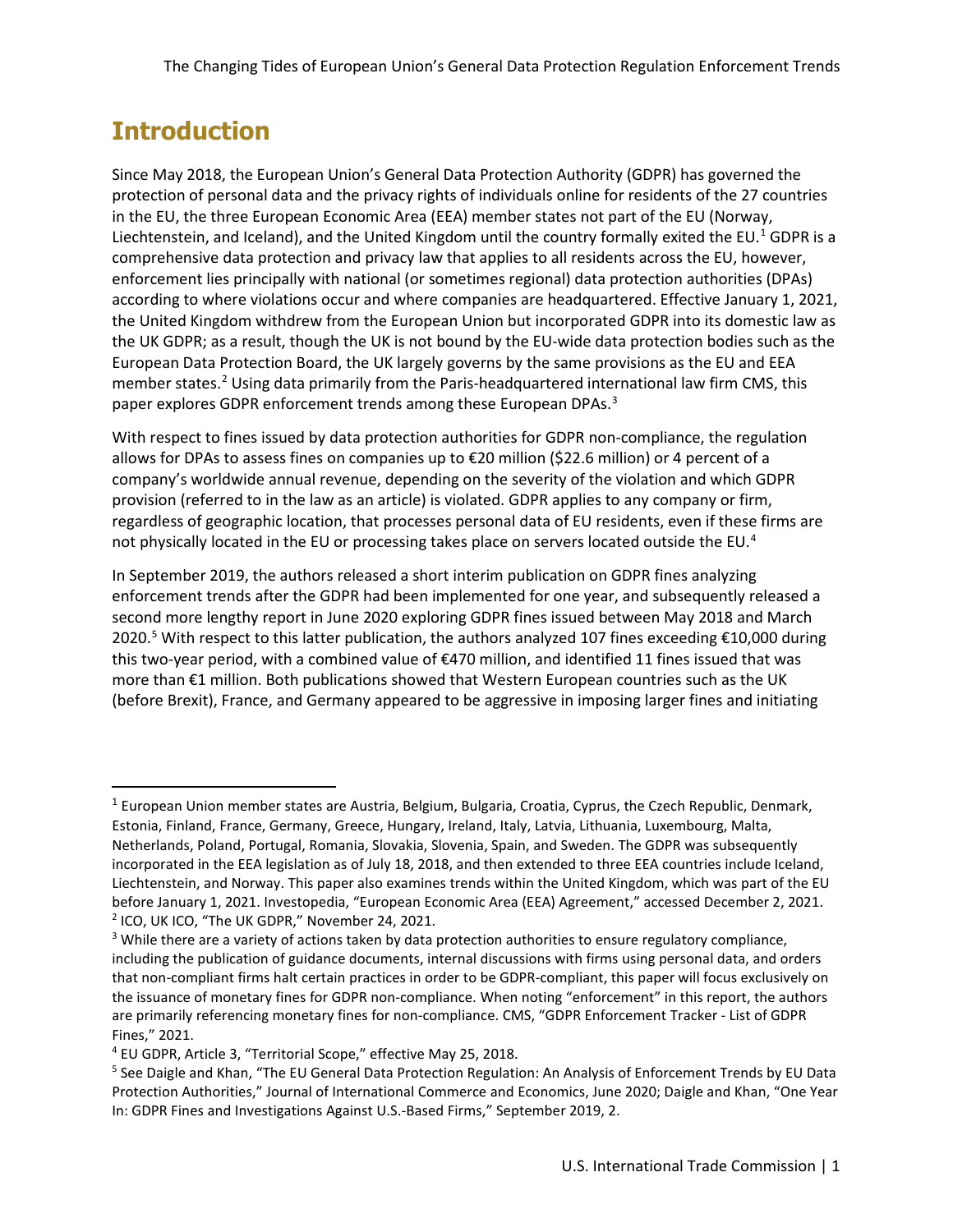investigations, often against U.S. tech companies. In contrast, Eastern European DPAs issued smaller fines focused mainly on domestic firms within their own countries.[6](#page-5-0)

This report looks at the trends in GDPR enforcement among data protection authorities in the EU, EEA, and United Kingdom covering the entire period from May 2018 (when GDPR entered into force) to December 2021 (subject period), and similar to the June 2020 publication will focus primarily on fines exceeding €10,000. During this period, fines by EU and EEA members have ranged significantly based on EU data protection authorities. Over the course of this three-and-a-half-year period, authors identified more than 470 fines higher than €10,000 from 27 data protection authorities, with a combined monetary value of €1.32 billion (\$1.49 billion). These fines represent a quadrupling in the total volume of fines and a tripling in the monetary value of fines issued since March 2020 (the period of the June 2020 publication). Additionally, there are now 42 fines in excess of €1 million, a nearly three-fold increase between March 2020 and December 2021.

This paper seeks to put different lenses on GDPR enforcement trends in Europe, primarily through the number and value of fines issued, the sectors most affected, the GDPR provisions enforced by DPAs, and multinational firms affected by enforcement. First, the paper begins with a broad EU-wide exploration of fines issued during this period and notes which provisions of GDPR appear to be most frequently cited by data protection authorities. The paper then continues with an analysis of enforcement trends by industry sector. The paper then continues with an exploration of GDPR enforcement trends against U.S. headquartered firms, which represents more than 80 percent of the monetary value of all fines issued by DPAs during the subject period. The paper then concludes with a brief analysis of enforcement trends by major DPA enforcement bodies in Luxembourg, Ireland, Germany, France, Italy, Spain, and the United Kingdom.[7](#page-5-1)

#### **Europe-wide GDPR Enforcement Trends**

Since GDPR went into force in May 2018, the 31 countries which fall under its jurisdiction have issued more than 900 fines with a combined monetary value of more than €1.32 billion (\$1.49 billion). Among these fines, approximately half exceed €10,000, while nearly 450 were below €10,000 (combined, these latter fines represented less than one-half of 1 percent of the total fines issued by DPAs).

Analysis of GDPR trends indicates that there are a cluster of GDPR articles that are most often cited when an enforcement fine is issued by a DPA, suggesting that the European countries subject to the regulation strongly value certain aspects of GDPR associated specifically with the rights of online users (often referred to as data subjects) and the protection of their data. Looking specifically at the GDPR articles identified by DPAs as being in violation, the five most likely to be identified are articles 5, 6, 12, 13, and 32 (table 1).<sup>[8](#page-5-2)</sup> This aligns with the authors' June 2020 publication and confirms that early enforcement trends appear to be persisting throughout 2020 and 2021.

<span id="page-5-0"></span><sup>6</sup> Daigle and Khan, "The EU General Data Protection Regulation: An Analysis of Enforcement Trends by EU Data Protection Authorities," Journal of International Commerce and Economics, June 2020; Daigle and Khan, "One Year In: GDPR Fines and Investigations Against U.S.-Based Firms," September 2019, 2.

<span id="page-5-1"></span> $<sup>7</sup>$  Appendix A provides a brief exploration of fines for each EU or EEA member state not covered in this paper.</sup> <sup>8</sup> In some instances, data protection authorities did not disclose what articles were violated. Notably,

<span id="page-5-2"></span>Luxembourg's data protection authority did not identify the circumstances that led to its issuing a  $\epsilon$ 746 million euro fine to Amazon, a single fine which currently represents approximately 57 percent of the total value of all fines issued by DPAs. As a result, analysis of article violations is constrained to the €546.5 million in fines for which articles violations were identified directly by the relevant DPAs.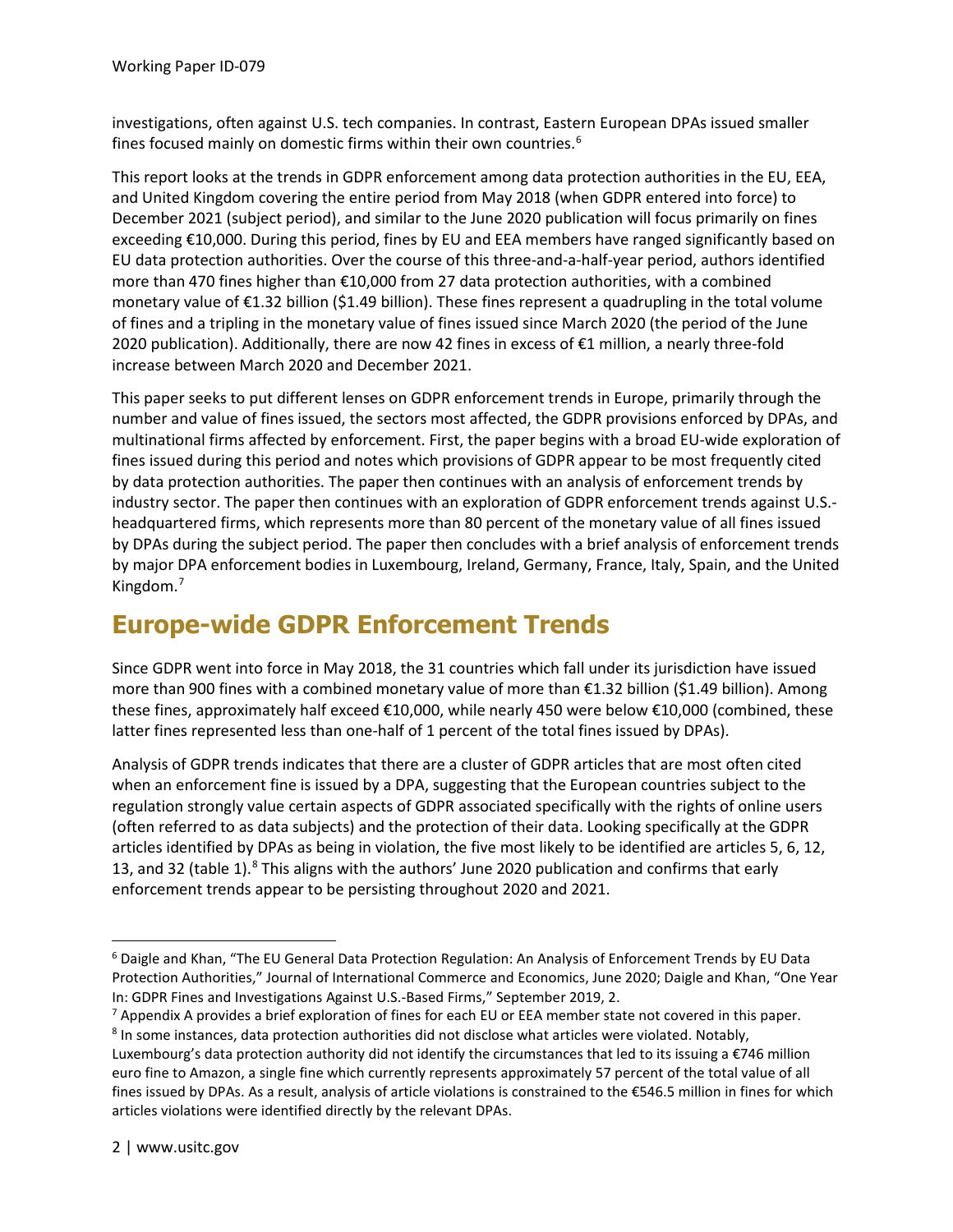|                |                                          |                                                                                                                                                                                                                                                                                                                                                                                |                                        | <b>Fines associated</b>                 |
|----------------|------------------------------------------|--------------------------------------------------------------------------------------------------------------------------------------------------------------------------------------------------------------------------------------------------------------------------------------------------------------------------------------------------------------------------------|----------------------------------------|-----------------------------------------|
| <b>Article</b> | <b>Article type</b>                      | <b>Article description</b>                                                                                                                                                                                                                                                                                                                                                     | <b>Number</b><br>of fines <sup>a</sup> | with article<br>violations <sup>a</sup> |
| 5              | Principles of<br><b>GDPR</b>             | Principles relating to processing of personal data:<br>among other things, requires data to be processed<br>lawfully, fairly and in a transparent manner                                                                                                                                                                                                                       | 254                                    | €400.7 million                          |
| 6              | Principles of<br><b>GDPR</b>             | Lawfulness of processing has six grounds for legal<br>processing of data subjects' information: consent,<br>necessary pursuant to a contract, compliance with<br>legal obligations, protecting vital interests, and<br>purpose is a legitimate interest by the controller or<br>processor unless it encroaches on a fundamental<br>right or freedom of the data subject.       | 194                                    | €223.4 million                          |
| 32             | Obligations<br>Controllers<br>Processors | of Relates to security of processing where the<br>and controller and processor must ensure a level of<br>security appropriate to the risk. Often data breaches<br>are a violation of this provision.                                                                                                                                                                           | 140                                    | €76.1 million                           |
| 13             | <b>Rights of Data</b><br>Subject         | Information to be provided where personal data are<br>collected from the data subject                                                                                                                                                                                                                                                                                          | 55                                     | €266.2 million                          |
| 12             | <b>Rights of Data</b><br>Subject         | Transparent information, communication and<br>modalities in the exercise of rights of the data<br>subject. For example, controller must provide<br>information in a concise, transparent, intelligible and<br>easily accessible form, using clear and plain<br>language, and provide information on action taken<br>on request by and to the data subject within one<br>month. | 44                                     | €261.0 million                          |
|                |                                          | Total fines under major GDPR article violations <sup>b</sup>                                                                                                                                                                                                                                                                                                                   | 465                                    | € 553.4 million                         |

|  |  |  | Table 1 Most frequently articles found to be in violation when issuing GDPR fines |  |
|--|--|--|-----------------------------------------------------------------------------------|--|
|--|--|--|-----------------------------------------------------------------------------------|--|

Source: CMS, "GDPR Enforcement Tracker - List of GDPR Fines," 2021, author calculations.

Notes: <sup>a</sup>For both the number of fines as well as fines associated with article violations, there are many instances where multiple articles were violated in the issuance of a single fine. Therefore, both the number of fines as well as fines associated with article violations should not be viewed as cumulative as there may be fines associated with two or several of the articles listed here.

<sup>b</sup> There are several fines for which data protection authorities do not identify which articles were violating in issuing their fine. Therefore, those fines are excluded from the total number of fines as well as the total value of fines.

Among the fines issued by DPAs exceeding €10,000, the vast majority (70.8 percent) identified at least one violation of articles 5 through 9 (the "Principles" articles). These articles identify the principles relating to the processing of personal data (article 5), the lawfulness of processing (article 6), conditions for consent and the consent of children (articles 7 and 8) and processing special categories of data (article 9). Among these articles, article 5 was found to be in violation in more than half of the fines issued between May 2018 and December 2021 and more than 73 percent of the monetary value of fines for which article violations were identified, though often with additional violations cited in conjunction with article 5.

Although fines issued for violating the rights of data subjects (identified in chapter 3 under articles 12 through 23) occur less frequently than fines for violating general principles and obligations for controllers and processors of data (chapter 4, articles 24-43), DPAs appear to be placing a greater regulatory scrutiny on data subject right violations. The fine for a GDPR violation that identifies the violation of a data subject's right (articles 12 and 13) is on average more than double the fines associated with violations for general principles (articles 5 and 6) or the obligations of controllers and processors (article 32).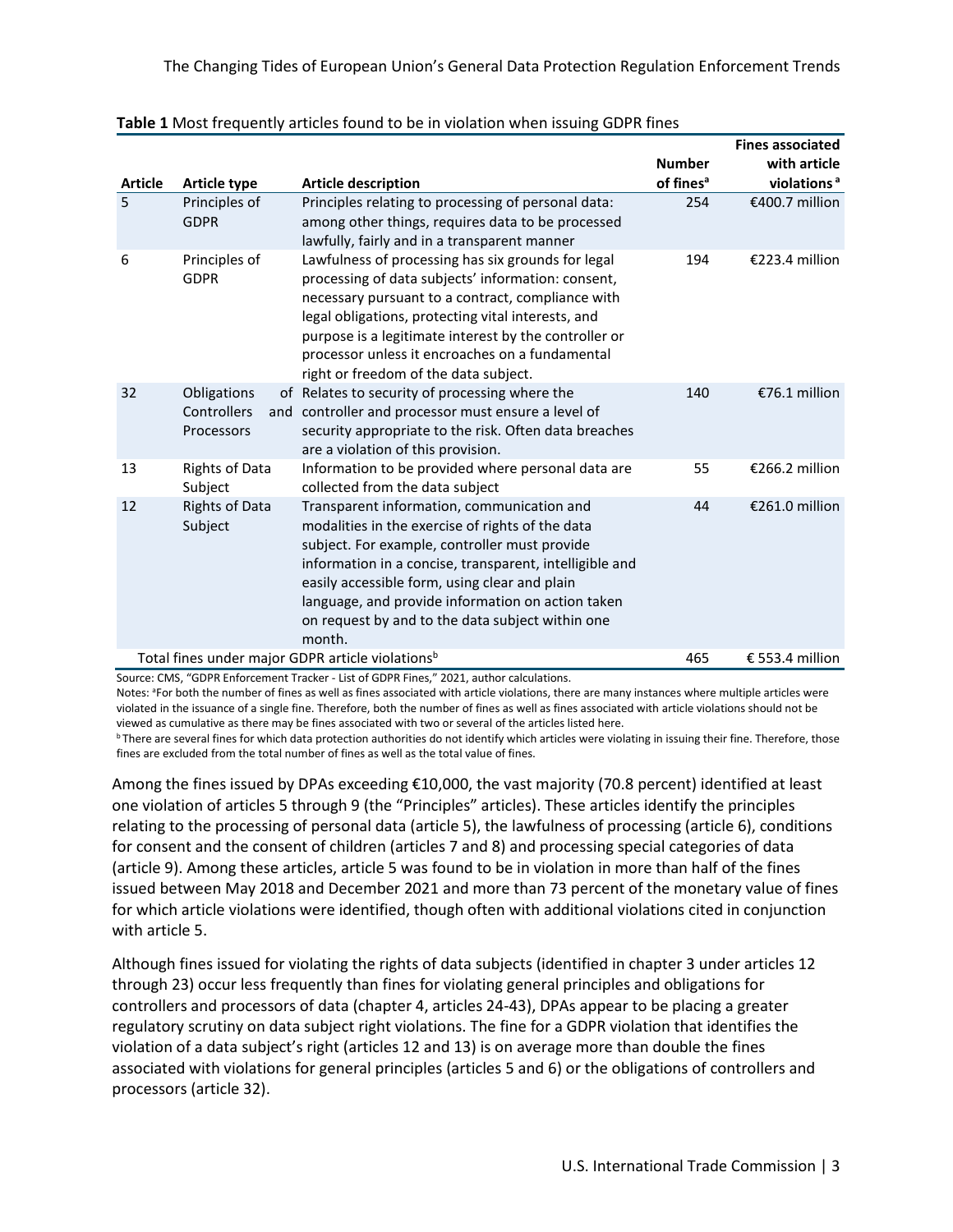Concerning the obligations of data controllers and processors, by far the most frequently cited article violation is article 32, which governs the necessary measures controllers and processors must take in order to demonstrate that they have taken adequate precautions to protection data subjects' personal data. This includes best practices such as pseudonymization and encryption of data, ensuring confidentiality and integrity of systems, restoring access to personal data following an incident (often a data breach), and regular testing to ensure effectiveness. Article 32 violations are the third most frequently cited violations by DPAs and are associated with nearly €80 million in fines during the subject period. This demonstrates a continuing interest among DPAs in ensuring regulatory compliance of the data breach provisions of GDPR, a cornerstone element of the law.

#### **GDPR Enforcement Trends by Industry Sector**

From a European-wide perspective, the data suggest that there is a trend towards issuing very significant fines against multinational e-commerce/retail firms which violate GDPR provisions; fines issued against the e-commerce/retail sector constitute more than 60 percent of the value of all fines issued by European DPAs. While the €746 million fine issued by Luxembourg to U.S. firm Amazon's Europe affiliate office substantially increased the impact of GDPR fines on the e-commerce sector (discussed further in the Luxembourg section below), though this was not the first nor the only fine to impact the industry. In December 2020 Germany's Hamburg Data Protection Authority fined Swedenheadquartered clothing retailer H&M's online shop €35.3 million for GDPR violations, while France's data protection authority fined France-headquartered e-commerce and retail firm Carrefour €2.5 million for violating several GDPR provisions.

After e-commerce/retail firms, multinational internet services firms constitute a substantial portion of the value of GDPR fines; mainly all of these firms (with the exception of one firm) are based in the United States and have global platforms. Leading with Ireland's September 2021 fine of WhatsApp (€225 million, discussed further in the Ireland section below), internet services firm Google has been fined multiple times, and other services platforms such as TikTok, Twitter, and Meta (formerly Facebook) have faced fines for GDPR violations in Germany, France, Belgium, Ireland, the Netherlands, and elsewhere. Combined, fines impacting the internet services industry have exceeded €300 million, and represent nearly 22 percent of total fines issued by DPAs.

Telecommunications is another sector that has faced a higher level of scrutiny from DPAs, and a variety of fines throughout Europe; these telecom providers are often domestic firms within an EU country that is identified by that country's DPA as being out of compliance with GDPR. The industry has faced more than 100 fines during the May 2018 – December 2021 period, including in Belgium, Bulgaria, Cyprus, Germany, Greece, Hungary, Italy, Poland, Romania, and Spain. Telecom services fines have also been 3 of the 10 largest fines issued by DPAs, and overall, there have been nearly €80 million in fines issued to telecom firms by DPAs (for a list of the 50 largest fines issued by DPAs during the May 2018 to December 2021 period, which combined represent more than 97 percent of the monetary value of all GDPR fines, see Appendix B).

Finally, one unexpected emerging sector that has faced GDPR oversight over the past three years has been the public sector, including national European government agencies and local governments. With more than 80 fines and a combined monetary value exceeding €11 million, these fines are also noteworthy for their broad application across a variety of jurisdictions; Belgium, Bulgaria, Cyprus, Denmark, France, Hungary, Iceland, Ireland, Italy, Lithuania, the Netherlands, Norway, Poland, Sweden, and the United Kingdom have all issued fines against national government agencies or local government jurisdictions (or both) within their countries for GDPR violations. In addition, fines have been issued for a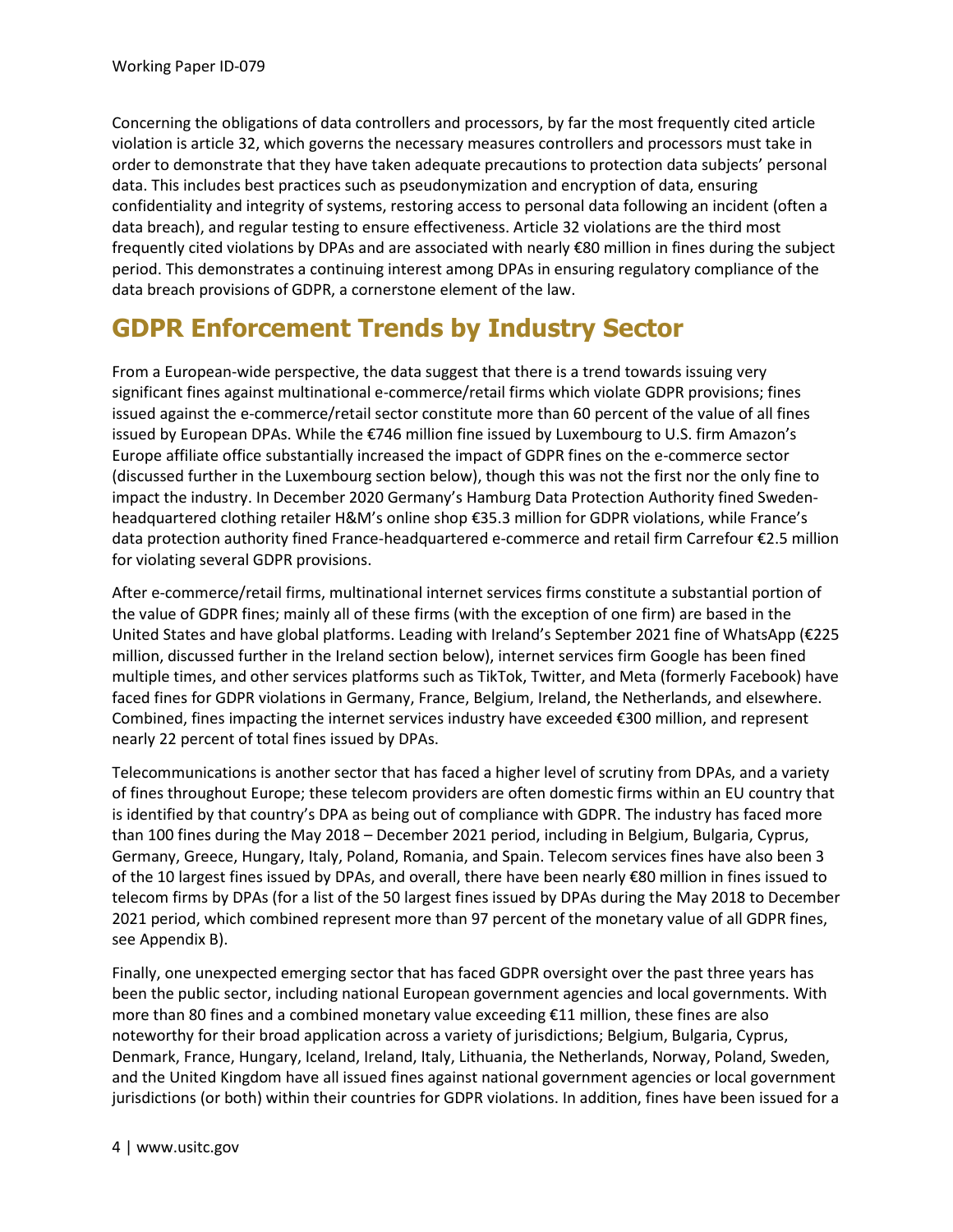wide range of public sector institutions such as hospitals, public transportation service providers, and universities.

Beyond these industry sectors, European countries have differed with respect to which types of other industries they pursue when issuing fines. Other sectors which have faced a substantial level of regulatory scrutiny have typically been industries that heavily rely on customer data for operational purposes. These include the medical services sector (more than €10 million in fines from May 2018 to December 2021), the energy services sector (more than €15 million), and the banking sector (more than €20 million). The level of scrutiny and fees can vary substantially by country. For example, the banking sector represents the largest value of fines for Spain, while Estonia's fines have all been issued for ecommerce and retail website GDPR non-compliance. Sweden has issued approximately 70 percent of the fines issued across Europe to medical services industries, despite issuing only 1 percent of the total monetary value of all GDPR fines. Several of these country-specific sections are described in further detail in the section GDPR Enforcement Trends by Selected DPAs, as well as in Appendix A.

### **GDPR Enforcement Trends Affecting U.S. Firms**

An analysis of data on GDPR fines between 2018 and 2021 indicates that the largest fines issued for GDPR non-compliance have been assessed against U.S.-headquartered firms, particularly in the technology sector. Industry experts noted that EU DPAs have escalated their enforcement efforts against U.S. tech firms, especially in 2020-21, increasing the frequency and severity of fines issued in line with GDPR rules.<sup>9</sup> U.S. firms have noted that EU DPAs no longer appear reluctant to utilize heavy enforcement against big tech companies and other prominent organizations.<sup>[10](#page-8-1)</sup> Historically less aggressive privacy enforcers, like Ireland and Luxembourg, have increasingly taken stronger positions on enforcing provisions more strictly through the issuance of larger fines against foreign firms; these countries were previously viewed by privacy and data protection advocates as more "company-friendly" than their other European counterparts. $11$ 

With the July 2021 Amazon €746 million fine from Luxembourg, and the Ireland WhatsApp €225 million fine in September 2021, U.S. firms represent the majority of the monetary value of all fines issued by EU DPAs. With other U.S.-headquartered firms' (and U.S. firm affiliate branches in EU countries) fines, the total U.S. firm impact of GDPR non-compliance fines is approximately €1.1 billion, or more than 80 percent of the total monetary value of all fines issued as of years' end 2021. In addition, the three largest fines issued thus far for GDPR violations have been against U.S. firms, and 5 of the 20 largest fines issued by DPAs during the 2018-21 period have been against U.S. firms (table 10).

<span id="page-8-0"></span><sup>&</sup>lt;sup>9</sup> DeGeurin, "Amazon's Record EU Privacy Fine May Be Just the Start," August 2, 2021.

<span id="page-8-1"></span><sup>&</sup>lt;sup>10</sup> EPIQ, "Recent GDPR Fines Against Amazon and WhatsApp Set New Records," October 6, 2021.

<span id="page-8-2"></span><sup>&</sup>lt;sup>11</sup> EPIQ, "Recent GDPR Fines Against Amazon and WhatsApp Set New Records," October 6, 2021.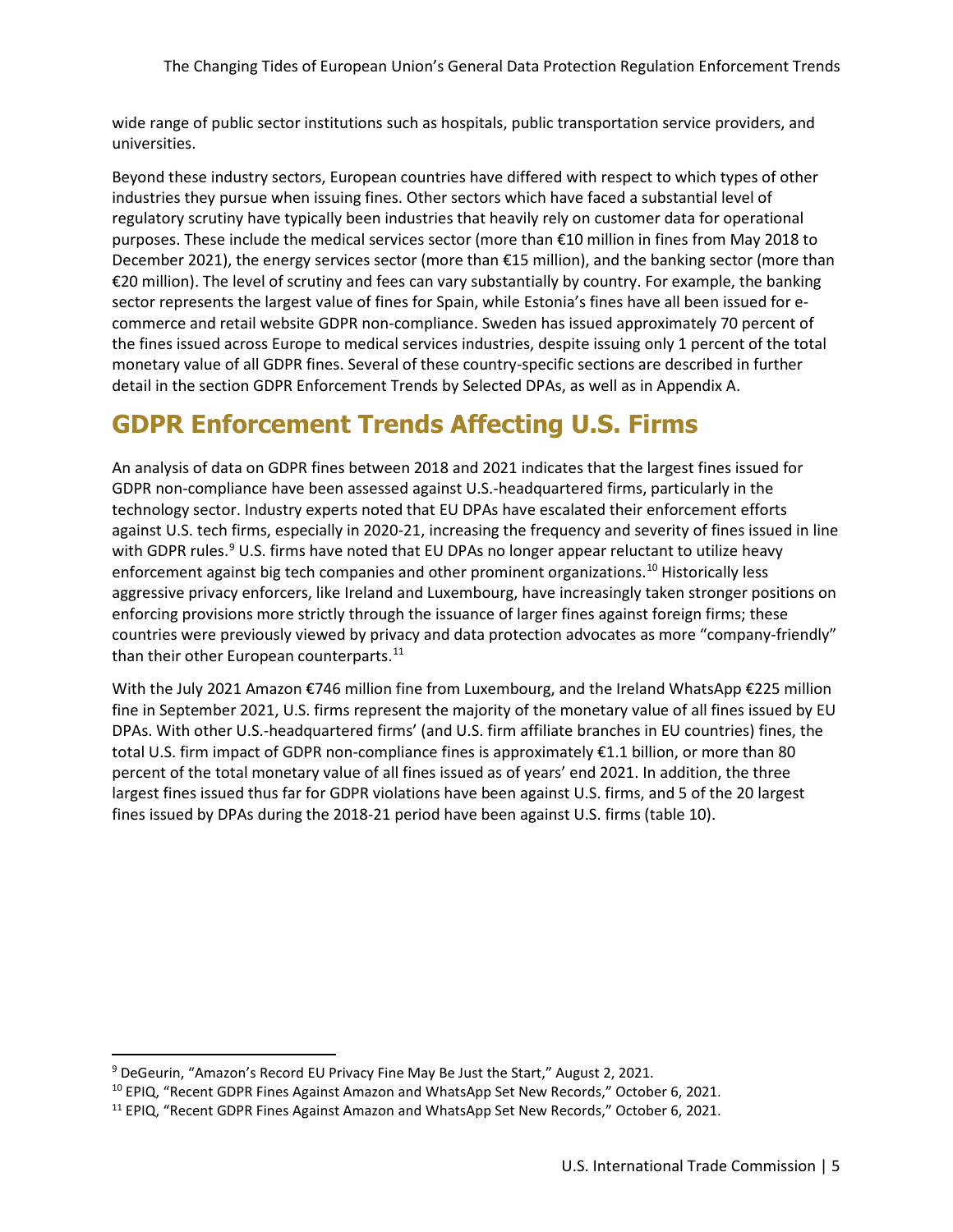| Firm                   | <b>Industry</b>            | Country      | Month, Year         | <b>Fine</b>    |
|------------------------|----------------------------|--------------|---------------------|----------------|
| Amazon Europe Core     | E-commerce/retail          | Luxembourg   | <b>July 2021</b>    | €746,000,000   |
| S.a.r.l                |                            |              |                     |                |
| WhatsApp Ireland       | <b>Internet Services</b>   | Ireland      | September 2021      | €225,000,000   |
| Google                 | <b>Internet Services</b>   | France       | January 2019        | €50,000,000    |
| Marriott               | <b>Hotel Services</b>      | United       | July 2019 (note 1)  | €20,450,000    |
|                        |                            | Kingdom      |                     |                |
| Grindr                 | <b>Internet Services</b>   | Norway       | December 2021       | €6,300,000     |
| Google                 | <b>Internet Services</b>   | Sweden       | March 2020 (note 2) | €5,000,000     |
| Equifax Iberica        | <b>Credit Services</b>     | Spain        | <b>April 2021</b>   | €1,000,000     |
| Google Belgium         | <b>Internet Services</b>   | Belgium      | July 2020           | €600,000       |
| Twitter                | <b>Internet Services</b>   | Ireland      | December 2020       | €450,000       |
| <b>PwC</b>             | <b>Consulting Services</b> | Greece       | July 2019           | €150,000       |
| Planet Group Spa       | <b>Fitness Services</b>    | <b>Italy</b> | <b>March 2021</b>   | €80,000        |
| Equifax Iberica        | <b>Credit Services</b>     | Spain        | June 2021           | €75,000        |
| Equifax Iberica        | <b>Credit Services</b>     | Spain        | <b>March 2021</b>   | €50,000        |
| <b>Anytime Fitness</b> | <b>Fitness Services</b>    | Spain        | April 2021          | €15,000        |
| Total                  |                            |              |                     | €1,055,570,000 |

**Table 2** GDPR fines issued against U.S.-headquartered firms, and U.S. firm affiliates, exceeding €10,000 (May 2018–December 2021, euro)

Source: CMS, "GDPR Enforcement Tracker - List of GDPR Fines," 2021, author calculations.

Notes: The fine issued by the United Kingdom's Information Commission Office (ICO) against Marriott in July 2019 was reduced from the original proposal of £99 million (€112 million euro) to £18.4 million pounds (€20.5 million euro) in December 2020 (the ICO noted the absence of prior violations, as well as Marriott's full compliance with the investigation).

The fine issued by Sweden's Data Protection Authority against Google in March 2020 was originally for SEK 75 million (€7 million). Following an appeal by Google, the Administrative Court of Stockholm subsequently reduced the fine to SEK 52 million (€5 million) in November 2020.

# **GDPR Enforcement Trends by Selected DPAs**

The value of fines for GDPR violations varies substantially by country since the implementation of GDPR in May 2018, as indicated in table 2. Analysis of the data indicates that a small subset of countries issued the vast bulk of GDPR fines, while a majority of European countries represent a very small portion of the monetary value of GDPR fines between May 2018 and December 2021. Seven countries—Luxembourg, Ireland, Italy, France, Germany, Spain, and the United Kingdom—have issued more than 95 percent of the fines by monetary value among the 27 countries which have issued GDPR fines greater than €10,000 during the May 2018–December 2021 period, with the top 11 countries issuing more than 99 percent of the value of all fines issued.<sup>[12](#page-9-0)</sup> In contrast, more than half of all countries governed by GDPR have issued less than €1 million in total fines during this period; 20 countries have combined issued less than 1 percent of GDPR fines by monetary value.

<span id="page-9-0"></span><sup>&</sup>lt;sup>12</sup> Malta, Liechtenstein, Croatia, and Slovenia reportedly did not issue any fines exceeding  $\epsilon$ 10,000 between 2018 and December 2021.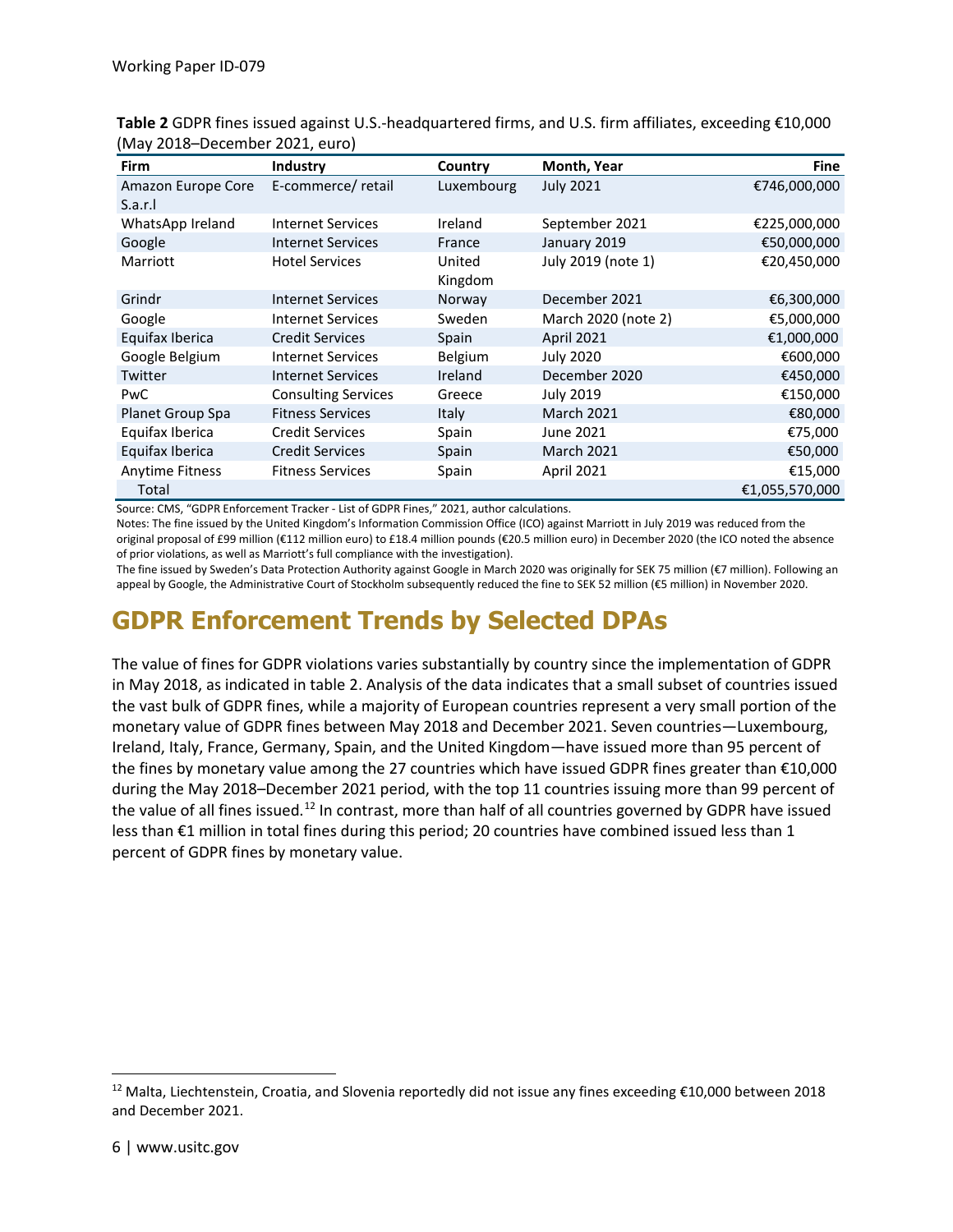| Country            | Fines $(\epsilon)$ | Fines (\$)      |
|--------------------|--------------------|-----------------|
| Luxembourg         | €746.2 million     | \$843.2 million |
| Ireland            | €225.9 million     | \$255.3 million |
| Italy              | €89.5 million      | \$101.1 million |
| France             | €57.7 million      | \$65.2 million  |
| Germany            | €50.1 million      | \$56.6 million  |
| United Kingdom     | €44.9 million      | \$50.7 million  |
| Spain              | €36.1 million      | \$40.8 million  |
| Austria            | €16.8 million      | \$19.0 million  |
| Sweden             | €15.3 million      | \$17.2 million  |
| <b>Netherlands</b> | €9.9 million       | \$11.2 million  |
| Norway             | €9.0 million       | \$10.2 million  |
| <b>Bulgaria</b>    | €3.2 million       | \$3.6 million   |
| Poland             | €2.1 million       | \$2.4 million   |
| Cyprus             | €1.2 million       | \$1.4 million   |
| Belgium            | €1.0 million       | \$1.1 million   |
| <b>Denmark</b>     | €0.8 million       | \$0.9 million   |
| Greece             | €0.8 million       | \$0.9 million   |
| Hungary            | €0.7 million       | \$0.8 million   |
| Romania            | €0.6 million       | \$0.7 million   |
| Portugal           | €0.4 million       | \$0.4 million   |
| Finland            | €0.3 million       | \$0.3 million   |
| Estonia            | €0.3 million       | \$0.3 million   |
| Lithuania          | €0.2 million       | \$0.2 million   |
| Latvia             | €0.2 million       | \$0.2 million   |
| Iceland            | €0.2 million       | \$0.2 million   |
| Czechia            | €0.1 million       | \$0.1 million   |
| Total              | €1,316 million     | \$1,487 million |

**Table 3** Cumulative GDPR fines from DPAs exceeding €10,000 (\$10,848), by country, May 2018– December 2021

Source: CMS, "GDPR Enforcement Tracker - List of GDPR Fines," 2021, author calculations.

Note: Fines issued for Malta, Lichtenstein, Croatia, and Slovenia were less than €100,000/\$100,848 and are not reflected in the table.

This section will explore developments in the seven countries listed above, noting major fines issued by Luxembourg, Ireland, Italy, France, Germany, Spain, and UK DPAs, as well as other developments which differentiate their approaches as DPAs from other data protection agencies (such as industries with higher scrutiny, as well as specific articles of regulatory focus). A short description of the other 24 European countries under GDPR are explored in Appendix A.<sup>[13](#page-10-0)</sup>

#### **Luxembourg**

Despite the lack of publicly available information from Luxembourg's DPA relating to disclosure of GDPR fines, Amazon disclosed in a filing to the U.S. Securities and Exchange Commission (SEC) that it had received a fine of €746 million from the Luxembourg National Data Protection Commission in July

<span id="page-10-0"></span><sup>&</sup>lt;sup>13</sup> These countries are Austria, Belgium, Bulgaria, Croatia, Cyprus, the Czech Republic, Denmark, Estonia, Finland, Greece, Hungary, Iceland, Latvia, Malta, the Netherlands, Poland, Portugal, Romania, Slovakia, Slovenia, Spain, and Sweden.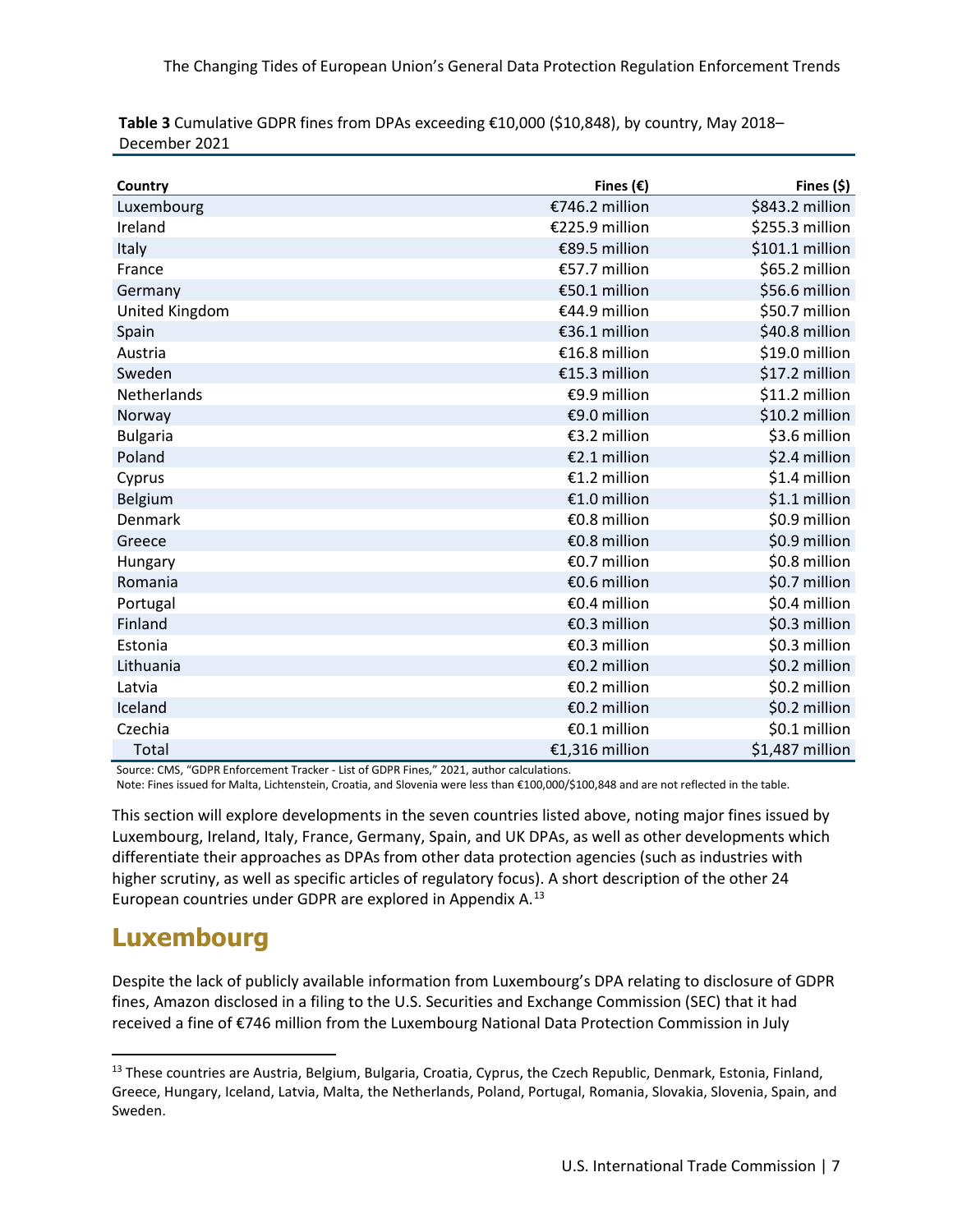2021.<sup>[14](#page-11-0)</sup> Neither Amazon nor Luxembourg disclosed the specific reason for its fine, though Amazon noted that the firm had not experienced a data breach or customer data exposure (which would likely fall under article 32). Luxembourg's Amazon fine is the largest GDPR-related fine on record to date and represents nearly 60 percent of the total value of all fines issued by all EU DPAs during the entire May 2018– December 2021 period (table 3). Despite this large fine, the quantity of fines issued by Luxembourg is relatively low compared to other European countries.

Luxembourg was a latecomer in issuing GDPR enforcement fines when compared to other Western European DPAs but has become increasingly active against GDPR non-compliance. Luxembourg's National Data Protection Commission issued at least 16 fines since GDPR was implemented, eight of which exceeded  $\epsilon$ 10,000, and all of which were issued in 2021.<sup>[15](#page-11-1)</sup> Luxembourg's DPA does not often disclose information regarding the name of the firms impacted or their relevant industries when it issues fines, therefore it is difficult to discern common industry trends from Luxembourg's data on GDPR fines. However, the majority of fines have been issued for violations of articles 38 and 39, which relate to provisions addressing the appointment and obligations of a data protection officer, or DPO. Luxembourg's violations relating to DPOs are in contrast to articles relating to principal obligations, rights of processors and controllers, and data subject rights provisions that are most commonly cited by EU DPAs for violations and noted in further detail above.

|                   | <b>Articles</b> |                              |                       | <b>Multinational or</b> |      |
|-------------------|-----------------|------------------------------|-----------------------|-------------------------|------|
| Fine $(\epsilon)$ |                 | violated Industry            | <b>Fine recipient</b> | domestic                | Year |
| €746,000,000      |                 | Unknown E-commerce/retail    | Amazon                | Multinational (USA)     | 2021 |
|                   |                 |                              | Europe Core           |                         |      |
| €135,000          |                 | 5, 32, 33 Insurance services | Insurance<br>company  | Unknown                 | 2021 |
| €18,000           |                 | 37, 38, 39 Unknown           | <b>Unknown</b>        | Unknown                 | 2021 |
| €18,000           |                 | 38, 39 Unknown               | Unknown               | Unknown                 | 2021 |
| €15,400           |                 | 38, 39 Unknown               | <b>Unknown</b>        | Unknown                 | 2021 |
| €15,000           |                 | 38, 39 Unknown               | Unknown               | Unknown                 | 2021 |
| €13,200           |                 | 38, 39 Unknown               | <b>Unknown</b>        | Unknown                 | 2021 |
| €12,500           |                 | 5,13 Unknown                 | Unknown               | Unknown                 | 2021 |

**Table 4** Luxembourg National Data Protection Commission fines under GDPR exceeding €10,000, May 2018–December 2021

Source: CMS, "GDPR Enforcement Tracker - List of GDPR Fines," accessed December 11, 2021.

# **Ireland**

Ireland is often a focus of the EU in terms of GDPR enforcement because it serves as a hub for the European headquarters of many major U.S. digital services providers, which means that the Irish Data Protection Commission (DPC) has the clearest jurisdiction over these firms for most GDPR violations. The Irish DPC has issued 10 fines for GDPR violations during the subject period, although most of these fines were very small and were less than €100,000. Similar to Luxembourg, the vast majority of the monetary value of fines issued by Ireland consist of a single fine; in Ireland's case, the September 2021 €225 million fine of WhatsApp's Ireland subsidiary (WhatsApp is owned by U.S. firm Meta, formerly known as Facebook) for violating articles 5, 12, 13, and 14 of GDPR.

<span id="page-11-0"></span><sup>&</sup>lt;sup>14</sup> Shead, "Amazon Hit with \$887 Million Fine by European Privacy Watchdog," July 30, 2021.

<span id="page-11-1"></span><sup>15</sup> CMS, "GDPR Enforcement Tracker - List of GDPR Fines," 2021.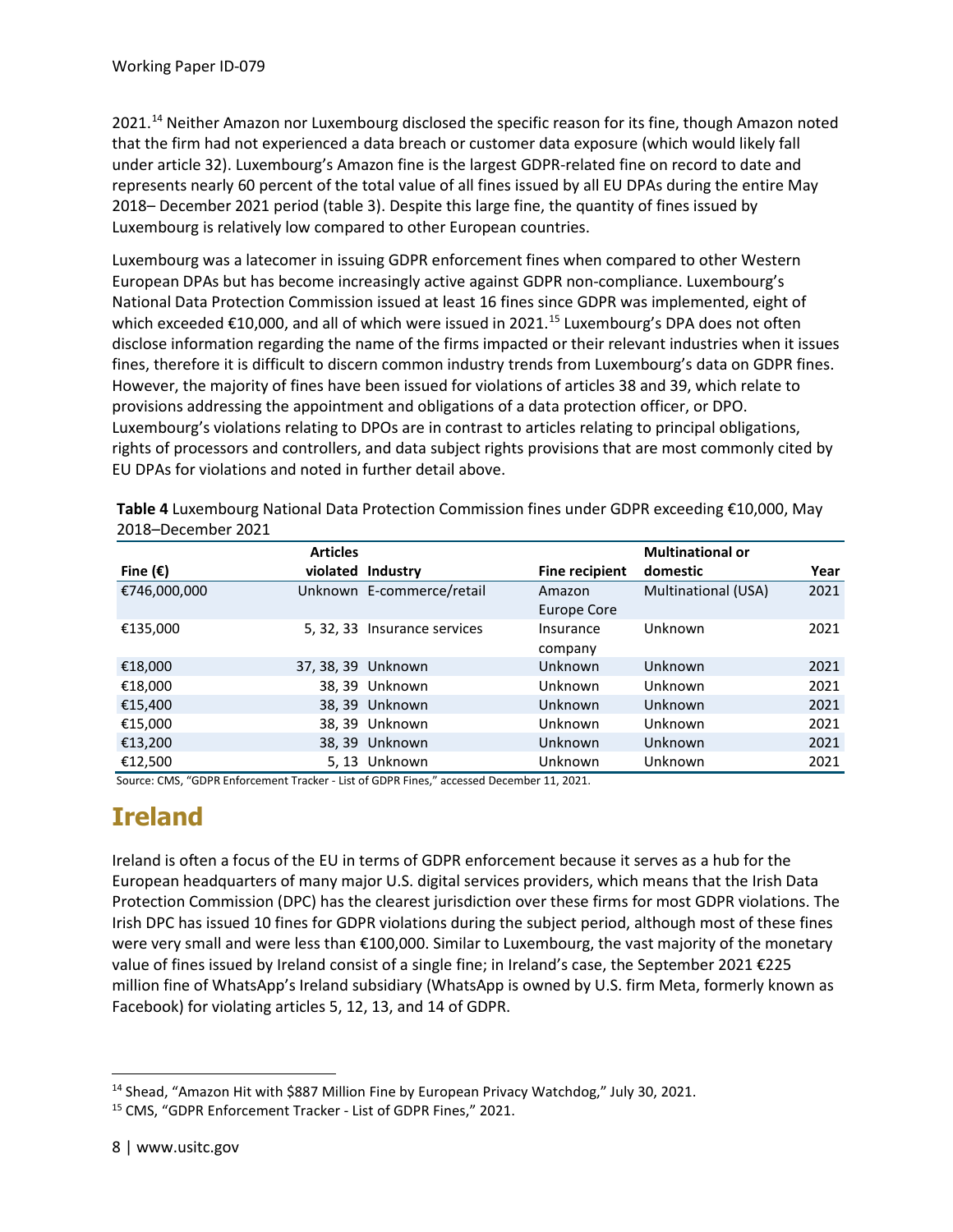In the two-year period following GDPR implementation, Ireland had not issued any major fines against firms, though it had several active investigations open into major U.S.-headquartered technology firms such as Meta (formerly Facebook), Google, Apple, Amazon, Twitter, and Verizon. However, in 2021, Ireland began issuing fines against entities that violated GDPR, which was welcomed by other European DPAs.<sup>16</sup> Ireland's September 2021 WhatsApp fine, at  $\epsilon$ 225 million, was the second largest in Europe, and represented a break from the previous period of regulatory oversight without subsequent fines. The initial fine proposal, €50 million, was challenged by eight countries in the European Data Protection Board, triggering a dispute resolution mechanism in which the EDPB issued "clear instruction that required the DPC to reassess and increase its proposed fine."[17](#page-12-1)

Aside from its fine of WhatsApp, the majority of fines issued by Ireland's DPC were against domestic public sector entities, but these fines were often very low (table 4). Additionally, at least one judgement issued against Facebook (now known as Meta) for separate GDPR violations remains pending, with an October 2021 proposed fine from the DPC of  $\epsilon$ 36 million.<sup>[18](#page-12-2)</sup>

| December 2021     |                 |                              |                                              |                        |      |
|-------------------|-----------------|------------------------------|----------------------------------------------|------------------------|------|
|                   | <b>Articles</b> |                              |                                              | <b>Multinational</b>   |      |
| Fine $(\epsilon)$ |                 | violated Industry            | <b>Fine recipient</b>                        | or domestic            | Year |
| € 225,000,000     | 14              | 5, 12, 13, Internet services | WhatsApp Ireland                             | Multinational<br>(USA) | 2021 |
| €450,000          | 33              | Internet services            | Twitter                                      | Multinational<br>(USA) | 2020 |
| € 90,000          |                 | 5, 24, 25 Government agency  | Irish Credit Bureau DAC                      | Domestic               | 2021 |
| € 85,000          |                 | 32 Local government          | Tusla Child and Family<br>Agency             | Domestic               | 2020 |
| € 75,000          |                 | 5, 6 Local government        | Tusla Child and Family<br>Agency             | Domestic               | 2020 |
| € 70,000          |                 | 5, 32, 33 Education services | University College Dublin                    | Domestic               | 2020 |
| € 65,000          |                 | 5, 32 Medical services       | <b>Cork University Maternity</b><br>Hospital | Domestic               | 2020 |
| €40,000           | 33              | Local government             | Tusla Child and Family<br>Agency             | Domestic               | 2020 |

**Table 5** Ireland Data Protection Commission fines under GDPR exceeding €10,000, May 2018– December 2021

Source: CMS, "GDPR Enforcement Tracker - List of GDPR Fines," accessed December 11, 2021

#### **France**

France's Commission Nationale de L'informatique et des Libertés (CNIL) has issued at least 19 fines for GDPR violations during the May 2018–December 2021 period, 15 of which exceeded €10,000 (table 5).<sup>[19](#page-12-3)</sup> With a combined value of more than €57 million, France ranks 4<sup>th</sup> among nations for GDPR fines. The largest fine was issued against Google for €50 million in January 2019 for violations of article 6 of GDPR; this is Europe's 3<sup>rd</sup> largest fine to-date.

<span id="page-12-0"></span><sup>16</sup> CPO Magazine, "WhatsApp's \$267 Million GDPR Fine Shows Willingness of Irish DPA to Issue Large Penalties," September 7, 2021.

<span id="page-12-1"></span><sup>&</sup>lt;sup>17</sup> NBC News, "WhatsApp Hit with Record Fine by Ireland over Privacy," September 2, 2021.

<span id="page-12-2"></span><sup>&</sup>lt;sup>18</sup> Reuters, "Irish Regulator Proposes 36 Mln Euro Facebook Privacy Fine - Document," October 13, 2021, sec. Technology.

<span id="page-12-3"></span><sup>19</sup> CMS, "GDPR Enforcement Tracker - List of GDPR Fines," 2021.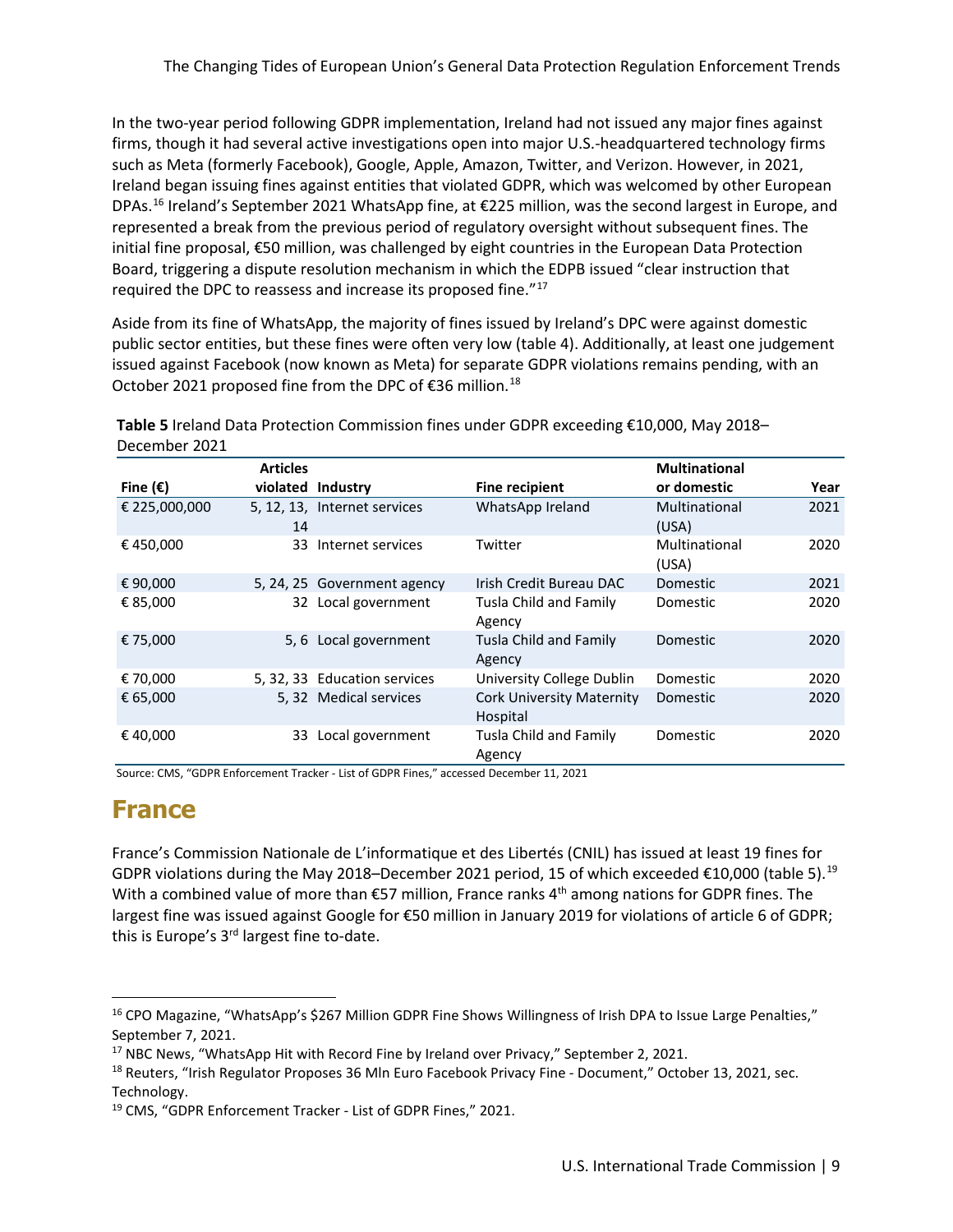|                   | <b>Articles</b> |                                   |                                             | <b>Multinational or</b>       |      |
|-------------------|-----------------|-----------------------------------|---------------------------------------------|-------------------------------|------|
| Fine $(\epsilon)$ |                 | violated Industry                 | <b>Fine recipient</b>                       | domestic                      | Year |
| €50,000,000       |                 | 6 Internet services               | Google                                      | Multinational (USA)           | 2019 |
| €2,250,000        | 17, 21, 32, 33  | 5, 12, 13, 15, E-commerce/retail  | Carrefour France                            | Multinational (France)        | 2020 |
| €1,750,000        |                 | 5, 13, 14 Insurance services      | SGAM AG2R LA<br>Mondiale                    | Multinational (France)        | 2020 |
| €800,000          |                 | 5 Banking services                | Carrefour Banque                            | Multinational (France)        | 2020 |
| €500,000          | 21              | 5, 6, 13, 14, Enterprise services | Futura Internationale                       | Domestic                      | 2021 |
| €500,000          | 82              | 5, 13, 17, 32, Home improvement   | <b>BRICO Prive</b>                          | Domestic                      | 2021 |
| €400,000          |                 | 32 Real estate services           | Sergic                                      | Domestic                      | 2019 |
| €400,000          |                 | 5, 32 Transportation<br>services  | Régime autonome des<br>transports parisiens | Domestic                      | 2020 |
| €400,000          |                 | 14, 28 Agricultural services      | Monsanto                                    | Multinational<br>(USA/France) | 2021 |
| €250,000          |                 | 5, 13, 14 E-commerce/retail       | Spartoo                                     | Domestic                      | 2020 |
| €180,000          |                 | 32 Insurance services             | Active Insurance                            | Domestic                      | 2019 |
| €150,000          |                 | 32 Unknown                        | Unknown                                     | Unknown                       | 2021 |
| €75,000           |                 | 32 Unknown                        | Unknown                                     | Unknown                       | 2021 |
| €20,000           |                 | 5, 12, 13 Translation services    | <b>Uniontrad Company</b>                    | Domestic                      | 2019 |
| €20,000           |                 | 12, 13 Food services              | <b>Nestor SAS</b>                           | Domestic                      | 2021 |

Source: CMS, "GDPR Enforcement Tracker - List of GDPR Fines," accessed December 11, 2021.

France's other fines have largely concentrated on medium to large-size France-headquartered firms, though in a wide variety of industries. The French-based multinational retail chain Carrefour received the second largest fine issued by France (€2.3 million), followed by French multinational insurance services firm SGAM AG2R La Mondiale (€1.8 million).

Although the CNIL initially appeared to focus its attention on targeted advertising, the CNIL has since branched out to invoke other GDPR provisions for violations. More recent fines have typically covered violations of principles relating to personal data and lawfulness of processing (articles 5 and 6) and transparency of information and communication for the exercise of data subject rights (article 12), personal data collection (article 13), and security of data such as data breaches (article 32). The provisions that the CNIL has been enforcing through fines has become largely aligned with EU-wide trends, showing a typical concentrating among these five articles.

In 2021, the CNIL publicly stated that they intend to shift their attention to cookies regulation compliance as a priority.<sup>[20](#page-13-0)</sup> The CNIL has opened nearly 90 investigations to date to identify possible breaches in relation to cookies, in order to ensure that companies allow users to refuse cookies as easily as it is to accept them.[21](#page-13-1) In January 2022, it was reported that CNIL planned to fine Google €150 million and Facebook (Meta) €60 million for failing to allow French users to easily reject cookie tracking technology.<sup>[22](#page-13-2)</sup>

<span id="page-13-0"></span> $20$  A cookie is a small amount of data generated when a user visits a website, which helps to track the user's movement on websites. CNIL.fr, "Refusing Cookies Should Be as Easy as Accepting Them," December 14, 2021.

<span id="page-13-1"></span> $21$  CNIL.fr, "Refusing Cookies Should Be as Easy as Accepting Them," December 14, 2021.

<span id="page-13-2"></span><sup>&</sup>lt;sup>22</sup> Politico Europe, "Google, Facebook Face Big Privacy Fines in France," January 5, 2022.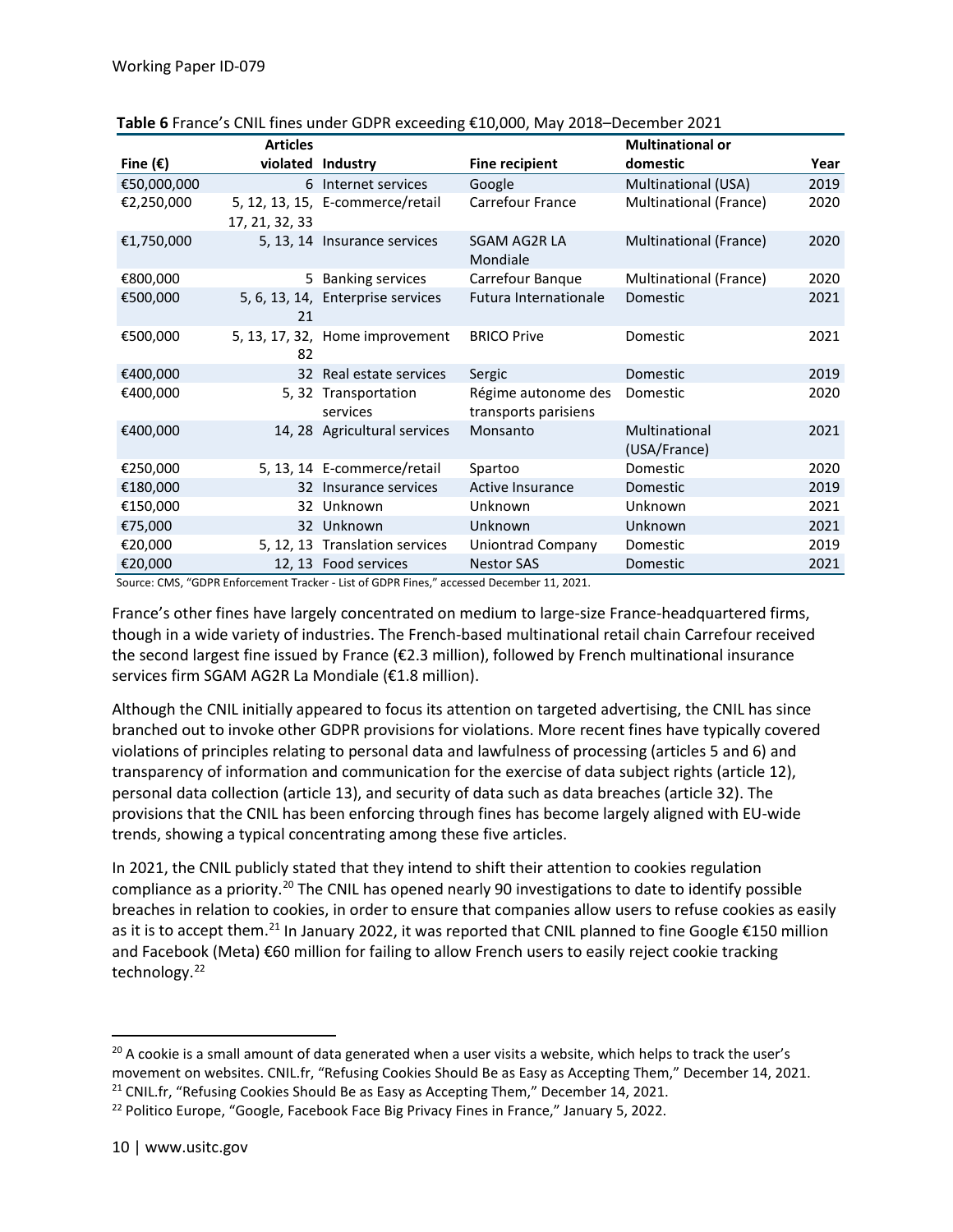#### **Germany**

German enforcement of GDPR falls under 16 state-level data protection authorities, with a national Federal Commissioner for Data Protection and Freedom of Information based in Bonn. This structure differs significantly from other DPAs in other EU and EEA countries, which typically concentrate enforcement among a single national regulatory body. Among the 16 German DPAs at least 35 fines have been issued, 19 of which have exceeded €10,000. Combined, German DPAs have issued more than €57 million in fines, ranking  $4<sup>th</sup>$  among nations (table 6).

|                   | <b>Articles</b> |                              |                         | <b>Multinational or</b> |      |
|-------------------|-----------------|------------------------------|-------------------------|-------------------------|------|
| Fine $(\epsilon)$ |                 | violated Industry            | <b>Fine recipient</b>   | domestic                | Year |
| €35,258,708       |                 | 5, 6 E-commerce/retail       | H&M                     | Multinational           | 2020 |
|                   |                 |                              |                         | (Sweden)                |      |
| €10,400,000       |                 | 5, 6 E-commerce/retail       | Notebooksbilliger.de    | Domestic                | 2021 |
| €1,240,000        |                 | 5, 6, 32 Insurance services  | <b>AOK</b>              | Domestic                | 2020 |
| €900,000          |                 | 32 Telecom services          | 1&1 Telecom GmbH        | Domestic                | 2019 |
| €900,000          |                 | 12, 13 Energy services       | Vattenfall Europe Sales | Multinational           | 2021 |
|                   |                 |                              |                         | (Swedish)               |      |
| €300,000          |                 | 5 Football club              | <b>VfB Stuttgart</b>    | Domestic                | 2021 |
| €294,000          |                 | 5 Unknown                    | Unknown                 | Unknown                 | 2019 |
| €195,407          |                 | 15 Delivery service          | Delivery hero           | Multinational           | 2019 |
|                   |                 |                              |                         | (German)                |      |
| €105,000          |                 | 32 Medical services          | Hospital                | Domestic                | 2019 |
| €100,000          |                 | 5, 32 Food services          | Food company            | Unknown                 | 2019 |
| €80,000           |                 | 32 Banking services          | Unknown                 | Unknown                 | 2019 |
| €65,000           |                 | 32 Unknown                   | Company                 | Unknown                 | 2020 |
| €51,000           |                 | 37 Internet services         | Facebook Germany        | Multinational           | 2019 |
|                   |                 |                              |                         | (USA)                   |      |
| €50,000           |                 | 6 Banking services           | N <sub>26</sub>         | Domestic                | 2019 |
| €50,000           |                 | 15,28 Unknown                | Unknown                 | Unknown                 | 2020 |
| €20,000           |                 | 33.34 Unknown                | Unknown                 | Unknown                 | 2018 |
| €20,000           |                 | 32 Internet services         | Knuddels.de             | Domestic                | 2018 |
| €20,000           |                 | 33, 34 Transport coordinator | Hamburger               | Domestic                | 2019 |
|                   |                 |                              | Verkehrsverbung GmbH    |                         |      |
| €10,000           |                 | 37 Telecom services          | Rapidata GmbH           | Domestic                | 2019 |

**Table 7** German DPAs' fines under GDPR exceeding €10,000, May 2018─December 2021

Source: CMS, "GDPR Enforcement Tracker - List of GDPR Fines," accessed December 11, 2021.

The largest fines issued during the May 2018 to December 2021 period by German DPAs were both concentrated in the e-commerce/retail industries. In October 2020, Sweden-headquartered H&M Hennes and Mauritz online shop was fined €35.3 million by the Hamburg DPA, and in January 2021 online technology sales platform Notebooksbilliger.de was fined €10.4 million by the Niedersachsen DPA, in both cases for violating articles 5 and 6 of GDPR. Smaller fines have been issued to a variety of industries, including telecom, banking, medical, and energy services.

Aside from the fines listed above, German DPAs also issued multi-million Euro fines against Deutsche Wohnen (a real estate and leasing company) and telecom firm 1&1 Telecom. However, both were reduced or thrown out entirely by German courts, reflecting a growing trend of court scrutiny of GDPR enforcement by data protection authorities across Europe (box 1). Industry experts as well as German national authorities have noted that Germany's approach to GDPR fines remains an evolving process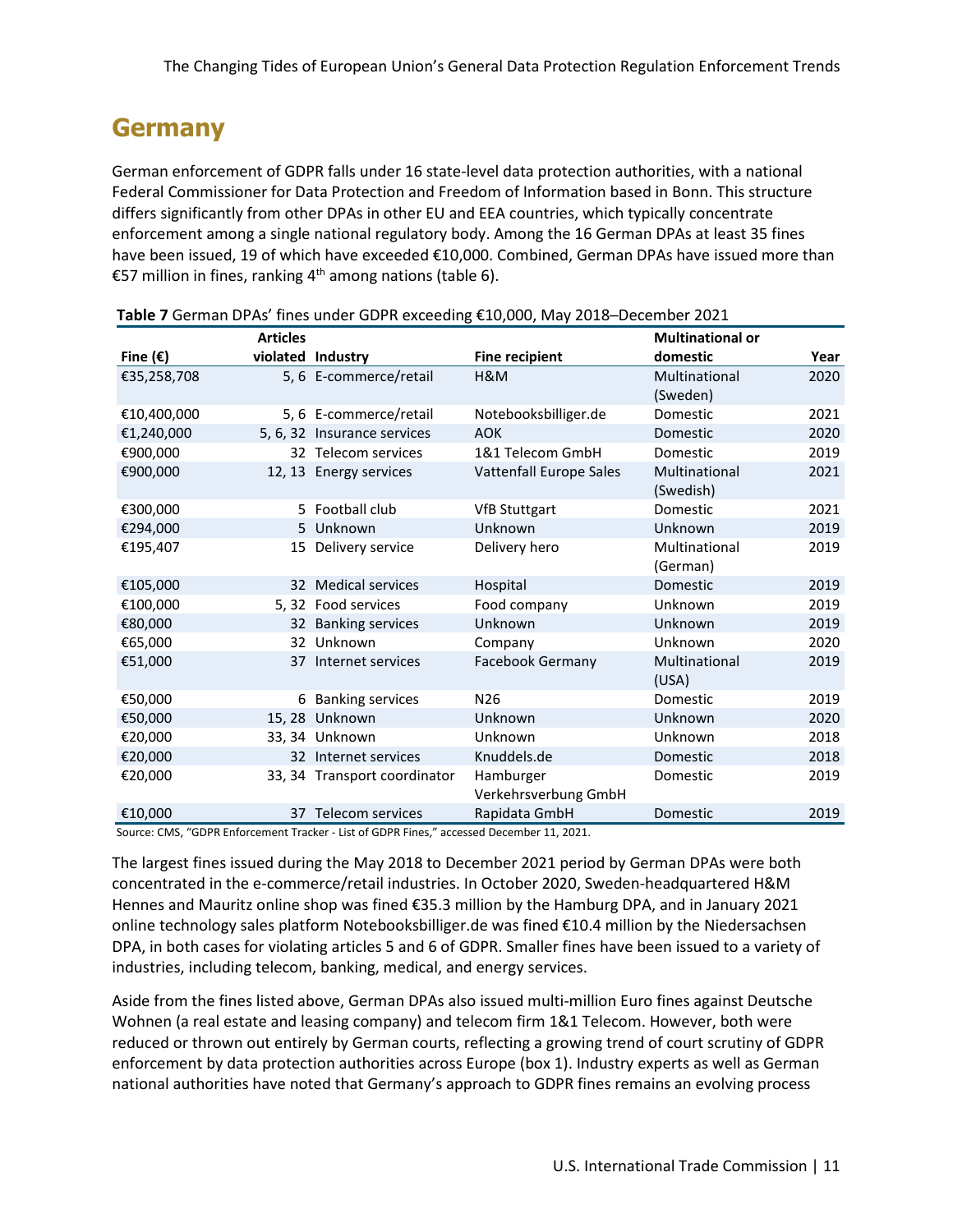and under review.<sup>[23](#page-15-0)</sup> German civil courts have also applied pressure on German DPAs to change their approach to imposing fines so that the severity of the violation is in proportion to the fine, rather than basing the fine on the economic value of the firm that violated GDPR.<sup>[24](#page-15-1)</sup> German officials have recognized a need for a more coordinated approach to GDPR enforcement that ensures fairness and transparency in the calculation of fines domestically.<sup>25</sup> Indeed, the German Federal Commissioner for Data Protection announced in a 2020 report that the currently published guidance on the calculation of fines was under review due to a recent court decision which materially reduced a fine imposed by a data protection authority due to a technical error.<sup>[26](#page-15-3)</sup>

#### **Box 1** How Durable Are Large GDPR Fines in the Long Run?

In February 2021, the Berlin Regional Court struck down a €14.5 million fine issued by the Berlin Data Protection Authority in October 2019 against Germany real estate firm Deutsche Wohnen SE for storing tenant data indefinitely, due to the DPA committing an administrative error.<sup>[27](#page-15-4)</sup> In November 2020, a Bonn district court reduced a December 2019 €9.55 million fine issued against 1&1 Telecom GmbH to €900,000 for being unreasonably high (table A).<sup>[28](#page-15-5)</sup>

These fine reductions have contributed to growing questions over whether some of the larger fines issued by EU DPAs will remain durable over time. Indeed, at least six large fines have been reduced either through court action or subsequent decisions by DPAs. In addition to the reduction of the two German fines noted above, one €18 million fine issued by Austria's DPA was tossed by an Austrian court for failing to link violations to a specific person and prove that person knew or did nothing to stop the violations[.29](#page-15-6) The United Kingdom's largest fines—issued against Marriott in November 2018 and British Airways in July 2019—were both reduced by the UK Information Commissioner's Office in October 2021 from €112 million to €20.5 million and €207 million to €22.1 million, respectively. Combined, the reduction in fines among these large fines was nearly €320 million (table A).

<span id="page-15-0"></span><sup>&</sup>lt;sup>23</sup> Ashurst, "GDPR Wields a Big Stick - UK and German Approach to Determining Fines," May 25, 2021.

<span id="page-15-1"></span><sup>&</sup>lt;sup>24</sup> Ashurst, "GDPR Wields a Big Stick - UK and German Approach to Determining Fines," May 25, 2021.

<span id="page-15-2"></span> $25$  Ashurst, "GDPR Wields a Big Stick - UK and German Approach to Determining Fines," May 25, 2021.

<span id="page-15-3"></span> $26$  The court stated in its opinion that the fine that was imposed had been calculated with an inappropriate and excessive focus on "certain economic criteria relating to the company being fined rather than the actual offence itself." Ashurst, "GDPR Wields a Big Stick - UK and German Approach to Determining Fines," May 25, 2021.

<span id="page-15-4"></span><sup>&</sup>lt;sup>27</sup> Ritzer, Filkina, "Deutsche Wohnen Fine Now Declared Invalid by a German Court," February 25, 2021; Debussere, "German Real Estate Company Fined 14.5 Million EUR for Storing All Personal Data of Tenants Indefinitely in an Archive System | Timelex," November 11, 2019.

<span id="page-15-5"></span><sup>&</sup>lt;sup>28</sup> Elteste, Meneses, "German Telecommunications Company Fined 9.5 Million Euros for GDPR Violation," December 11, 2019.

<span id="page-15-6"></span><sup>&</sup>lt;sup>29</sup> StockXpo, "Wave of Legal Appeals Challenges How European Regulators Enforce Privacy Rules," March 15, 2021; IAPP, "Austrian DPA Issues 18M Euro Fine for Alleged GDPR Violations," October 30, 2019.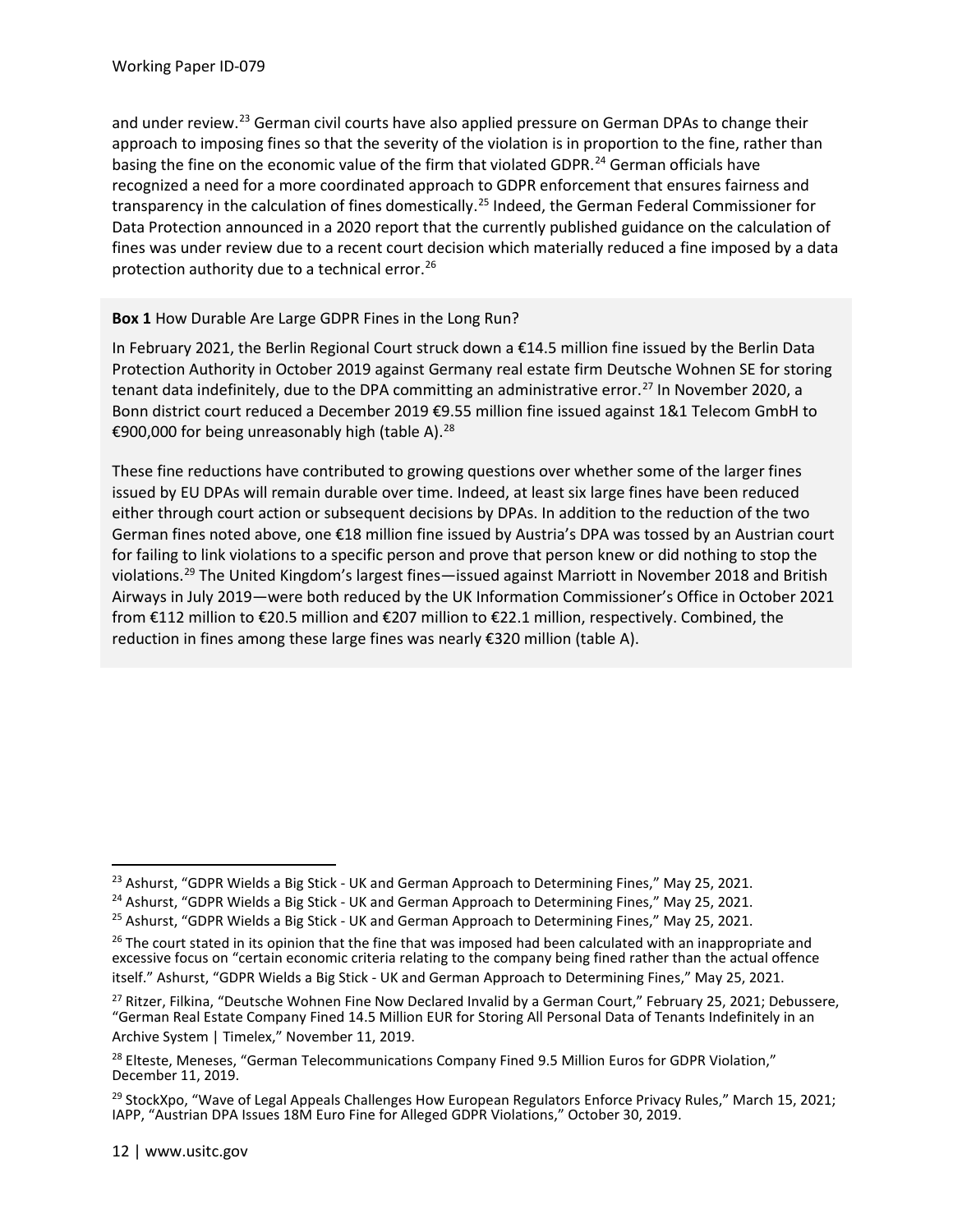|                   | <b>I ADIC A</b> SCIECLED ODT IN HITCS WHICH HAVE DECIT FEQULED |                        |                  |                             |                    |                                                                                                                                                            |
|-------------------|----------------------------------------------------------------|------------------------|------------------|-----------------------------|--------------------|------------------------------------------------------------------------------------------------------------------------------------------------------------|
| Country           | Firm                                                           | Initial fine issued    | <b>Fine</b>      | <b>Current fine changed</b> | <b>Fine</b>        | <b>Reason for reduction</b>                                                                                                                                |
| Austria           | Austria<br>Post                                                | €18,000,000 October    | 2019             |                             | 0 November<br>2020 | DPA failed to attribute violations to a<br>specific person and to establish that<br>the person knew of the violation.                                      |
| Germany           | Deutsche<br>Wohnen                                             | €14,500,000            | October<br>2019  |                             | 0 February<br>2021 | DPA failed to identify individual<br>employee responsible for violation.                                                                                   |
| Germany           | 1&1<br>Telecom<br>GmbH                                         | €9,550,000             | December<br>2019 | €900,000                    | November<br>2020   | Court ruled fine was "not justified for<br>a relatively minor offense."                                                                                    |
| Sweden            | Google                                                         | €7,344,000             | March<br>2020    | €5,091,000                  | November<br>2020   | Court reduced fine, though it rejected<br>appeal by Google to toss the suit.                                                                               |
| United<br>Kingdom | Marriott                                                       | €112,000,000 November  | 2018             | €20,450,000                 | October<br>2020    | Reduced by UK DPA (Information<br>Commissioner's Office), noting<br>Marriott's absence of prior violations<br>and full cooperation merited a<br>reduction. |
| United<br>Kingdom | <b>British</b><br>Airways                                      | €207,000,000 July 2019 |                  | €22,046,000 October         | 2020               | Reduced by ICO, noting in particular<br>the economic impact of Covid-19 on<br>the airline industry.                                                        |

Sources: CMS, "GDPR Enforcement Tracker - List of GDPR Fines," 2021; Ritzer, Filkina, "Deutsche Wohnen Fine Now Declared Invalid by a German Court," February 25, 2021; Morrison & Foerster, "Multimillion-Euro German Fine Slashed," November 12, 2020.

# **Italy**

Italy's data protection authority, Garante per la protezione dei dati personali (Garante), has been a forerunner in Europe in issuing a large quantity of fines to various entities that violate GDPR. The Garante has issued approximately 100 fines during the May 2018 to December 2021 period, with 63 exceeding €10,000 (table 7). Most of these fines were issued more recently in 2020 and 2021, and with a combined value of more than €88 million, Italy ranks 3<sup>rd</sup> after Luxembourg and Ireland in issuance of fines by monetary value. Additionally, the Italian DPA has issued ten fines in excess of €1 million, more than any other country, and six of its fines constitute more than 80 percent of the value of all fines issued by Garante.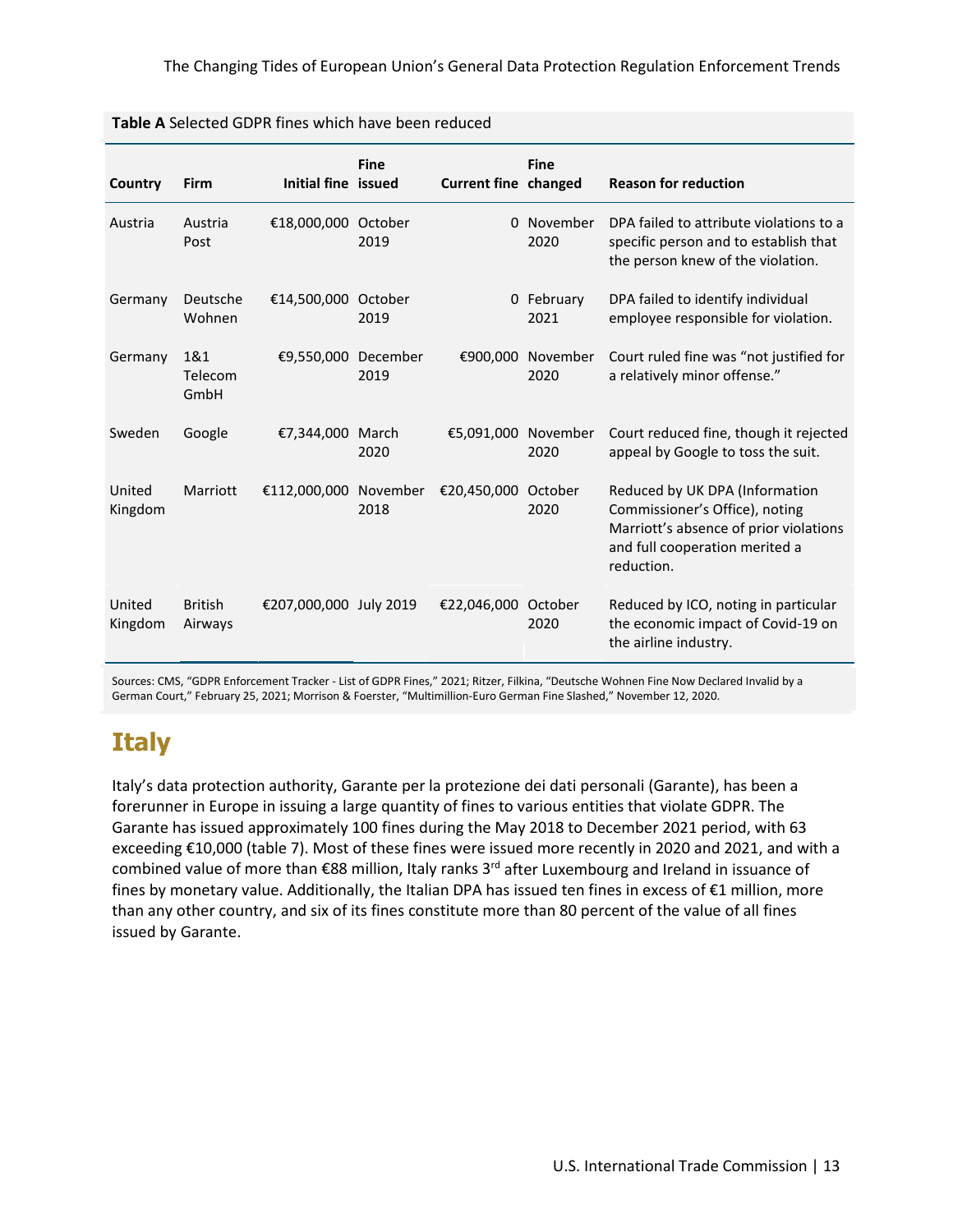|                   | <b>Articles</b>           |                                   |                       | <b>Multinational or</b> |      |
|-------------------|---------------------------|-----------------------------------|-----------------------|-------------------------|------|
| Fine $(\epsilon)$ |                           | violated Industry                 | <b>Fine recipient</b> | domestic                | Year |
| €27,800,000       |                           | 5, 6, 17, 21 Telecom services     | <b>TIM</b>            | Domestic                | 2020 |
| €16,700,000       | 25                        | 5, 6, 12, 24, Telecom services    | Wind Tre SpA          | Domestic                | 2020 |
| €12,251,601       | 21, 24, 25,<br>32, 33     | 5, 6, 7, 15, 16, Telecom services | Vodafone Italia       | Multinational (UK)      | 2020 |
| €8,500,000        |                           | 5, 6, 17, 21 Energy services      | Eni Gas e Luce        | Domestic                | 2019 |
| €4,500,000        | 21, 24, 25,<br>32, 33, 34 | 6, 7, 12, 13, Telecom services    | Fastweb SpA           | Domestic                | 2021 |
| €3,296,326        | 21, 28, 29 services       | 5, 6, 7, 12, 13, Transportation   | Sky Italia            | Domestic                | 2021 |
| €3,000,000        |                           | 5, 6 Energy services              | Eni Gas e Luce        | Domestic                | 2019 |
| €2,856,169        |                           | 5, 6, 7 Energy services           | Iren Mercato          | Domestic                | 2021 |
| €2,600,000        | 30, 32, 35, 37            | 5, 13, 22, 25, Waste management   | Foordinho s.r.        | Domestic                | 2021 |
| €2,500,000        | 30, 32, 35, 37            | 5, 13, 22, 25, Internet services  | Deliveroo Italy       | Multinational (UK)      | 2021 |

**Table 8** Italy Data Protection Authority fines under GDPR exceeding €1 million, May 2018–December 2021

Source: CMS, "GDPR Enforcement Tracker - List of GDPR Fines," accessed December 11, 2021; industry attribution is determined by authors.

Of Italy's fines, nearly one-third (20 fines) were issued to local governments and domestic political parties. However, by value the telecom industry represents the majority of the value of all fines issued by Italy; Italy has fined Italian telecom services firms or Italian affiliates of telecom firms at least seven times with a combined value of €62.1 million (approximately 70 percent of the total value of Italy's fines). This is largely due to three large fines: a 2020 €27.8 million fine of Italian firm TIM, a 2020 €12.3 million fine of Vodafone Italia, and a more recent September 2021 €16.7 million fine of Wind Tre SpA. Unlike Germany and France, the vast majority of its large fines have focused almost exclusively on domestic firms, rather than multinational or U.S.-headquartered firms.

Energy services also constitutes a large share of the value of Garante's fines. Three fines issued by Italy's Data Protection Authority to energy services firms constituted approximately 16 percent of the value of all its fines (€14.4 million).

#### **Spain**

Spain's National Data Protection Agency, the Agencia Española de Protección de Datos (AEPD), has issued nearly 350 fines, representing nearly 40 percent of the total number of fines issued by all DPAs between May 2018 and December 2021 combined. While there are a variety of reasons suggested for the large volume of fines issued by Spain's DPA, one of the more persuasive reasons suggests that Spain's publications of all decisions, including dismissals, as well as the number of complaints it receives, may be spurring enforcement action from the DPA. [30](#page-17-0)

<span id="page-17-0"></span><sup>&</sup>lt;sup>30</sup> Kroet, Newman, "Big Tech Might See More Enforcement Action as EU's GDPR Turns Two," M ay 25, 2020.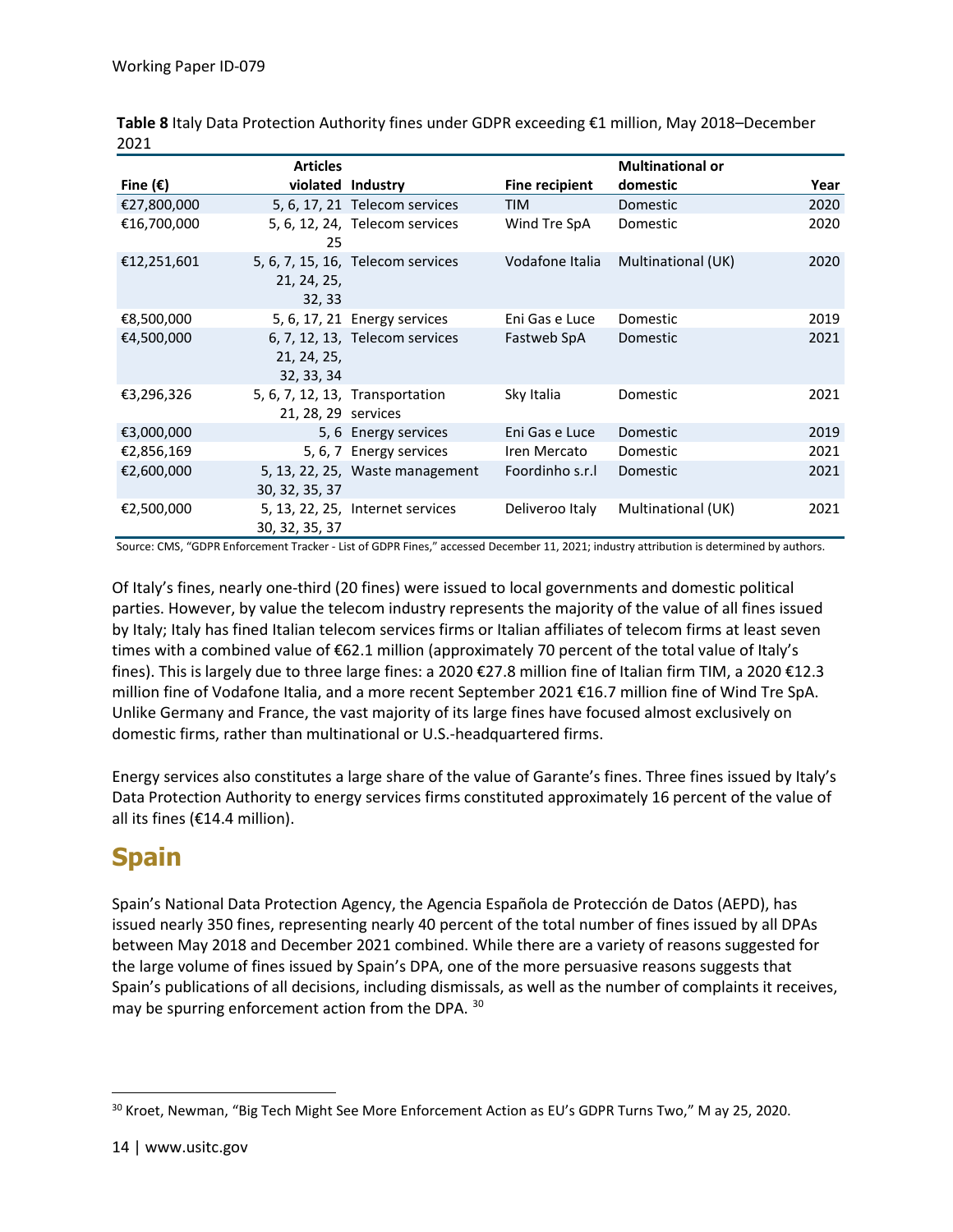Of the fines issued by Spain, more than 150 exceeded €10,000 during the subject period. Despite this large volume of fines, Spain ranks only  $7<sup>th</sup>$  among DPAs in terms of their collective monetary value (after Luxembourg, Ireland, Italy, France, Germany, and the United Kingdom), with a combined €36.1 million. This is likely due to the fact that despite issuing 8 fines exceeding €1 million, none exceeded €10 million (table 8). The highest fine issued by Spain was €8.2 million against Vodafone España in March 2021 for violating articles 21, 23, 24, 28, and 44. All nations with a higher monetary value of aggregate fines had at least one fine exceeding €10 million, and several (Italy, Germany, the United Kingdom), had at least two.

|                   | <b>Articles</b> |                              |                                               | <b>Multinational or</b> |      |
|-------------------|-----------------|------------------------------|-----------------------------------------------|-------------------------|------|
| Fine $(\epsilon)$ | violated        | <b>Industry</b>              | <b>Fine recipient</b>                         | domestic                | Year |
| €8,150,000        | 28, 44          | 21, 23, 24, Telecom services | Vodafone España                               | Multinational (UK)      | 2021 |
| €6,000,000        |                 | 6, 13, 14 Banking services   | Caixabank                                     | Domestic                | 2021 |
| €5,000,000        |                 | 6, 13 Banking services       | Banco Bilbao Vizcaya Argentaria               | Domestic                | 2020 |
| €3,000,000        | 6               | <b>Banking services</b>      | Caixabank Payments and<br><b>Consumer EFC</b> | Domestic                | 2021 |
| €2,520,000        | 13, 25          | 5, 6, 9, 12, Food services   | Mercadona S.A.                                | Domestic                | 2021 |
| €1,500,000        |                 | 13, 25 Energy services       | <b>EDP</b> Energia                            | Domestic                | 2021 |
| €1,500,000        |                 | 13, 25 Energy services       | <b>EDP Comercializadora</b>                   | Domestic                | 2021 |
| €1,000,000        |                 | 5, 6, 14 Credit services     | Equifax Iberica                               | Multinational<br>(USA)  | 2021 |

**Table 9** Spain National Data Protection Agency fines under GDPR exceeding €1 million, May 2018─December 2021

Source: CMS, "GDPR Enforcement Tracker - List of GDPR Fines," accessed December 11, 2021.

Of the fines issued by Spain, the majority were issued against telecom services firms such as Vodafone España (51 fines), Xtera Movil (15 fines), and Telefonica (12 fines), and represented approximately onethird of the value of all fines issued by the National Data Protection Agency (€12.5 million, 34.7 percent). The remaining fines were issued most frequently to the energy, banking, and medical services industries. The banking sector, while receiving a relatively small number of fines, were often large: Caixabank and its credit subsidiary has received nearly €10 million in fines and Banco Bilboa Vizcaya Argentaria has received more than €5 million in fines. The banking sector overall has represented nearly 40 percent of the value of all fines issued by Spain's DPA. Similar to Italy, the bulk of Spain's large fines have focused almost exclusively on domestic firms, occasionally impacting international and U.S. headquartered firms.

#### **United Kingdom**

When the GDPR was implemented, the United Kingdom was part of the EU and therefore subject to the provisions in the regulation directly. After the UK formally left the EU on January 1, 2021 (Brexit)<sup>[31](#page-18-0)</sup> it became a "third party country" under the EU's GDPR, and therefore could no longer remain a part of Europe's single market, and EU-wide laws would no longer apply because it is outside the EU and the EEA.[32](#page-18-1) Since Brexit, the UK government amended the UK Data Protection Act (DPA) 2018 and its legislation merged requirements under the EU GDPR to form the UK-GDPR, which is nearly identical to

<span id="page-18-0"></span><sup>31</sup> Singh, "UK GDPR Post-Brexit," November 17, 2021.

<span id="page-18-1"></span> $32$  The UK ceased to be a contracting party to the EU and EEA upon its withdrawal from the EU. Singh, "UK GDPR Post-Brexit," November 17, 2021.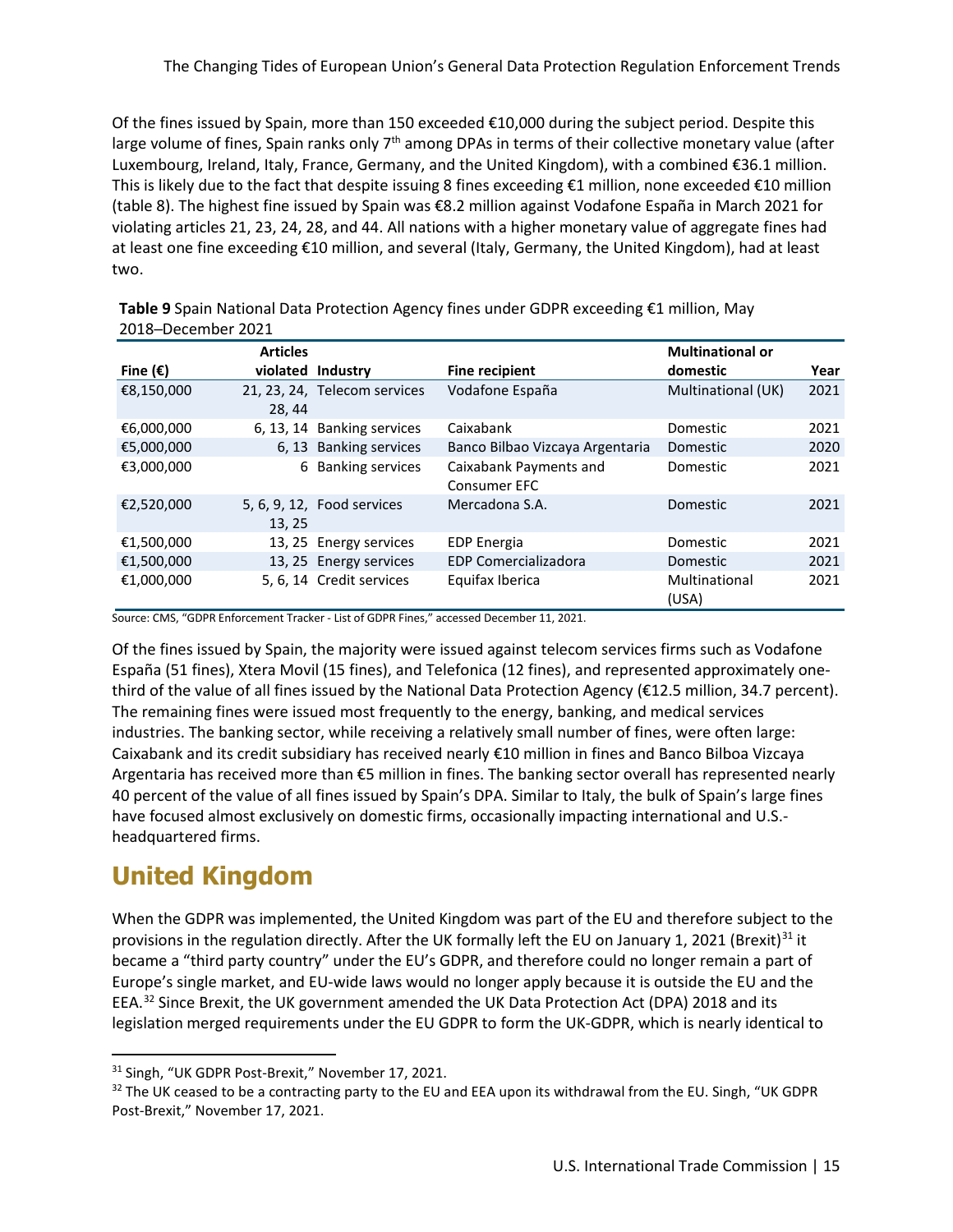the EU GDPR.<sup>[33](#page-19-0)</sup> In June 2021, the EU approved the UK's privacy laws as "adequate" to EU GDPR, allowing for UK and EU data to continue to flow freely from the UK and the EU in most cases.<sup>[34](#page-19-1)</sup>

While the UK was initially a major regulatory force in GDPR enforcement after issuing its two large fines against UK-headquartered British Airways and U.S.-headquartered Marriott (noted in the box 1 above), subsequently the UK's Information Commissioner Office (ICO) has issued much smaller fines for noncompliance after 2019. During the two-year period after GDPR was enforced, the United Kingdom constituted the vast majority of the value of all fines issued by GDPR member states because at the time its British Airways and Marriott fines had a combined monetary value of more than €300 million, subsequently falling substantially as these fines were reduced by the ICO and other countries (notably Luxembourg and Ireland) issued their own large fines.

Considering the subject period, the ICO has issued eight fines for GDPR violations, all of which exceeded €10,000 (table 9). Only two of these fines were issued after Brexit, compared to five fines issued before Brexit. Combined, the fines issued by the UK ICO were more than  $\epsilon$ 44 million, placing the UK 6<sup>th</sup> among European nations for GDPR violations. As noted, two large fines against U.S. firm Marriott and UK firm British Airways constitute the vast majority of fines issued by the ICO, while the remaining fines are divided under a variety of industries.

|                   | <b>Articles</b> |                            |                        | <b>Multinational or</b> |      |
|-------------------|-----------------|----------------------------|------------------------|-------------------------|------|
| Fine $(\epsilon)$ |                 | violated Industry          | <b>Fine recipient</b>  | domestic                | Year |
| €22,046,000       |                 | 32 Transportation services | <b>British Airways</b> | Multinational (UK)      | 2019 |
| €20,450,000       |                 | 33 Hotel services          | Marriott               | Multinational (USA)     | 2019 |
| €1,405,000        |                 | 5, 32 Online services      | Ticketmaster UK        | Multinational (UK)      | 2020 |
| €585,000          |                 | 5,32 Government            | Cabinet Office         | Domestic                | 2021 |
| €320,000          |                 | 32 Medical services        | Doorstep               | Domestic                | 2019 |
|                   |                 |                            | Dispensaree            |                         |      |
| €29,000           |                 | 5,32 NGO                   | <b>Mermaids</b>        | Domestic                | 2021 |
| €13,500           |                 | 12, 15 Local government    | Isle of Man            | Domestic                | 2020 |
|                   |                 |                            | Department of          |                         |      |
|                   |                 |                            | <b>Home Affairs</b>    |                         |      |
| €11.800           |                 | 5, 32 Medical services     | <b>HIV Scotland</b>    | Domestic                | 2021 |

**Table 10** All UK Information Commissioner Office fines under GDPR, May 2018─December 2021

Source: CMS, "GDPR Enforcement Tracker - List of GDPR Fines," accessed December 11, 2021.

Although the ICO issued two of the largest initial fines under GDPR for all of Europe, these fines were subsequently reduced substantially. After the ICO reduced its initial fines for U.S. firm Marriott (originally €112 million) and British Airways (originally €207 million) in 2020 and 2021 respectively, the UK's large share of total fines fell, from 68 percent of the value of fines up until June 2020 to representing only 3.6 percent of fines by December 2021 (figure 1).

<sup>33</sup> Singh, "UK GDPR Post-Brexit," November 17, 2021.

<span id="page-19-1"></span><span id="page-19-0"></span><sup>&</sup>lt;sup>34</sup> 'Adequacy' is a term the EU uses to describe countries, territories, sectors or organisations it deems to have an "essentially equivalent" level of data protection to the EU. UK ICO, "Overview – Data Protection and the EU," <https://ico.org.uk/for-organisations/dp-at-the-end-of-the-transition-period/overview-data-protection-and-the-eu/> (accessed January 7, 2022).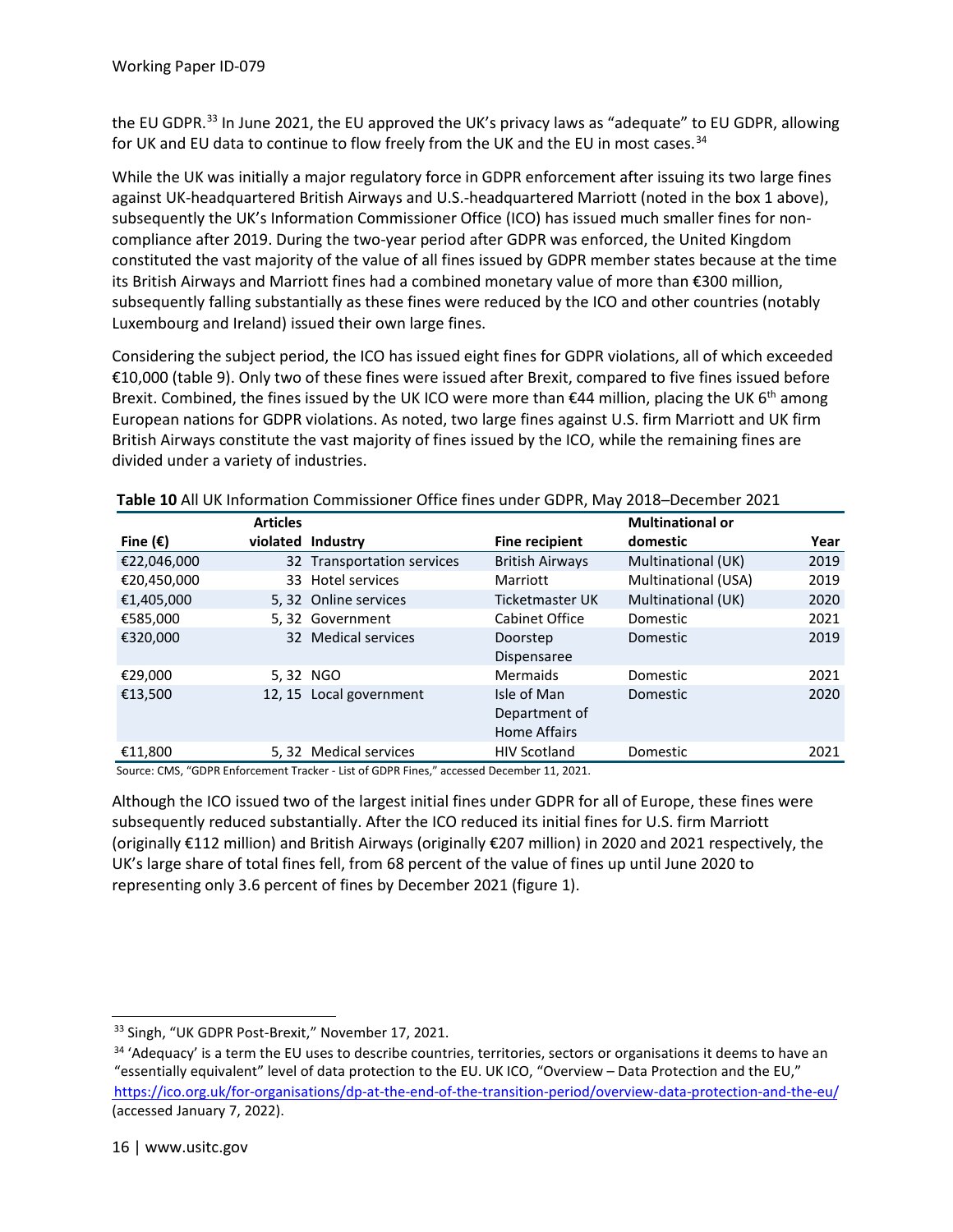

**Figure 1** Share of the monetary value of GDPR fines by country, May 2018─June 2020 and May 2018─December 2021 (percent) following fine reductions in 2020 and 2021

# **Conclusion**

Fines from European data protection authorities for non-compliance with GDPR have risen substantially in the past year, and industry experts suggest that very large fines will continue to be imposed in the near future as more emphasis is placed on data protection and privacy globally. A small subset of European countries have issued the vast bulk of GDPR fines thus far, with seven countries— Luxembourg, Ireland, Italy, France, Germany, Spain, and the United Kingdom (as noted above, post-Brexit UK fines have become smaller and are fewer in number)— issuing more than 95 percent of the fines by value among the 31 European countries subject to GDPR.

Despite these countries issuing a bulk of fines, data suggests that other EU or EEA countries have also accelerated enforcement measures to ensure compliance among a variety of industries operating within their respective countries. Data of enforcement fines suggests that the industries impacted most so far are e-commerce/retail firms, followed by internet services firms (with fines largely concentrated among a few countries), telecommunications services, and finally energy, medical, and banking services. One interesting trend also emerging is that domestic government entities themselves are facing growing scrutiny for non-compliance with GDPR provisions, often for data breaches.

Although the value and quantity of fines within each country continues to increase, the GDPR provisions cited for fines remains relatively consistent. EU-wide trends regarding the enforcement of certain GDPR provisions point to an emphasis by DPAs on protecting the basic principles of data processing (articles 5 and 6), the obligations of processors and controllers particularly with respect to data security (article

Source: CMS, "GDPR Enforcement Tracker - List of GDPR Fines," accessed December 11, 2021, author calculations.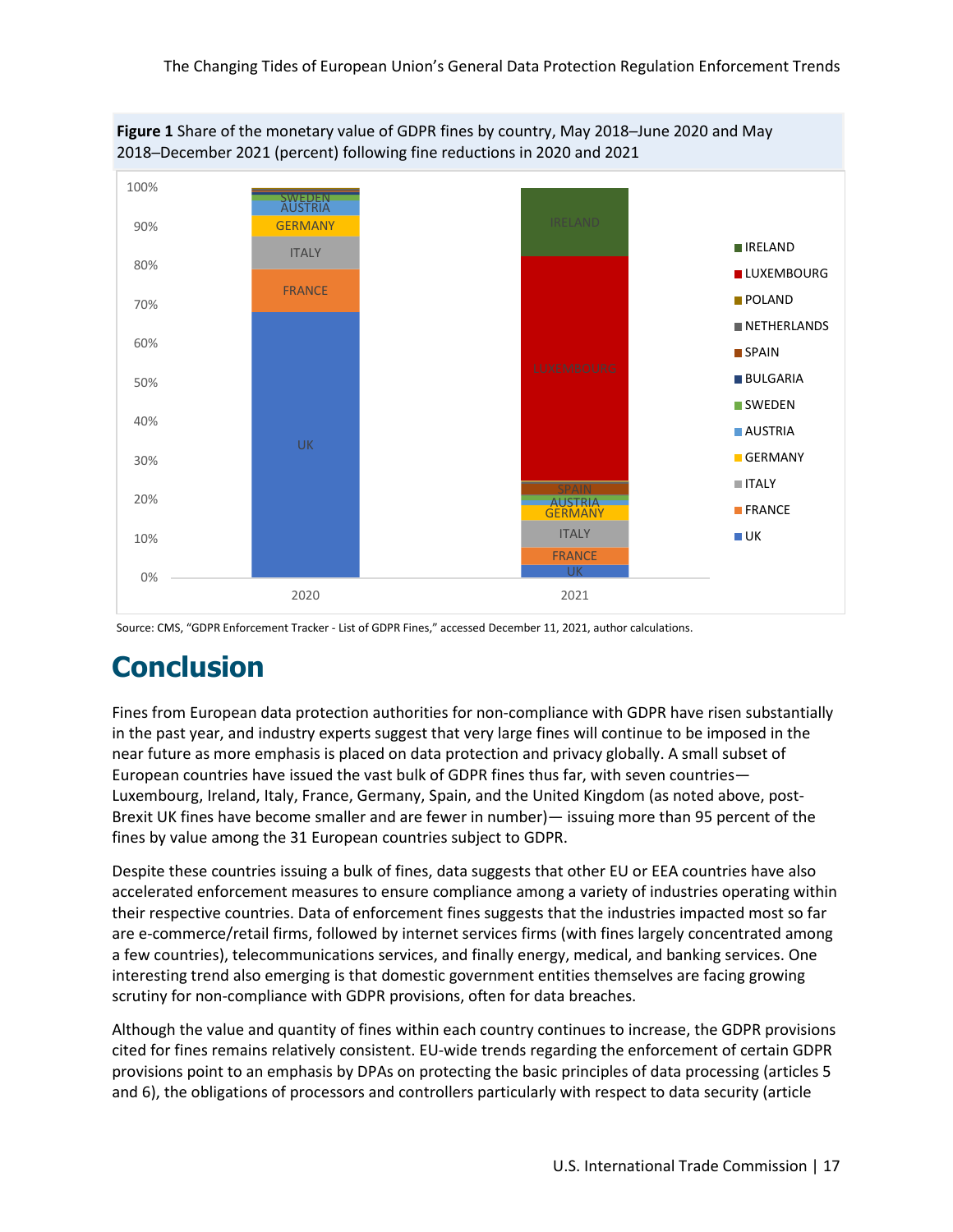32), and the ensuring the rights of data subjects (articles 12 and 13). These articles were cited in the early enforcement period after GDPR implementation and continued to be cited in 2020 and 2021 in growing numbers as GDPR fines grew.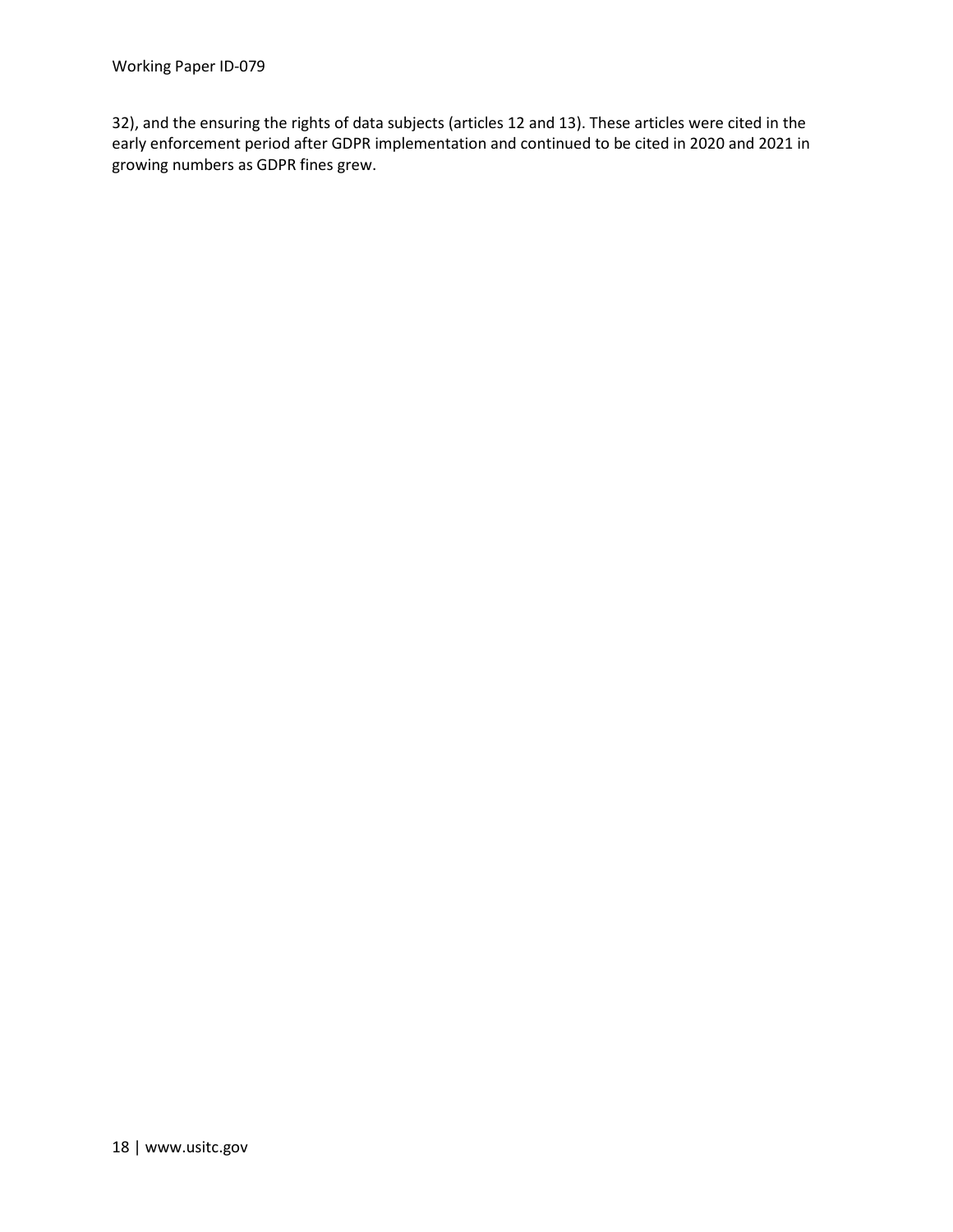# **Bibliography**

- Ashurst. "GDPR Wields a Big Stick UK and German Approach to Determining Fines," May 25, 2021. [https://www.ashurst.com/en/news-and-insights/legal-updates/gdpr-wields-a-big-stick---uk-and](https://www.ashurst.com/en/news-and-insights/legal-updates/gdpr-wields-a-big-stick---uk-and-german-approach-to-determining-fines/)[german-approach-to-determining-fines/.](https://www.ashurst.com/en/news-and-insights/legal-updates/gdpr-wields-a-big-stick---uk-and-german-approach-to-determining-fines/)
- CMS. "GDPR Enforcement Tracker List of GDPR Fines," 2021. [https://www.enforcementtracker.com.](https://www.enforcementtracker.com/)
- CNIL.fr. "Refusing Cookies Should Be as Easy as Accepting Them." CNIL, December 14, 2021. [https://www.cnil.fr/en/refusing-cookies-should-be-easy-accepting-them-cnil-continues-its](https://www.cnil.fr/en/refusing-cookies-should-be-easy-accepting-them-cnil-continues-its-action-and-issues-new-orders)[action-and-issues-new-orders.](https://www.cnil.fr/en/refusing-cookies-should-be-easy-accepting-them-cnil-continues-its-action-and-issues-new-orders)
- CPO Magazine. "WhatsApp's \$267 Million GDPR Fine Shows Willingness of Irish DPA to Issue Large Penalties." CPO Magazine, September 7, 2021[. https://www.cpomagazine.com/data](https://www.cpomagazine.com/data-protection/whatsapps-267-million-gdpr-fine-shows-willingness-of-irish-dpa-to-issue-large-penalties/)[protection/whatsapps-267-million-gdpr-fine-shows-willingness-of-irish-dpa-to-issue-large](https://www.cpomagazine.com/data-protection/whatsapps-267-million-gdpr-fine-shows-willingness-of-irish-dpa-to-issue-large-penalties/)[penalties/.](https://www.cpomagazine.com/data-protection/whatsapps-267-million-gdpr-fine-shows-willingness-of-irish-dpa-to-issue-large-penalties/)
- Daigle, Brian, and Mahnaz Khan. "One Year In: GDPR Fines and Investigations against U.S.-Based Firms," September 2019, 2.
- Datatilsynet, Norwegian Data Protection Authority. "The NO DPA Imposes Fine against Grindr LLC." Datatilsynet, December 15, 2021. [https://www.datatilsynet.no/en/regulations-and](https://www.datatilsynet.no/en/regulations-and-tools/regulations/avgjorelser-fra-datatilsynet/2021/gebyr-til-grindr/)[tools/regulations/avgjorelser-fra-datatilsynet/2021/gebyr-til-grindr/.](https://www.datatilsynet.no/en/regulations-and-tools/regulations/avgjorelser-fra-datatilsynet/2021/gebyr-til-grindr/)
- Debussere, Frederic. "German Real Estate Company Fined 14.5 Million EUR for Storing All Personal Data of Tenants Indefinitely in an Archive System | Timelex." TimeLex, November 11, 2019. [https://www.timelex.eu/en/blog/german-real-estate-company-fined-145-million-eur-storing](https://www.timelex.eu/en/blog/german-real-estate-company-fined-145-million-eur-storing-all-personal-data-tenants)[all-personal-data-tenants.](https://www.timelex.eu/en/blog/german-real-estate-company-fined-145-million-eur-storing-all-personal-data-tenants)
- DeGeurin, Mack. "Amazon's Record EU Privacy Fine May Be Just the Start." Insider Intelligence, August 2, 2021[. https://www.emarketer.com/content/amazon-s-record-eu-privacy-fine-may-just-start.](https://www.emarketer.com/content/amazon-s-record-eu-privacy-fine-may-just-start)
- Elteste, Ulrike, and Anna Oberschlep Meneses. "German Telecommunications Company Fined 9.5 Million Euros for GDPR Violation." Inside Privacy, December 11, 2019. [https://www.insideprivacy.com/data-privacy/german-telecommunications-company-fined-for](https://www.insideprivacy.com/data-privacy/german-telecommunications-company-fined-for-gdpr-violation/)[gdpr-violation/.](https://www.insideprivacy.com/data-privacy/german-telecommunications-company-fined-for-gdpr-violation/)
- EPIQ. "Recent GDPR Fines Against Amazon and WhatsApp Set New Records." EPIQ, October 6, 2021. [https://www.epiqglobal.com/en-us/resource-center/articles/recent-gdpr-fines-against-amazon](https://www.epiqglobal.com/en-us/resource-center/articles/recent-gdpr-fines-against-amazon-and-whatsapp)[and-whatsapp.](https://www.epiqglobal.com/en-us/resource-center/articles/recent-gdpr-fines-against-amazon-and-whatsapp)
- IAPP. "Austrian DPA Issues 18M Euro Fine for Alleged GDPR Violations," October 30, 2019. [https://iapp.org/news/a/austrian-dpa-issues-18m-euro-fine-for-alleged-gdpr-violations/.](https://iapp.org/news/a/austrian-dpa-issues-18m-euro-fine-for-alleged-gdpr-violations/)
- Investopedia. "European Economic Area (EEA) Agreement." Accessed December 2, 2021. [https://www.investopedia.com/terms/e/european-economic-area-eea-agreement.asp.](https://www.investopedia.com/terms/e/european-economic-area-eea-agreement.asp)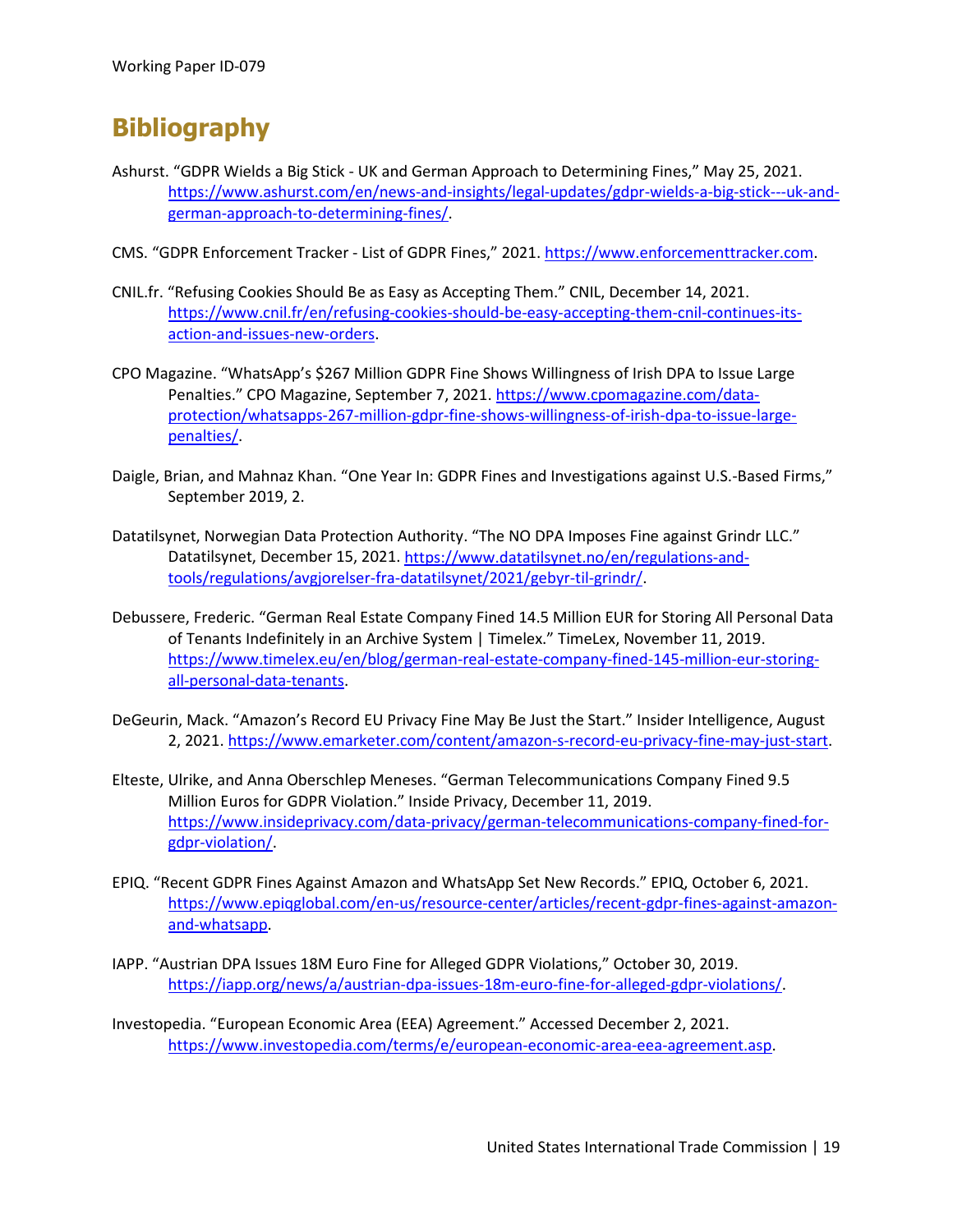- Kroet, Cynthia, and Matthew Newman. "Big Tech Might See More Enforcement Action as EU's GDPR Turns Two." LexisNexis, May 25, 2020[. https://mlexmarketinsight.com/news-hub/editors](https://mlexmarketinsight.com/news-hub/editors-picks/area-of-expertise/data-privacy-and-security/big-tech-might-see-more-enforcement-action-as-eus-gdpr-turns-two)[picks/area-of-expertise/data-privacy-and-security/big-tech-might-see-more-enforcement](https://mlexmarketinsight.com/news-hub/editors-picks/area-of-expertise/data-privacy-and-security/big-tech-might-see-more-enforcement-action-as-eus-gdpr-turns-two)[action-as-eus-gdpr-turns-two.](https://mlexmarketinsight.com/news-hub/editors-picks/area-of-expertise/data-privacy-and-security/big-tech-might-see-more-enforcement-action-as-eus-gdpr-turns-two)
- NBC News. "WhatsApp Hit with Record Fine by Ireland over Privacy." NBC News, September 2, 2021. [https://www.nbcnews.com/tech/tech-news/whatsapp-hit-record-fine-ireland-privacy-rcna1876.](https://www.nbcnews.com/tech/tech-news/whatsapp-hit-record-fine-ireland-privacy-rcna1876)
- Politico Europe. "Google, Facebook Face Big Privacy Fines in France." Politico Europe, January 5, 2022. [https://www.politico.eu/article/google-facebook-face-big-privacy-fines-in-france/.](https://www.politico.eu/article/google-facebook-face-big-privacy-fines-in-france/)
- Reuters. "Irish Regulator Proposes 36 Mln Euro Facebook Privacy Fine Document." Reuters, October 13, 2021, sec. Technology. [https://www.reuters.com/technology/irish-regulator-proposes-36](https://www.reuters.com/technology/irish-regulator-proposes-36-mln-euro-facebook-privacy-fine-document-2021-10-13/) [mln-euro-facebook-privacy-fine-document-2021-10-13/.](https://www.reuters.com/technology/irish-regulator-proposes-36-mln-euro-facebook-privacy-fine-document-2021-10-13/)
- Ritzer, Christoph, and Natalia Filkina. "Deutsche Wohnen Fine Now Declared Invalid by a German Court." Norton Rose Fulbright, February 25, 2021. [https://www.dataprotectionreport.com/2021/02/deutsche-wohnen-fine-now-declared-invalid](https://www.dataprotectionreport.com/2021/02/deutsche-wohnen-fine-now-declared-invalid-by-a-german-court/)[by-a-german-court/.](https://www.dataprotectionreport.com/2021/02/deutsche-wohnen-fine-now-declared-invalid-by-a-german-court/)
- Shead, Sam. "Amazon Hit with \$887 Million Fine by European Privacy Watchdog." CNBC, July 30, 2021. [https://www.cnbc.com/2021/07/30/amazon-hit-with-fine-by-eu-privacy-watchdog-.html.](https://www.cnbc.com/2021/07/30/amazon-hit-with-fine-by-eu-privacy-watchdog-.html)
- Singh, Harman. "UK GDPR Post-Brexit: Everything You Need to Know." Infosecurity Magazine, November 17, 2021. [https://www.infosecurity-magazine.com/blogs/uk-gdpr-brexit-need-to-know/.](https://www.infosecurity-magazine.com/blogs/uk-gdpr-brexit-need-to-know/)
- StockXpo. "Wave of Legal Appeals Challenges How European Regulators Enforce Privacy Rules." Stockxpo - Grow more with Investors, Traders, Analyst and Research, March 15, 2021. [https://stockxpo.com/wave-of-legal-appeals-challenges-how-european-regulators-enforce](https://stockxpo.com/wave-of-legal-appeals-challenges-how-european-regulators-enforce-privacy-rules/)[privacy-rules/.](https://stockxpo.com/wave-of-legal-appeals-challenges-how-european-regulators-enforce-privacy-rules/)
- UK ICO. "The UK GDPR." UK ICO. ICO, November 24, 2021. [https://ico.org.uk/for-organisations/dp-at](https://ico.org.uk/for-organisations/dp-at-the-end-of-the-transition-period/data-protection-and-the-eu-in-detail/the-uk-gdpr/)[the-end-of-the-transition-period/data-protection-and-the-eu-in-detail/the-uk-gdpr/.](https://ico.org.uk/for-organisations/dp-at-the-end-of-the-transition-period/data-protection-and-the-eu-in-detail/the-uk-gdpr/)
- Wein.orf.at. "Datenschutzskandal: Millionenstrafe Für Post." wien.ORF.at, October 29, 2019. [https://wien.orf.at/stories/3019396/.](https://wien.orf.at/stories/3019396/)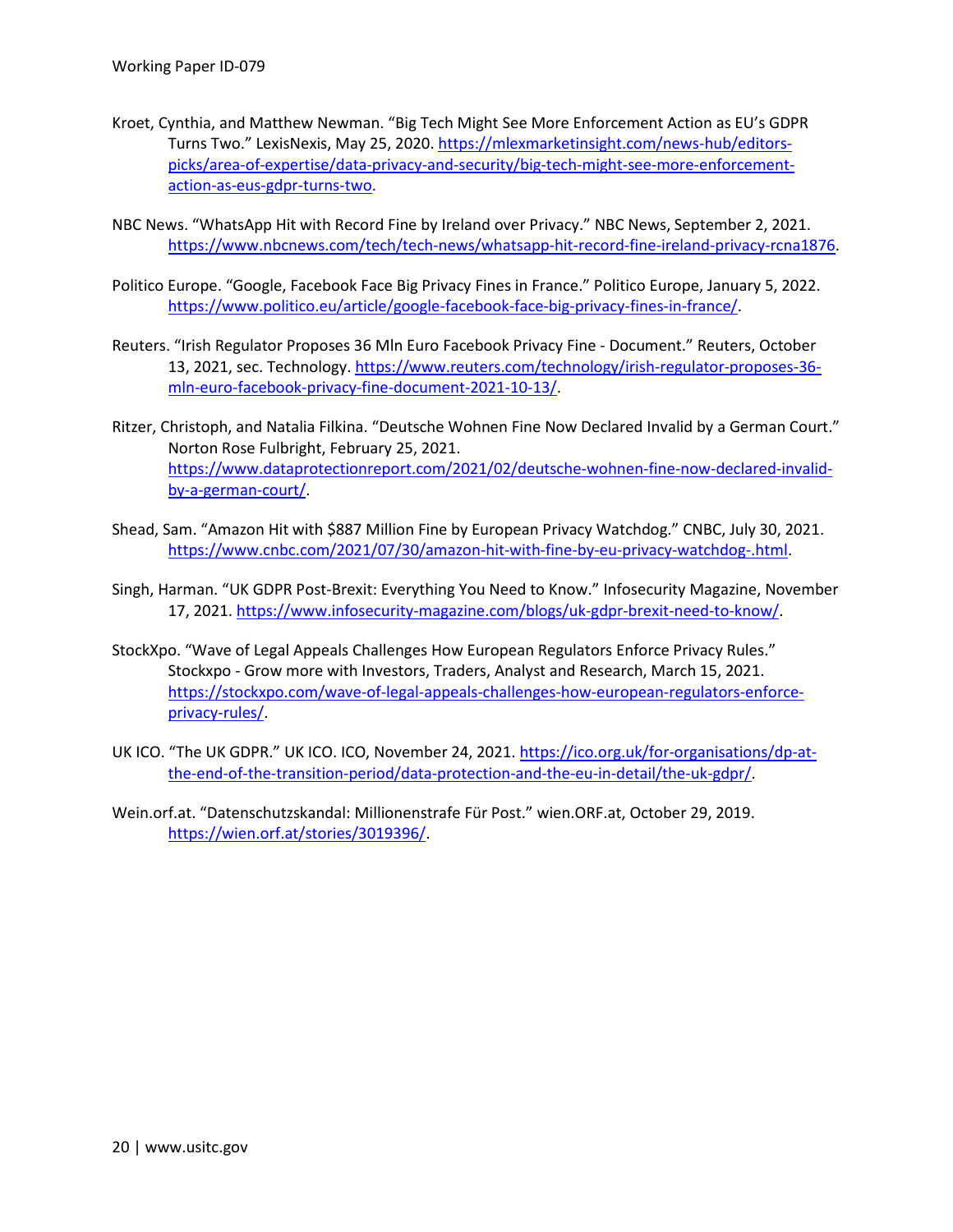Working Paper ID-079

# **Appendix A Enforcement Trends by European Data Protection Authority**

United States International Trade Commission | 21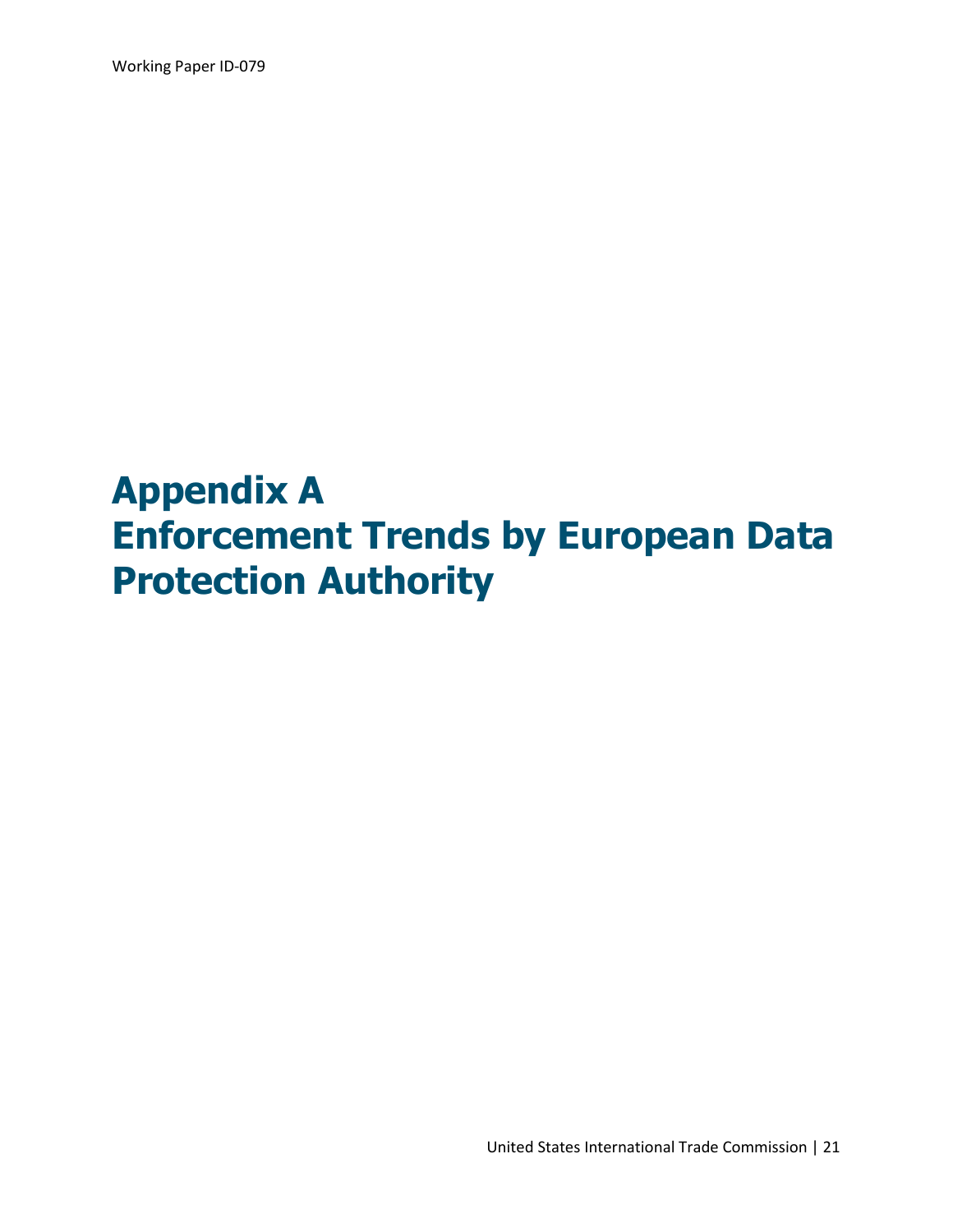Appendix A lays out the GDPR enforcement developments and fines exceeding €10,000 for 24 countries that were not mentioned in the section GDPR Enforcement Trends by Selected DPAs. Three countries subject to GDPR (Malta, Slovenia, and Liechtenstein) have not issued any fines exceeding €10,000 under GDPR.

# **Austria**

During the May 2018 to December 2021 period, Austria's National Data Protection Authority has issued 12 fines for GDPR violations, six of which exceed €10,000 (table A1). The total sum of the value of these fines is  $£16.8$  million, ranking  $8<sup>th</sup>$  in the value of fines issued by DPAs during this period.<sup>[35](#page-25-0)</sup> Austria's fines have generally been fairly large; despite issuing less than 2 percent of the total value of fines under GDPR, the country has issued 10 percent of all fines exceeding €10 million. As noted in the textbox "Durability of Large Fines?," Austria in October 2019 had issued a €16 million fine to Austria Post, a national mail delivery service, for violating articles 5 and 6 of GDPR which was subsequently thrown out by an Austrian court due to administrative errors.<sup>[36](#page-25-1)</sup>

| Year | <b>Fine recipient</b>    | <b>Industry</b>         | <b>Articles violated</b> | Fine $(\epsilon)$ |
|------|--------------------------|-------------------------|--------------------------|-------------------|
| 2019 | Private person           | Unknown                 | 6                        | €11,000           |
| 2019 | <b>NA</b>                | <b>Medical services</b> | 13, 37                   | €50,000           |
| 2021 | <b>Bank</b>              | <b>Banking services</b> | Unknown                  | €4,000,000        |
| 2021 | Customer loyalty program | Unknown                 | Unknown                  | €1,200,000        |
| 2021 | Unser O-Bonus Club GmbH  | Bonus club program      | 6, 7, 12                 | €2,000,000        |
| 2021 | Austria Post             | Postal services         | Unknown                  | €9,500,000        |

**Table A1** Austria National Data Protection Authority fines under GDPR, May 2018–December 2021

Source: CMS, "GDPR Enforcement Tracker - List of GDPR Fines," accessed December 11, 2021.

# **Belgium**

Belgium's Data Protection Authority has issued 26 fines for GDPR violations during the May 2018 to December 2021 period, 14 of which exceeded €10,000 (table A2). Combined, these fines are approximately €1 million, ranking the country's DPA 15<sup>th</sup> in total value of fines.<sup>[37](#page-25-2)</sup> The Belgian DPA has issued one known fine against a U.S. firm—Google Belgium was fined €600,000 in July 2020 for lacking transparency in its forms regarding procedures to dereference a data subject's search results on its platform.[38](#page-25-3) This fine represents Belgium's largest fine to date.

<span id="page-25-0"></span><sup>35</sup> CMS, "GDPR Enforcement Tracker - List of GDPR Fines," 2021.

<span id="page-25-1"></span><sup>36</sup> CMS, "GDPR Enforcement Tracker - List of GDPR Fines," 2021; Wein.orf.at, "Datenschutzskandal," October 29, 2019.

<span id="page-25-2"></span><sup>37</sup> CMS, "GDPR Enforcement Tracker - List of GDPR Fines," 2021.

<span id="page-25-3"></span><sup>38</sup> CMS, "GDPR Enforcement Tracker - List of GDPR Fines," 2021.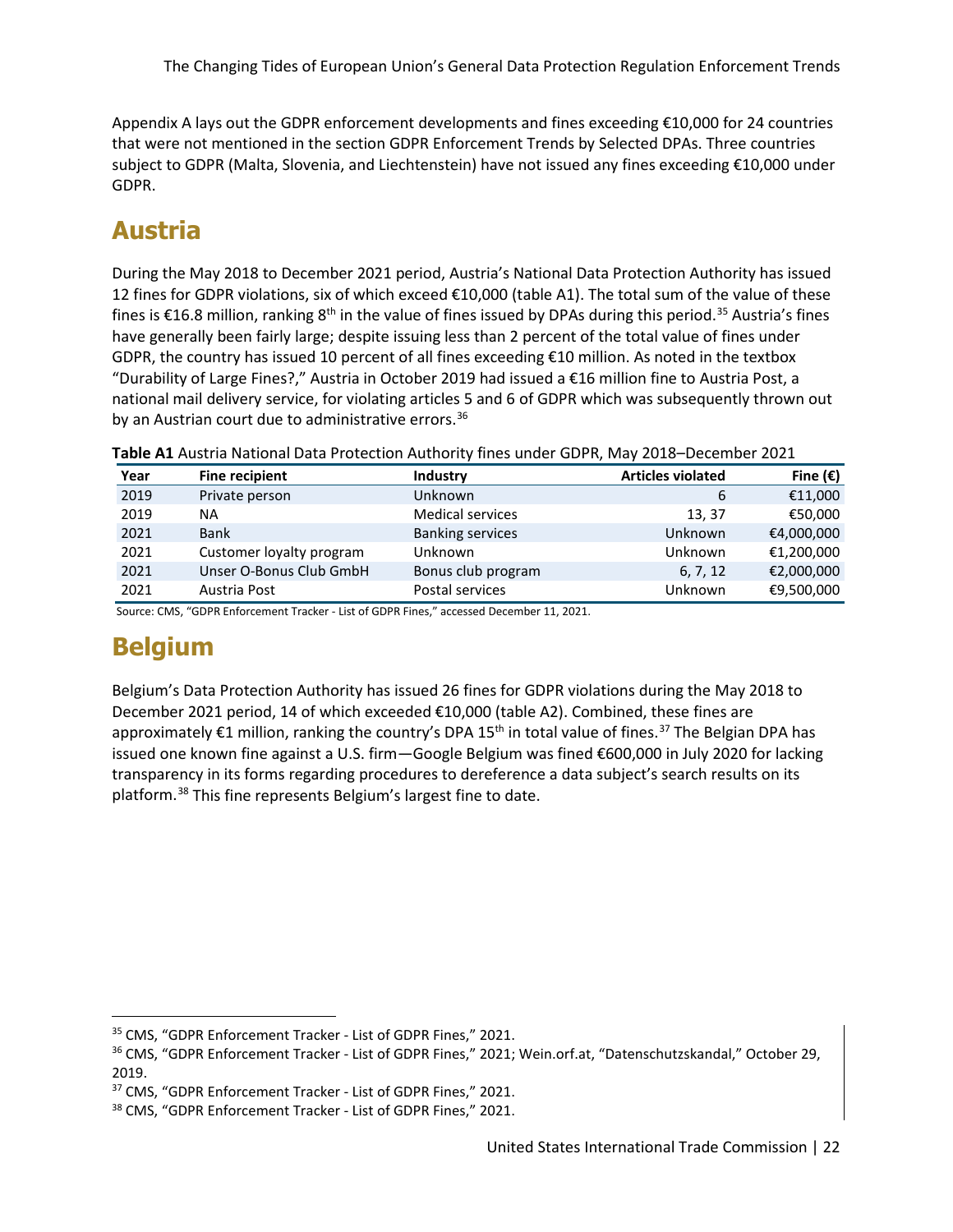The Changing Tides of European Union's General Data Protection Regulation Enforcement Trends

| Year | <b>Fine recipient</b>                  | Industry                  | <b>Articles violated</b> | Fine $(\epsilon)$ |
|------|----------------------------------------|---------------------------|--------------------------|-------------------|
| 2019 | Merchant                               | Unknown                   | 5                        | €10,000           |
| 2019 | Website providing legal<br>information | Legal services            | 6, 12, 13                | €15,000           |
| 2020 | Unknown                                | Unknown                   | 5, 6, 12, 14, 24         | €15,000           |
| 2020 | Unknown                                | Unknown                   | 5, 12, 13, 15, 24        | €50,000           |
| 2020 | Google Belgium                         | Internet services         | 5, 6, 12, 17             | €600,000          |
| 2020 | Unknown                                | Unknown                   | 5, 6, 15                 | €10,000           |
| 2020 | Social media provider                  | Internet services         | 6                        | €50,000           |
| 2020 | Proximus SA                            | Telecom services          | 31, 37, 58               | €50,000           |
| 2021 | Unknown                                | Unknown                   | 12, 14, 15, 17, 21       | €10,000           |
| 2021 | <b>Financial Company</b>               | <b>Financial services</b> | 5, 32                    | €100,000          |
| 2021 | <b>Family Service NDPK</b>             | Government agency         | 5, 6, 7, 13, 24, 25, 28  | €50,000           |
| 2021 | Unknown                                | Unknown                   | 5, 24, 32, 33            | €25,000           |
| 2021 | Unknown                                | Unknown                   | 6, 12, 21                | €10,000           |

| Table A2 Belgium Data Protection Authority fines under GDPR, May 2018-December 2021 |  |
|-------------------------------------------------------------------------------------|--|
|-------------------------------------------------------------------------------------|--|

Source: CMS, "GDPR Enforcement Tracker - List of GDPR Fines," accessed December 11, 2021.

# **Bulgaria**

During the May 2018 to December 2021 period, Bulgaria's Personal Data Protection Commission issued 21 fines for GDPR violations, five of which exceed €10,000 (table A3).<sup>[39](#page-26-0)</sup> The total value of fines, €3.2 million, ranks Bulgaria 11<sup>th</sup> among total fines issued by DPAs. Bulgaria's fine, a  $\epsilon$ 2.6 million judgement against Bulgaria's National Revenue Agency due to a violation of article 32 (a data breach), represents the second largest fine of a government agency. The remaining fines are split in Bulgaria between the banking and telecom services.

|  |  | Table A3 Bulgaria Personal Data Protection Commission fines under GDPR, May 2018–December 2021 |
|--|--|------------------------------------------------------------------------------------------------|
|  |  |                                                                                                |

| Year | <b>Fine recipient</b>                                    | Industry                 | <b>Articles violated</b> | Fine $(\epsilon)$ |
|------|----------------------------------------------------------|--------------------------|--------------------------|-------------------|
| 2019 | Commercial representative of<br>telecom service provider | Telecom services         | 6                        | €11,760           |
| 2019 | Unknown                                                  | Telecom services         | 5, 6                     | €27,100           |
| 2019 | <b>DSK Bank</b>                                          | <b>Banking services</b>  | 32                       | €511,000          |
| 2019 | <b>Bulgaria National Revenue Agency</b>                  | Government               | 32                       | €2,600,000        |
| 2019 | <b>Bulgaria National Revenue Agency</b>                  | <b>Government Agency</b> | 6,58                     | €28,100           |

Source: CMS, "GDPR Enforcement Tracker - List of GDPR Fines," accessed December 11, 2021.

# **Croatia**

During the May 2018 to December 2021 period, the Croatian Personal Data Protection Agency did not issue any fines exceeding €10,000, though it did issue 4 fines of unknown value: one in February 2021, one in March 2020, and two in July 2021.<sup>[40](#page-26-1)</sup>

<span id="page-26-0"></span><sup>39</sup> CMS, "GDPR Enforcement Tracker - List of GDPR Fines," 2021.

<span id="page-26-1"></span><sup>40</sup> CMS, "GDPR Enforcement Tracker - List of GDPR Fines," 2021.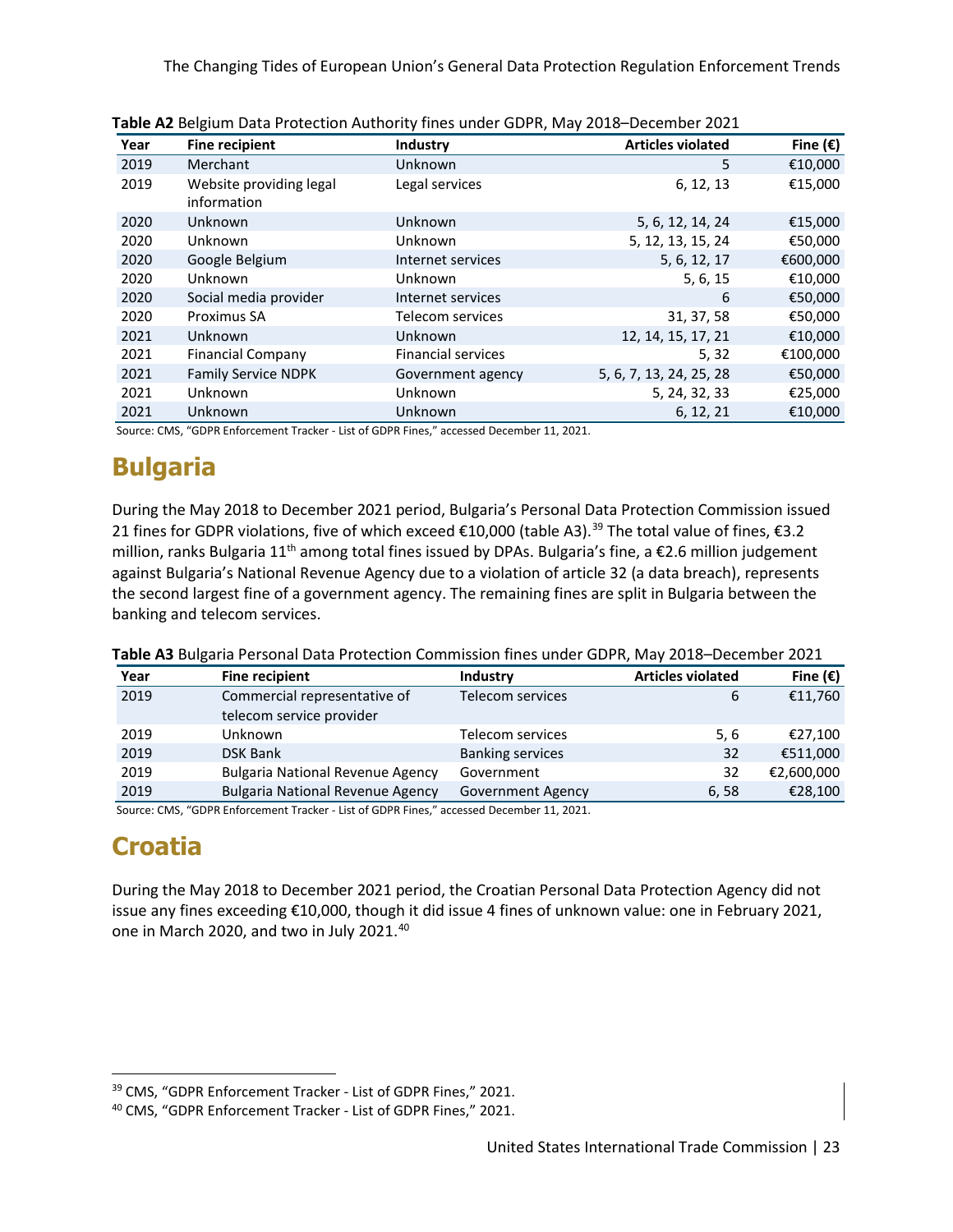# **Cyprus**

During the May 2018 to December 2021 period, Cyprus' Data Protection Commissioner issued 19 fines for GDPR violations, with 11 fines exceeding €10,000 (table A4).<sup>[41](#page-27-0)</sup> With a total value of €1.2 million and ranking the country 14<sup>th</sup> among DPA fines, Cyprus' largest fine was a November 2021 €925,000 fine of telecom firm WS WiSpear Systems for violating article 5 of GDPR which relates to the principles relating to the processing of personal data.<sup>[42](#page-27-1)</sup>

| Year | <b>Fine recipient</b>                                | Industry                   | <b>Articles violated</b> | Fine $(\epsilon)$ |
|------|------------------------------------------------------|----------------------------|--------------------------|-------------------|
| 2019 | <b>NA</b>                                            | Local newspaper            | 6                        | €10,000           |
| 2019 | Private doctor                                       | <b>Medical services</b>    | 5,6                      | €14,000           |
| 2019 | LGS Handling Louis Travel, Louis<br>Aviation         | <b>Travel services</b>     | 6, 9                     | €10,000           |
| 2019 | LGS Handling Louis Travel, Louis<br>Aviation         | <b>Travel services</b>     | 6, 9                     | €70,000           |
| 2020 | Bank of Cyprus Public Company                        | <b>Banking services</b>    | 5, 15, 32, 33            | €15,000           |
| 2020 | Bank of Cyprus Public Company                        | <b>Banking services</b>    | 5, 15, 32, 33            | €15,000           |
| 2021 | <b>Hellenic Technical Enterprises</b>                | <b>Enterprise services</b> | 32                       | €25,000           |
| 2021 | AC Omonia                                            | Football club              | 32                       | €40,000           |
| 2021 | APOEL FC                                             | Football club              | 32                       | €40,000           |
| 2021 | <b>Electricity Authority of Cyprus</b>               | <b>Energy services</b>     | 6, 9                     | €40,000           |
| 2021 | <b>Cypriot Real Estate Registration</b><br>Authority | Government agency          | 12, 15, 31, 58           | €10,000           |
| 2021 | <b>Hellenic Bank</b>                                 | <b>Banking services</b>    | 5, 32, 33                | €25,000           |
| 2020 | Bank of Cyprus Public Company                        | <b>Banking services</b>    | 5, 15, 32, 33            | €15,000           |
| 2021 | WS WiSpear Systems                                   | Telecom services           | 5                        | €925,000          |

**Table A4** Cyprus Personal Data Protection Commission fines under GDPR, May 2018–December 2021

Source: CMS, "GDPR Enforcement Tracker - List of GDPR Fines," accessed December 11, 2021.

#### **Czech Republic**

During the May 2018 to December 2021 period, the Czech Republic's Office for Personal Data Protection issued 17 fines for GDPR violations, three of which exceeded  $\epsilon$ 10,000 (table A5).<sup>[43](#page-27-2)</sup> Collectively, these fines amount to  $E147,700$ . The Czech Republic ranks 26<sup>th</sup> (second to last in all EU member countries) for the value of GDPR fines among EU DPAs.

**Table A5** Czech Republic Office for Personal Data Protection fines under GDPR, May 2018–December 2021

| Year | Fine recipient | <b>Industry</b> | <b>Articles violated</b>                 | Fine $(\epsilon)$ |
|------|----------------|-----------------|------------------------------------------|-------------------|
| 2019 | Unknown        | Unknown         |                                          | €10.000           |
| 2020 | Unknown        | Unknown         | 5, 6, 12, 15, 16, 17, 18, 19, 20, 21, 22 | €19,200           |
| 2021 | Unknown        | Unknown         | 6.14                                     | €118,500          |

Source: CMS, "GDPR Enforcement Tracker - List of GDPR Fines," accessed December 11, 2021.

<span id="page-27-0"></span><sup>41</sup> CMS, "GDPR Enforcement Tracker - List of GDPR Fines," 2021.

<span id="page-27-1"></span><sup>42</sup> CMS, "GDPR Enforcement Tracker - List of GDPR Fines," 2021.

<span id="page-27-2"></span><sup>43</sup> CMS, "GDPR Enforcement Tracker - List of GDPR Fines," 2021.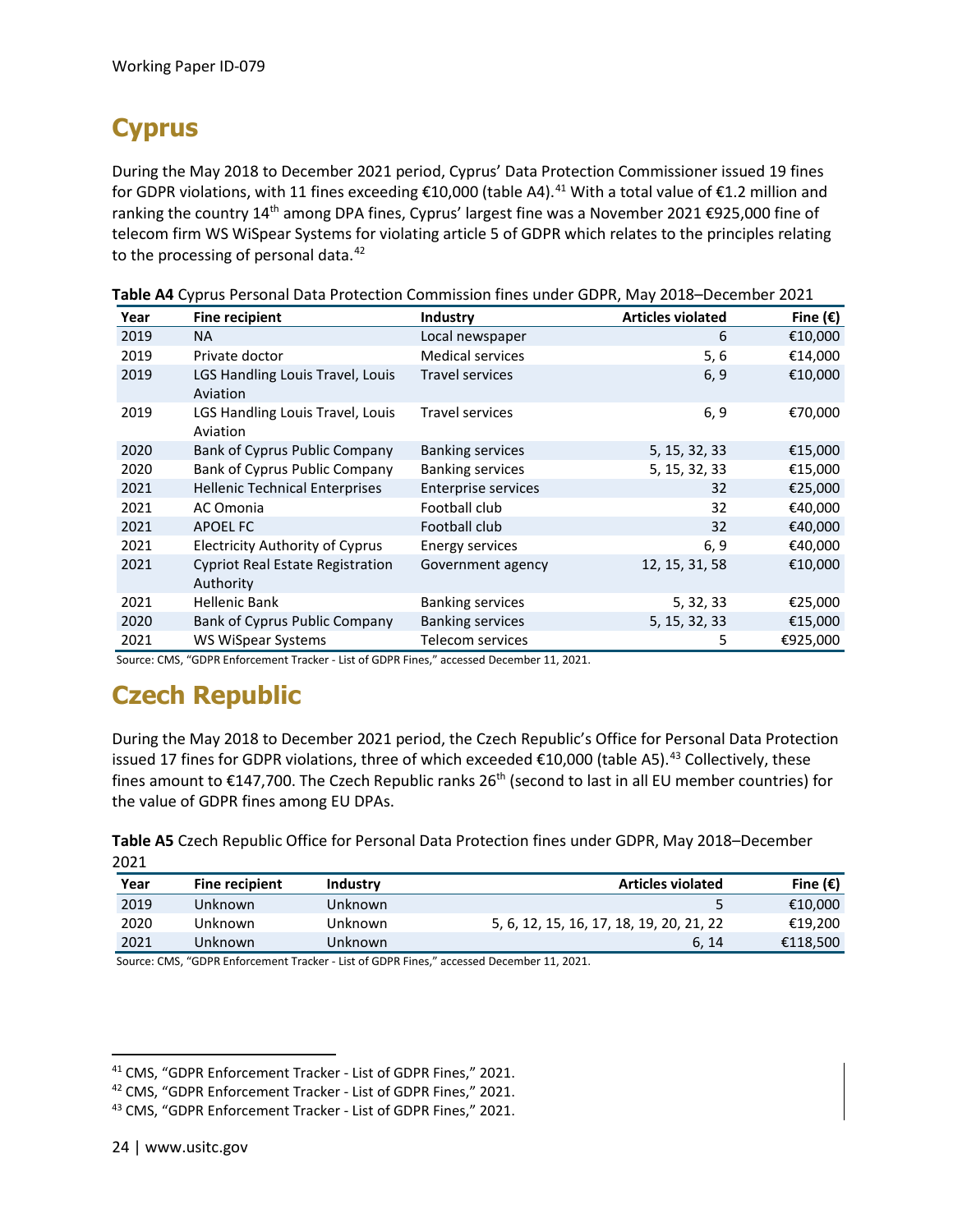#### **Denmark**

During the May 2018 to December 2021 period, Denmark's Data Protection Agency issued 17 fines for GDPR violations, 14 of which exceeded €10,000 (table A6).<sup>[44](#page-28-0)</sup> These fines, collectively approximately €0.8 million, rank Denmark 16<sup>th</sup> among DPAs for GDPR fines. Nearly half of fines issued by Denmark's DPA are for local government violations, with the remainder divided among a variety of domestic industries.

| Year | <b>Fine recipient</b>         | Industry                | <b>Articles violated</b> | Fine $(\epsilon)$ |
|------|-------------------------------|-------------------------|--------------------------|-------------------|
| 2019 | <b>IDdesign A/S</b>           | Design services         | 5                        | €13,450           |
| 2020 | Gladsaxe municipality         | Local government        | 5, 32                    | €14,000           |
| 2020 | PrivatBo                      | Housing services        | 5, 32                    | €20,100           |
| 2020 | Arp Hansen Hotel Group        | <b>Hotel services</b>   | 5                        | €147,800          |
| 2021 | Danish Cancer Society         | NGO                     | 32                       | €107,000          |
| 2021 | Syddanmark region             | Local government        | 32                       | €67,200           |
| 2021 | Favrskov municipality         | Local government        | 32                       | €10,000           |
| 2021 | Midtjylland region            | Local government        | 32                       | €53,800           |
| 2021 | Syddanmark region             | Local government        | 32                       | €67,900           |
| 2021 | Medicals Nordic I/S           | <b>Medical services</b> | Unknown                  | €80,700           |
| 2021 | Nordbornholms Byggeforretning | Home developer          | 5, 6                     | €53,800           |
|      | Aps                           |                         |                          |                   |
| 2021 | Veile municipality            | Local government        | 32                       | €27,000           |
| 2021 | Frederiksberg municipality    | Local government        | 32                       | €13,450           |
|      |                               |                         |                          |                   |

**Table A6** Denmark's Data Protection Agency fines under GDPR, May 2018–December 2021

Source: CMS, "GDPR Enforcement Tracker - List of GDPR Fines," accessed December 11, 2021.

#### **Estonia**

During the May 2018 to December 2021 period, Estonia's Data Protection Inspectorate issued five fines under GDPR, three of which exceeded €10,000 (table A7). With a total of €300,000 in fines, Estonia ranks 22<sup>nd</sup> among data protection authorities for GDPR fines. Each of Estonia's GDPR fines were issued to domestic e-commerce/retail platforms.[45](#page-28-1)

|      | <b>Table AT ESCOTIO Data FTOLCOLOH INSPECTORIE THICS UNUCL ODITI, IVIOY 2010 DECEMBER 2021</b> |                   |                          |                   |  |
|------|------------------------------------------------------------------------------------------------|-------------------|--------------------------|-------------------|--|
| Year | <b>Fine recipient</b>                                                                          | <b>Industry</b>   | <b>Articles violated</b> | Fine $(\epsilon)$ |  |
| 2020 | Azete.ee                                                                                       | E-commerce/retail | 5.6                      | €100.000          |  |
| 2020 | Sudameapteegi e-apteek                                                                         | E-commerce/retail | 5.6                      | €100.000          |  |
| 2020 | Apotheka e-apteek                                                                              | E-commerce/retail | 5.6                      | €100,000          |  |

**Table A7** Estonia Data Protection Inspectorate fines under GDPR, May 2018–December 2021

Source: CMS, "GDPR Enforcement Tracker - List of GDPR Fines," accessed December 11, 2021.

# **Finland**

Finland's Office of the Data Protection Ombudsman has issued eight fines for violating GDPR during the May 2018 to December 2021 period, six of which exceeded €10,000 (table A8). With slightly more than €300,000 in fines, Finland ranks 22nd among DPAs for the value of fines issued under GDPR (table B8). Finland's GDPR fines address a variety of industries, principally of articles 5, 6, and 12 of GDPR. Finland's largest fine was issued to medical services firm Psykoterapiakeskus Vastaamo in December 2021 in

<span id="page-28-0"></span><sup>44</sup> CMS, "GDPR Enforcement Tracker - List of GDPR Fines," 2021.

<span id="page-28-1"></span><sup>45</sup> CMS, "GDPR Enforcement Tracker - List of GDPR Fines," 2021.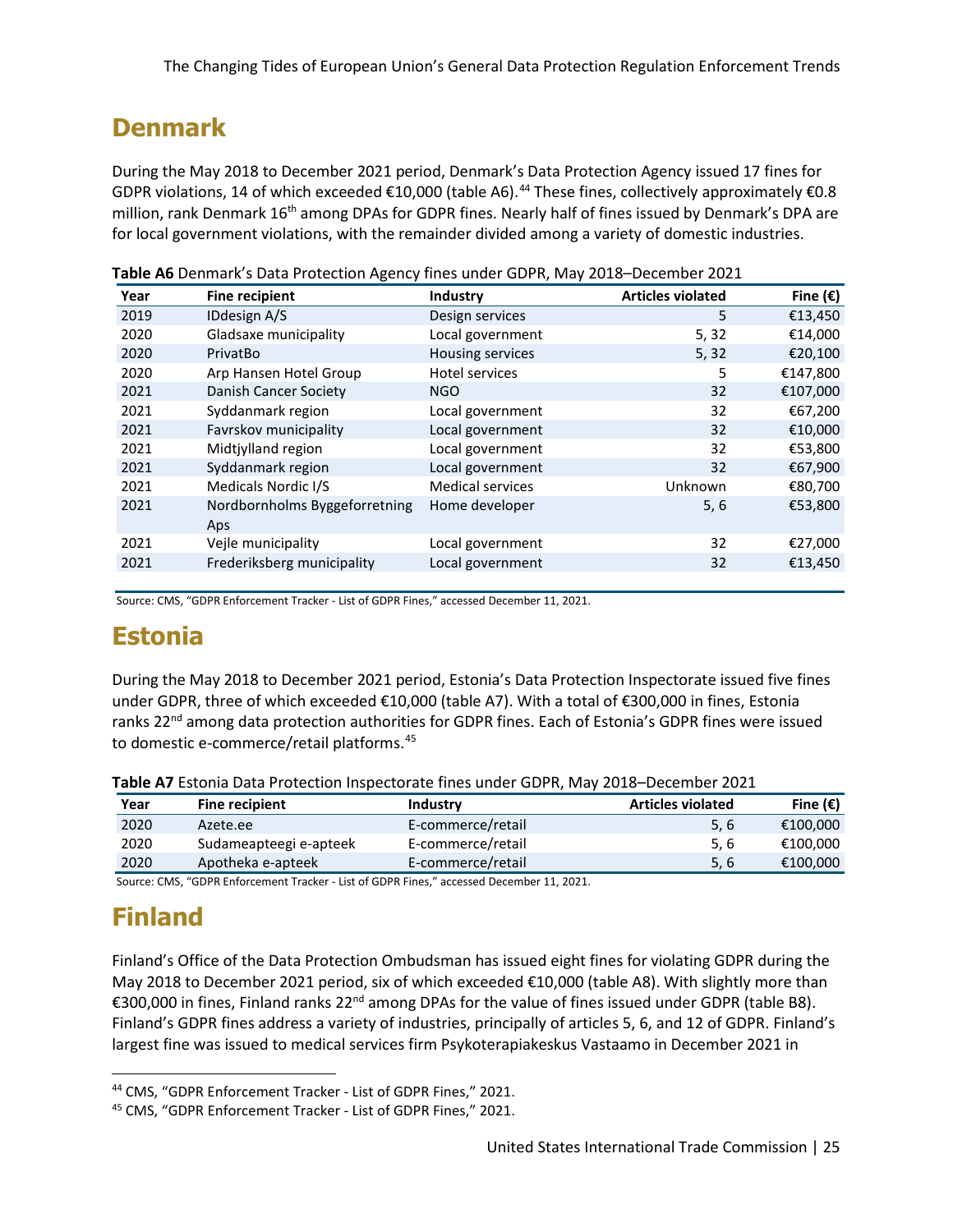relation to a data breach reported by the firm to the Finnish DPA. This high fine of a medical services firm aligns closely with similar strong oversight of medical services across the Nordic region, particularly neighboring Sweden and Norway.

| Year | <b>Fine recipient</b>        | Industry                  | <b>Articles violated</b> | Fine $(\epsilon)$ |
|------|------------------------------|---------------------------|--------------------------|-------------------|
| 2020 | Taksi Helsinki               | Local government          | 5, 6, 35                 | €72,000           |
| 2020 | Unknown company              | Unknown                   | 5, 6                     | €12,500           |
| 2020 | Kymen Vesi Oy                | Water treatment           | 35                       | €16,000           |
| 2020 | Posti Group Oyj              | News services             | 12, 13, 14, 15           | €100,000          |
| 2021 | Higher education institution | <b>Education services</b> | 5,6                      | €25,000           |
| 2021 | ParkkiPate Oy                | Parking company           | 5, 12, 14, 15, 17,<br>25 | €75,000           |
| 2021 | Psykoterapiakeskus Vastaamo  | <b>Medical services</b>   | 5, 33, 34                | €605,000          |

**Table A8** Finland Office of the Data Protection Ombudsman fines under GDPR, May 2018–December 2021

Source: CMS, "GDPR Enforcement Tracker - List of GDPR Fines," accessed December 11, 2021.

#### **Greece**

During the May 2018 to December 2021 period, Greece's Hellenic Data Protection Authority issued 27 fines for violating provisions of GDPR, with 12 fines in excess of €10,000 (table A9). With combined fines of  $\epsilon$ 820,000, Greece' ranks as the 17<sup>th</sup> among aggregate fines issued by DPAs. Greece's fines are most frequently in the telecommunications and energy services sectors, with one fine issued to a U.S. headquartered firm and another fine of €150,000 issued to U.S. consulting firm PwC in 2019 for violating articles 5, 6, 13 and 14 because the company unlawfully processed employer data.<sup>[46](#page-29-0)</sup>

**Table A9** Greece Hellenic Data Protection Authority fines under GDPR, May 2018–December 2021

|      |                                                                                                       |                              | <b>Articles</b> |                   |
|------|-------------------------------------------------------------------------------------------------------|------------------------------|-----------------|-------------------|
| Year | <b>Fine recipient</b>                                                                                 | Industry                     | violated        | Fine $(\epsilon)$ |
| 2019 | <b>PwC</b>                                                                                            | Consultancy services         | 5, 6, 13, 14    | €150,000          |
| 2019 | Telecom services provider                                                                             | Telecom services             | 5, 25           | €200,000          |
| 2019 | Telecom services provider                                                                             | Telecom services             | 21, 25          | €200,000          |
| 2019 | Aegean Marine Petroleum Network                                                                       | Energy services              | 5, 6, 32        | €150,000          |
| 2019 | Wind Hellas Telecommunications                                                                        | <b>Energy services</b>       | 21              | €20,000           |
| 2020 | Allseas Marine                                                                                        | <b>Construction services</b> | 5               | €15,000           |
| 2021 | National Bank of Greece                                                                               | <b>Banking services</b>      | 12, 15          | €20,000           |
| 2021 | Dixons South East Europe                                                                              | Store                        | 12, 15          | €20,000           |
| 2021 | Purple Sea                                                                                            | Store                        | 5               | €15,000           |
| 2021 | Marketing firms                                                                                       | Marketing services           | 6, 12, 21       | €20,000           |
| 2021 | Municipal Organization for Pre-school<br>Education and Social Solidarity of<br><b>Tavros Moschato</b> | <b>Education services</b>    | 6, 12, 17       | €10,000           |
| 2021 | One Way Private Car Company                                                                           | Telecom services             | 11, 28, 32      | €30,000           |

Source: CMS, "GDPR Enforcement Tracker - List of GDPR Fines," accessed December 19, 2021.

<span id="page-29-0"></span><sup>46</sup> Privacy Affairs, "GDPR Fines Tracker & Statistics,"<https://www.privacyaffairs.com/gdpr-fines/> (accessed December 29, 2021).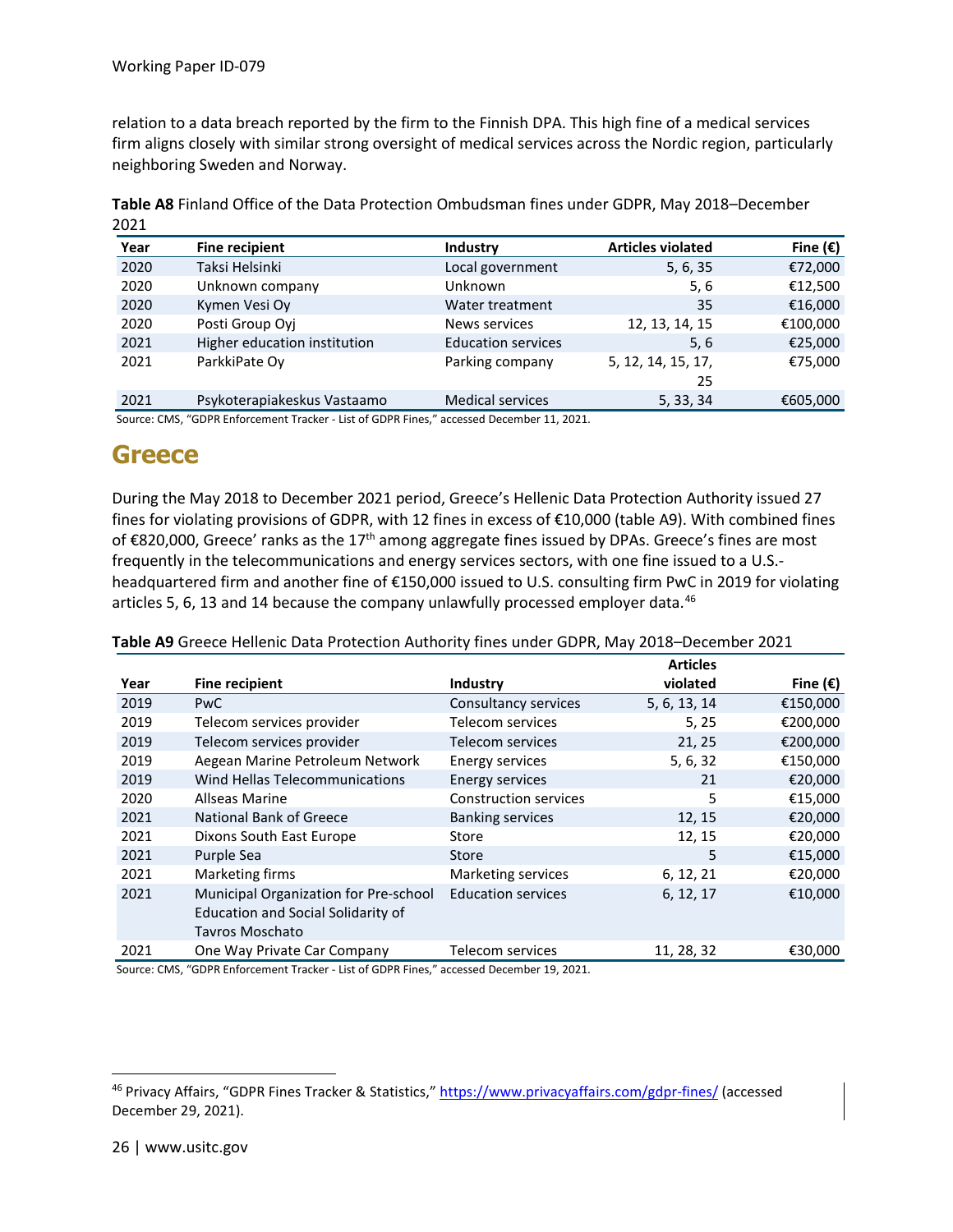# **Hungary**

Hungary's National Authority for Data Protection and Freedom of Information issued 45 fines between May 2018 and December 2021, with 12 fines exceeding €10,000 (table A10). With a combined €730,000, Hungary ranks 18<sup>th</sup> among DPAs. Fines cover a variety of industries and sectors, including government, transportation and telecom services, education, and retail.

**Table A10** Hungary National Authority for Data Protection and Freedom of Information fines under GDPR, May 2018–December 2021

| Year | <b>Fine recipient</b>                 | Industry                       | <b>Articles violated</b> | Fine $(\epsilon)$ |
|------|---------------------------------------|--------------------------------|--------------------------|-------------------|
| 2019 | Political party                       | Government                     | 33, 34                   | €34,375           |
| 2019 | Event organizer                       | Event services                 | 5, 6, 13                 | €92,146           |
| 2019 | Unknown                               | Unknown                        | 33                       | €15,150           |
| 2019 | Town of Kerepes                       | Local government               | 6                        | €15,100           |
| 2020 | Digi Tavkozlesi Szolgaltato           | Telecom services               | 5, 32                    | €288,000          |
| 2020 | Diechmann Cipokereskedelmi Korlatolt  | Trading company                | 12, 15, 18, 25           | €54,800           |
|      | Felelossegu Tarsasagnak               |                                |                          |                   |
| 2020 | Budapest University of Technology and | <b>Education services</b>      | 5, 6, 9, 12, 13          | €22,200           |
|      | Economics                             |                                |                          |                   |
| 2020 | Unknown                               | Unknown                        | 5, 6, 9, 12              | €97,150           |
| 2020 | <b>Robinson Tours</b>                 | <b>Transportation services</b> | 25, 32, 34               | €55,400           |
| 2021 | Budapest Fovaros Kormanyhivatala      | Local government               | 5, 6, 12, 13             | €27,700           |
| 2021 | Magyar Telekom Nyrt                   | Telecom services               | 5, 6, 12, 17, 25         | €28,400           |
| 2021 | Car importer                          | <b>Trading services</b>        | 5, 6, 12, 13             | €13,500           |

Source: CMS, "GDPR Enforcement Tracker - List of GDPR Fines," accessed December 11, 2021.

#### **Iceland**

Iceland's Data Protection Authority issued six fines between May 2018 and December 2021, five of which exceeded €10,000 (table A11). At €155,000 in fines, Iceland ranks 25<sup>th</sup> among countries issuing GDPR fines. Several different types of industries, including the Icelandic Ministry of Industry and Innovation (a government agency), were fined during this period.

| Year | <b>Fine recipient</b>                            | Industry                       | <b>Articles violated</b>  | Fine $(\epsilon)$ |
|------|--------------------------------------------------|--------------------------------|---------------------------|-------------------|
| 2020 | <b>National Center of Addiction</b><br>Medicine  | <b>Medical services</b>        | 5, 32                     | €20,600           |
| 2021 | YAY ef                                           | <b>Transportation services</b> | 5, 6, 28, 32              | €27,200           |
| 2021 | Icelandic Ministry of Industry and<br>Innovation | Government agency              | 5, 6, 7, 13, 25, 28<br>32 | €51,000           |
| 2021 | Huppuis ehf                                      | Store                          | 5, 6, 12, 13              | €34,000           |
| 2021 | InfoMentor ehf                                   | <b>Education services</b>      | 32                        | €23,100           |

**Table A11** Iceland Data Protection Authority fines under GDPR, May 2018–December 2021

Source: CMS, "GDPR Enforcement Tracker - List of GDPR Fines," accessed December 11, 2021.

# **Latvia**

Latvia's Data State Inspectorate issued five GDPR fines during the May 2018 to December 2021 period, three of which exceed €10,000 (table A12). With a total of €230,000 in combined fines, Latvia ranks near the bottom (24<sup>th</sup> among DPAs) for GDPR fines.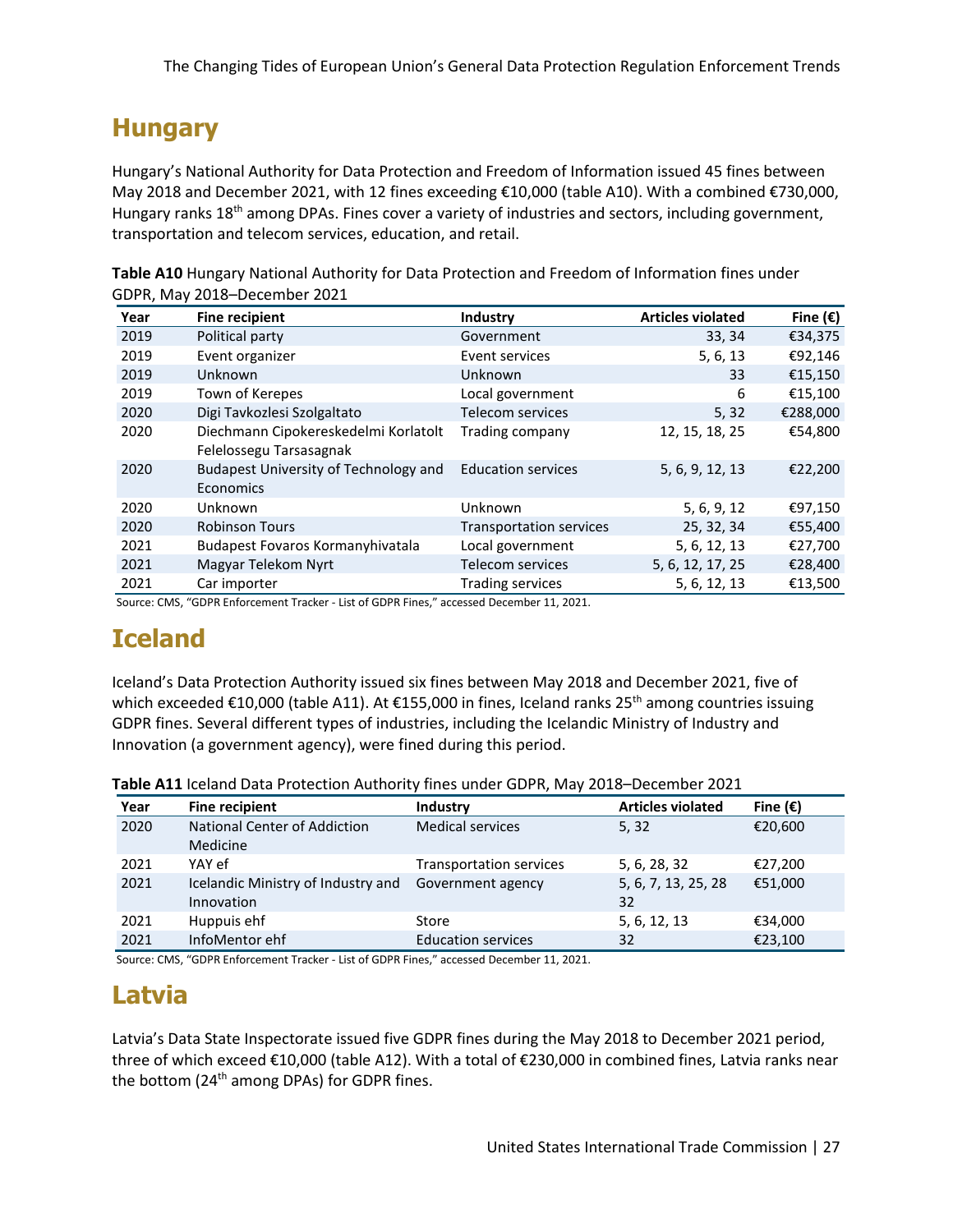| Year | <b>Fine recipient</b> | Industry                  | <b>Articles violated</b> | Fine $(\epsilon)$ |
|------|-----------------------|---------------------------|--------------------------|-------------------|
| 2019 | Unknown               | Unknown                   |                          | €150.000          |
| 2020 | HH Invest             | <b>Financial services</b> | 13                       | €15.000           |
| 2021 | Lursoft IT SIA        | Enterprise services       | 6                        | €65,000           |

**Table A12** Latvia Data State Inspectorate fines under GDPR, May 2018–December 2021

Source: CMS, "GDPR Enforcement Tracker - List of GDPR Fines," accessed December 11, 2021.

#### **Liechtenstein**

During the May 2018 to December 2021 period, the Liechtenstein Data Protection Authority did not appear to have issued any fines exceeding €10,000, though it did issue a single fine of €4,100 in 2020, although the details of this fine are not publicly disclosed.<sup>[47](#page-31-0)</sup>

# **Lithuania**

Lithuania's State Data Protection Inspectorate issued eight GDPR fines during the May 2018 to December 2021 period, six of which exceed €10,000 (table A13). With more than €230,000 in combined fines, Lithuania ranks  $23<sup>rd</sup>$  among DPAs for GDPR fines. Three of these eight fines were issued against government entities.

| Year | <b>Fine recipient</b>                              | Industry                | <b>Articles violated</b> | Fine $(\epsilon)$ |
|------|----------------------------------------------------|-------------------------|--------------------------|-------------------|
| 2019 | MisterTango UAB                                    | Information services    | 5, 32, 33                | €61,500           |
| 2020 | <b>Vilnius City Municipality</b><br>Administration | Local government        | 5                        | €15,000           |
| 2021 | <b>UAB VS Fitness</b>                              | <b>Fitness services</b> | 5, 9, 13, 30, 35         | €20,000           |
| 2021 | Registru Centras                                   | Government agency       | 32                       | €15,000           |
| 2021 | Nacionaliniam visuomenes<br>sveikatos              | Government agency       | 5, 13, 24, 32, 35, 38    | €12,000           |
| 2021 | <b>UAB Prime Leasing</b>                           | Leasing services        | 32                       | €110.000          |

**Table A13** Lithuania State Data Protection Inspectorate fines under GDPR, May 2018–December 2021

Source: CMS, "GDPR Enforcement Tracker - List of GDPR Fines," accessed December 11, 2021.

#### **Malta**

During the May 2018 to December 2021 period, the Malta Communications Authority did not issue any fines exceeding €10,000, though it did issue a single €5,000 fine in February 2019.[48](#page-31-1) This fine was issued against the Lands Authority due to violations of articles 5 and 32 stemming from a data breach where personal data was publicly accessible on the internet.<sup>[49](#page-31-2)</sup>

# **Netherlands**

The Netherlands Data Protection Authority issued 17 fines between May 2018 and December 2021, with 16 fines exceeding €10,000 (table A14). Combined, these fines were €9.9 million, with the Netherlands ranking 10<sup>th</sup> among nations for GDPR violations. The Dutch DPA issued fines to a variety of industries, including in the medical, insurance, transportation, and internet services sectors. Additionally, the

<span id="page-31-0"></span><sup>47</sup> CMS, "GDPR Enforcement Tracker - List of GDPR Fines," 2021.

<span id="page-31-1"></span><sup>48</sup> CMS, "GDPR Enforcement Tracker - List of GDPR Fines," 2021.

<span id="page-31-2"></span><sup>&</sup>lt;sup>49</sup> Privacy Affairs, "GDPR Fines Tracker & Statistics,"<https://www.privacyaffairs.com/gdpr-fines/> (accessed December 29, 2021).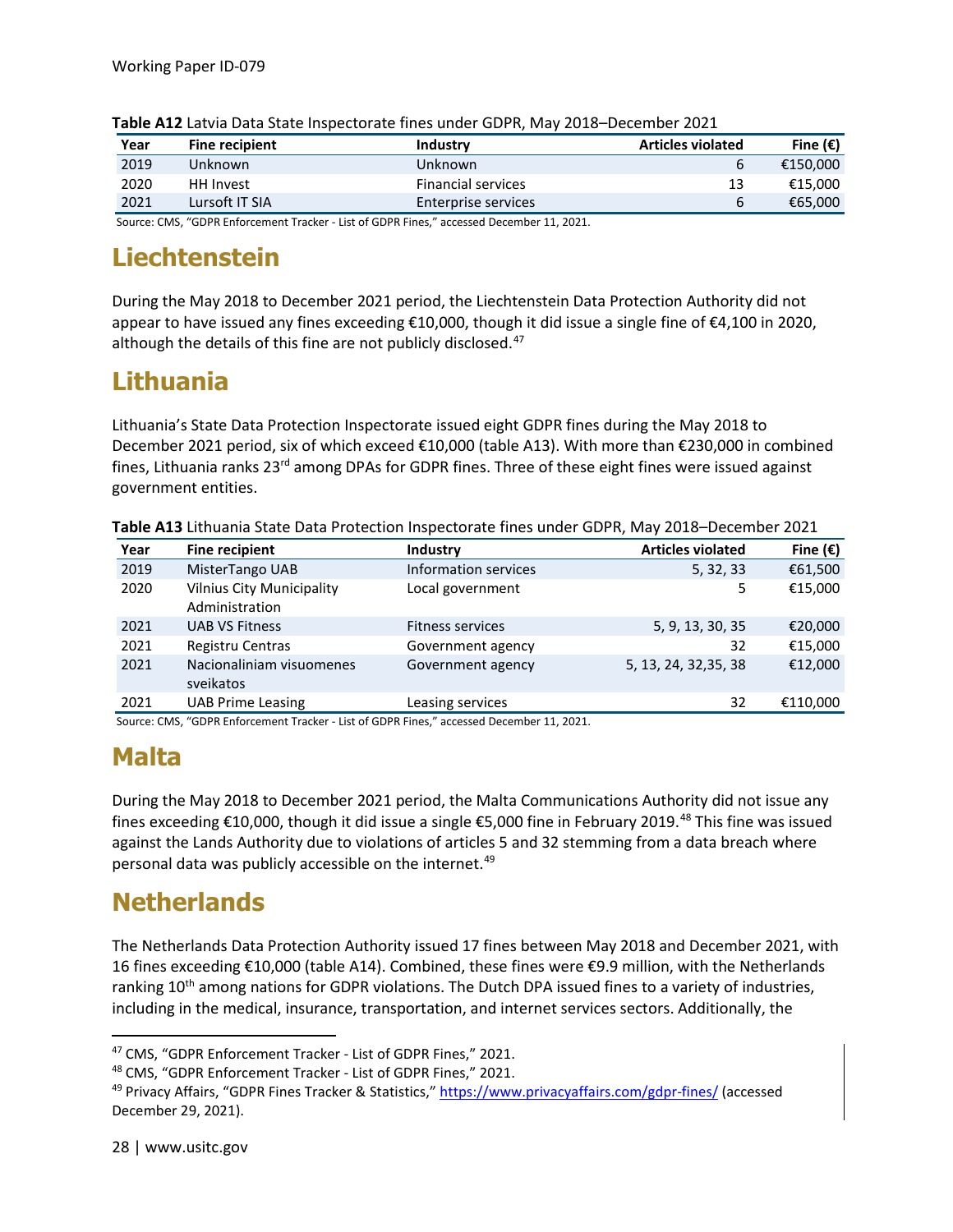Netherlands' November 2021 €2.8 million fine of the Dutch Ministry of Finance for violating articles 5, 6, and 8 represents the largest single fine of a government agency or local government of any EU DPA.

| Year | <b>Fine recipient</b>              | Industry                       | <b>Articles violated</b> | Fine $(\epsilon)$ |
|------|------------------------------------|--------------------------------|--------------------------|-------------------|
| 2019 | <b>UWV</b>                         | Insurance services             | 32                       | €900,000          |
| 2019 | <b>Menzis</b>                      | Insurance services             | 5                        | €50,000           |
| 2019 | Haga Hospital                      | <b>Medical services</b>        | 32                       | €460,000          |
| 2020 | Royal Dutch Tennis Association     | Sports services                | 5, 6                     | €525,000          |
| 2020 | CP&A                               | <b>Medical services</b>        | 9,32                     | €15,000           |
| 2020 | Locatefamily.com                   | Online services                | 27                       | €525,000          |
| 2020 | Booking.com                        | <b>Transportation services</b> | 33                       | €475,000          |
| 2020 | <b>Bureau Krediet Registration</b> | Government agency              | 12, 15                   | €830,000          |
| 2020 | Unknown                            | Unknown                        | 5, 9                     | €725,000          |
| 2021 | Transavia                          | <b>Transportation services</b> | 32                       | €400,000          |
| 2021 | <b>UWV</b>                         | Insurance services             | 32                       | €450,000          |
| 2021 | Orthodontic Clinic                 | <b>Medical services</b>        | 32                       | €12,000           |
| 2021 | Municipality of Enschede           | Local government               | 5, 6                     | €600,000          |
| 2021 | TikTok                             | Internet services              | 12                       | €750,000          |
| 2021 | Dutch Ministry of Finance          | Government agency              | 5, 6, 8                  | €2,750,000        |
| 2021 | <b>OLVG</b>                        | <b>Medical services</b>        | 32                       | €440,000          |

**Table A14** Netherlands Data Protection Authority fines under GDPR, May 2018–December 2021

Source: CMS, "GDPR Enforcement Tracker - List of GDPR Fines," accessed December 11, 2021.

#### **Norway**

Norway's Data Protection Authority has issued 36 fines under GDPR during the May 2018 to December 2021 period, with 30 fines exceeding €10,000 (table A15). Combined, these fines were more than €9.1 million, with Norway ranking 11<sup>th</sup> among nations for aggregate GDPR fines by value. Similar to Denmark, nearly half of Norway's fines were issued to local government or Norwegian government agencies, reflecting a trend across several Nordic nations of maintaining significant scrutiny of its own government's implementation of GDPR regulations.

However, one notable difference between Norway and other Scandinavian DPAs was its decision in December 2021 to issue a fine of 65 million Norwegian kroner (approximately €6.3 million) to U.S.-based LGBT app Grindr, for violating articles 6 and 9 in its former targeted advertising model. With Grindr's information on users' sexual orientation, HIV-status, and other potentially sensitive personal data, the Norway Data Protection Authority noted a strong interest in issuing a deterrent-level fine in preventing the sale or misuse of sensitive personal data for other firms in the future.<sup>[50](#page-32-0)</sup>

<span id="page-32-0"></span><sup>&</sup>lt;sup>50</sup> Datatilsynet, "The NO DPA Imposes Fine against Grindr LLC," December 15, 2021.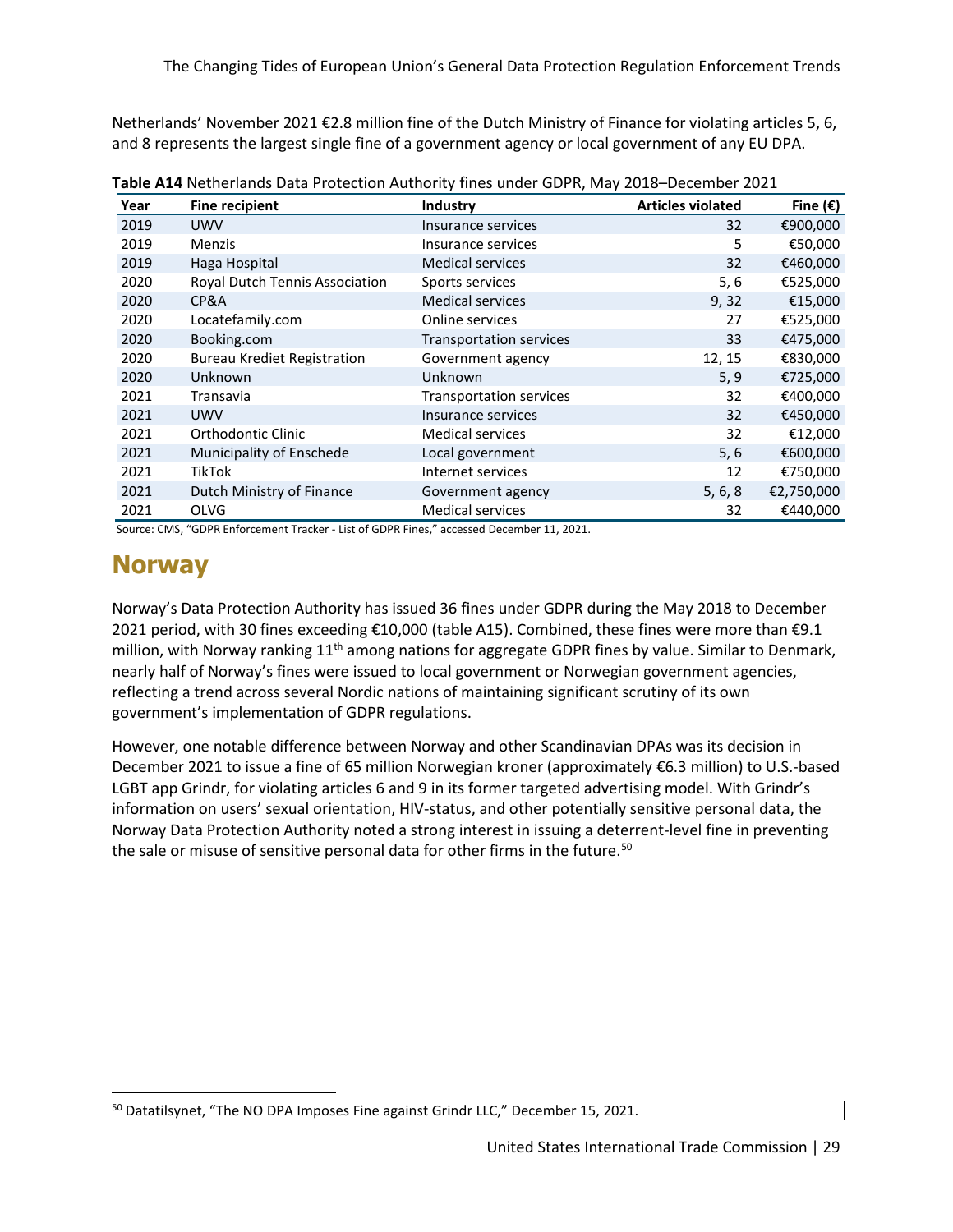| Year | <b>Fine recipient</b>                  | Industry                       | <b>Articles violated</b> | Fine $(\epsilon)$ |
|------|----------------------------------------|--------------------------------|--------------------------|-------------------|
| 2019 | City of Bergen                         | Local government               | 5, 32                    | €170,000          |
| 2019 | Oslo Municipal Education<br>Department | Local government               | 32                       | €120,000          |
| 2020 | Raelingen municipality                 | Local government               | 5, 32                    | €73,600           |
| 2020 | Coop Finnmark SA                       | Grocery store                  | 5, 6                     | €36,800           |
| 2020 | Indre Ostfold municipality             | Local government               | 6,32                     | €18,840           |
| 2020 | Odin Flissenter                        | Ceramics                       | 5,6                      | €13,900           |
| 2020 | Ostfold HF Hospital                    | <b>Medical services</b>        | 32                       | €112,000          |
| 2020 | Raelingen municipality                 | Local government               | 32, 35                   | €46,660           |
| 2020 | <b>Telenor Norge</b>                   | Telecom services               | 32                       | €134,000          |
| 2020 | Bergen municipality                    | Local government               | 5, 32                    | €276,000          |
| 2021 | Ostre Toten municipality               | Local government               | 5, 32                    | €412,000          |
| 2021 | <b>Ultra Technology AS</b>             | <b>Technology services</b>     | 6                        | €12,500           |
| 2021 | St Olav's Hospital HV                  | <b>Medical services</b>        | 32                       | €75,600           |
| 2021 | Hoylandet municipality                 | Local government               | 32                       | €40,200           |
| 2021 | Ferde AS                               | <b>Transportation services</b> | 5, 28, 32, 44            | €496,000          |
| 2021 | Moss municipality                      | Local government               | 32                       | €49,000           |
| 2021 | Unknown                                | Unknown                        | 5, 6, 13, 17, 21         | €24,800           |
| 2021 | <b>BRABank ASA</b>                     | <b>Banking services</b>        | 24, 32                   | €39,700           |
| 2021 | <b>Innovasjon Norge</b>                | Government agency              | 5, 6                     | €95,500           |
| 2021 | Oslo municipality                      | Local government               | 5,6                      | €39,000           |
| 2021 | <b>Basaren Drift</b>                   | Store                          | 5, 6, 13                 | €19,900           |
| 2021 | Asker municipality                     | Local government               | 5, 6, 32, 24             | €100,000          |
| 2021 | Dragefossen AS                         | <b>Energy services</b>         | 5,6                      | €14,900           |
| 2021 | Unknown                                | Unknown                        | 5,6                      | €24,400           |
| 2021 | Cyberbook                              | Internet services              | 5, 6                     | €19,300           |
| 2021 | Coop Finnmark SA                       | Food services                  | 5,6                      | €38,600           |
| 2021 | Unknown                                | Unknown                        | 5, 6                     | €38,600           |
| 2021 | Innovasjon Norge                       | Government                     | 5, 6                     | €95,500           |
| 2021 | Norwegian State Pension Fund           | Government                     | 5, 6, 9                  | €98,000           |
| 2021 | Grindr                                 | Internet services              | 6, 9                     | €6,300,000        |

| Table A15 Norway Data Protection Authority fines under GDPR, May 2018-December 2021 |  |  |  |
|-------------------------------------------------------------------------------------|--|--|--|
|-------------------------------------------------------------------------------------|--|--|--|

Source: CMS, "GDPR Enforcement Tracker - List of GDPR Fines," accessed December 11, 2021.

# **Poland**

Poland's Supervisory Authority has issued 30 fines for GDPR violations during the May 2018 to December 2021 period, 17 of which exceeded €10,000 (table A16). Combined, Poland has issued more than €2.1 million in fines, placing it 13<sup>th</sup> among DPAs. Poland's fines have affected a variety of industries, including education, sports, insurance, telecom, and government agencies.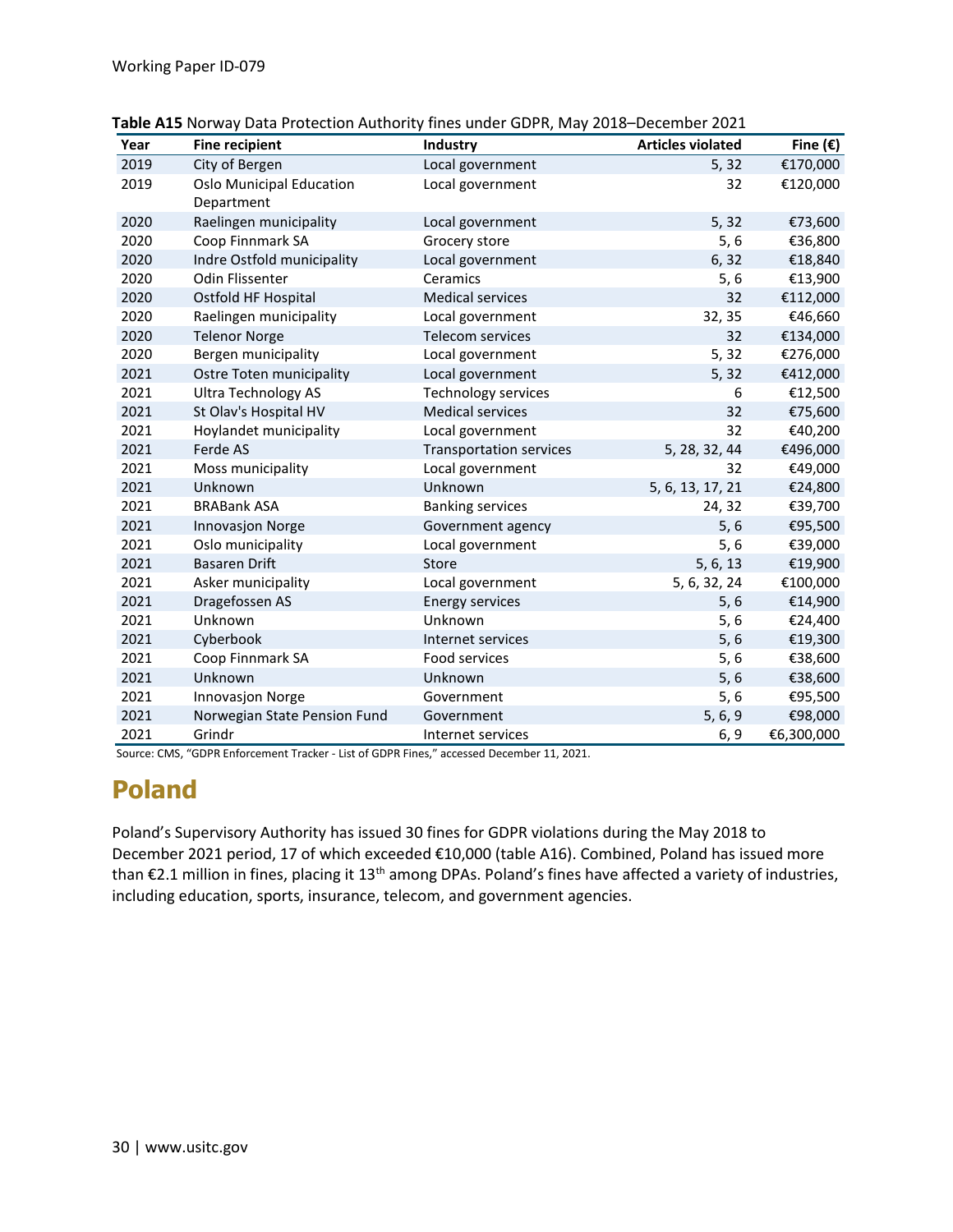The Changing Tides of European Union's General Data Protection Regulation Enforcement Trends

| Year | <b>Fine recipient</b>                                  | <b>Industry</b>            | <b>Articles violated</b> | Fine $(\epsilon)$ |
|------|--------------------------------------------------------|----------------------------|--------------------------|-------------------|
| 2019 | Data processor                                         | Internet services          | 14                       | €220,000          |
| 2019 | Sports association                                     | Sports services            | 6                        | €12,950           |
| 2019 | ClickQuickNow                                          | Internet services          | 5                        | €47,000           |
| 2020 | <b>ID Finance Poland</b>                               | <b>Financial services</b>  | 5, 25, 32                | €235,300          |
| 2020 | Towarzystwo Ubezpieczeń i Reasekuracji<br>WARTA S.A.   | Insurance services         | 33, 34                   | €18,930           |
| 2020 | Virgin Mobile Polska                                   | Telecom services           | 5, 25, 32                | €443,000          |
| 2020 | Surveyor General of Poland                             | Government agency          | 5, 6                     | €22,700           |
| 2020 | Warsaw University of Life Sciences                     | <b>Education services</b>  | 32                       | €11,200           |
| 2020 | Office for Geodesy and Cartography                     | Government agency          | 31,58                    | €22,300           |
| 2021 | Bank Millennium S.A                                    | <b>Banking services</b>    | 33, 34                   | €78,000           |
| 2021 | Sopockie Towarzystwo Ubezpieczen<br><b>ERGO Hestia</b> | Insurance services         | 33, 34                   | €35,300           |
| 2021 | Cyfrowy Polsat                                         | <b>Television services</b> | 24, 32, 34               | €245,000          |
| 2021 | Enea SA                                                | <b>Energy services</b>     | 33                       | €30,000           |
| 2021 | Krajowa Szkola Sadoknictwa I<br>Prokuratury            | <b>Education services</b>  | 5, 25, 28, 32            | €22,200           |
| 2021 | Unknown                                                | Unknown                    | 32,58                    | €19,000           |
| 2021 | <b>TUIR Warta</b>                                      | Insurance services         | 33, 34                   | €18,850           |
| 2021 | Morele.net                                             | Internet services          | 32                       | €660,000          |

**Table A16** Poland Supervisory Authority fines under GDPR, May 2018–December 2021

Source: CMS, "GDPR Enforcement Tracker - List of GDPR Fines," accessed December 11, 2021.

### **Portugal**

Portugal's National Data Protection Authority has issued four fines for GDPR violations, with two fines exceeding €10,000 (table A17). With a combined value of €420,000, Portugal ranks 20<sup>th</sup> among DPAs in fines issued.

| Year | <b>Fine recipient</b>              | Industry                | <b>Articles violated</b> | Fine $(\epsilon)$ |
|------|------------------------------------|-------------------------|--------------------------|-------------------|
| 2018 | Centro Hospitalar Barreiro Montijo | <b>Medical services</b> |                          | €400.000          |
| 2019 | Unknown                            | Unknown                 | 15                       | €20.000           |

Source: CMS, "GDPR Enforcement Tracker - List of GDPR Fines," accessed December 11, 2021.

#### **Romania**

Romania's National Supervisory Authority for Personal Data Processing has issued approximately 68 fines for GDPR violations during the May 2018 to December 2021 period, though only 11 have exceeded €10,000 (table A18). Combined, these fines have been worth more than €560,000, ranking Romania 19<sup>th</sup> among nations for GDPR fines. Interestingly, the majority of Romania's fines have implicated banking services firms, with violations of articles 5, 25, and 23 being the most frequent cause.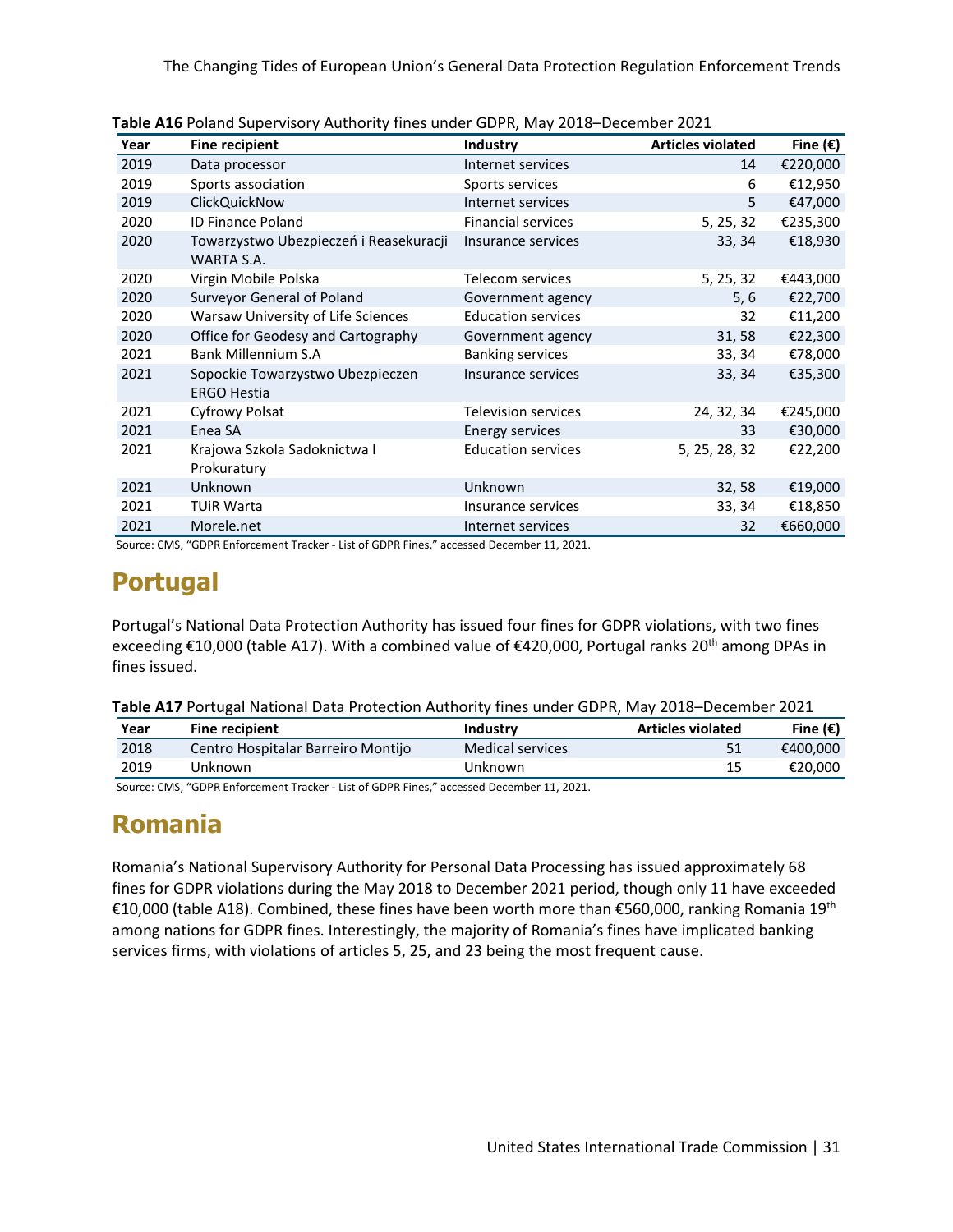| Year | <b>Fine Recipient</b>                   | Industry                | <b>Articles Violated</b> | Fine $(\epsilon)$ |
|------|-----------------------------------------|-------------------------|--------------------------|-------------------|
| 2019 | <b>Courier Services Company</b>         | Courier services        | 32                       | €11,000           |
| 2019 | Hora Credit IFN                         | <b>Banking services</b> | 5, 25, 32, 33            | €14,000           |
| 2019 | World Trade Center Hotel                | Hotel services          | 32                       | €15,000           |
| 2019 | <b>Proleasing Motors</b>                | Insurance services      | 32                       | €15,000           |
| 2019 | Vreau Credit                            | <b>Banking services</b> | 32                       | €20,000           |
| 2019 | <b>S CNTAR TAROM SA</b>                 | Transportation services | 32                       | €20,000           |
| 2019 | <b>ING Bank</b>                         | <b>Banking services</b> | 32                       | €80,000           |
| 2019 | Unicredit Bank                          | <b>Banking services</b> | 25                       | €130,000          |
| 2019 | Raiffeisen Bank                         | <b>Banking services</b> | 32, 33                   | €150,000          |
| 2020 | Banca Transilvania                      | <b>Banking services</b> | 5, 23                    | €100,000          |
| 2021 | Telekom Romani Mobile<br>Communications | <b>Telecom services</b> | 32                       | €10,000           |

| Table A18 Romania National Supervisory Authority fines under GDPR, May 2018-December 2021 |  |  |  |
|-------------------------------------------------------------------------------------------|--|--|--|
|-------------------------------------------------------------------------------------------|--|--|--|

Source: CMS, "GDPR Enforcement Tracker - List of GDPR Fines," accessed December 11, 2021.

#### **Slovakia**

Slovakia's Office for Personal Data Protection has issued two fines, both exceeding €10,000, between the May 2018 and December 2021 period (table A19). With a combined value of €90,000, Slovakia ranks last  $(27<sup>th</sup>)$  among GDPR DPAs that have issued fines.

| Year | <b>Fine Recipient</b> | Industry         | <b>Articles Violated</b> | Fine $(\epsilon)$ |
|------|-----------------------|------------------|--------------------------|-------------------|
| 2019 | Unknown               | Social insurance | 5, 6                     | €50,000           |
|      |                       | agency           |                          |                   |
| 2019 | Unknown               | Slovak Telekom   | 32                       | €40,000           |
|      | ---- --------<br>____ | .<br>.           |                          |                   |

Source: CMS, "GDPR Enforcement Tracker - List of GDPR Fines," accessed December 11, 2021

# **Slovenia**

During the May 2018 to December 2021 period, the Slovenian government did not issue any fines exceeding  $\epsilon$ 10,000.<sup>[51](#page-35-0)</sup> Slovenia is the only EU member state that has not enacted GDPR as part of its national legislation, although it is still bound by the GDPR provisions.

#### **Sweden**

During the May 2018 to December 2021 period, Sweden's Data Protection Authority issued 24 fines for GDPR violations, 23 of which exceeded €10,000 (table A19). Similar to the other Scandinavian nations noted above, a substantial portion of Sweden's fines have been issued against local municipalities and government agencies for GDPR violations, as well as a large share of medical services firms and hospitals. In addition, Sweden has issued six fines exceeding €1 million, including its largest, which was issued against U.S. firm Google in 2020 for violating articles 5, 6, and 17. As previously noted in the text box "Durability of Large Fines?," this fine was reduced in November 2020 by a Swedish administrative court from SEK 75 million (around €7.3 million) to SEK 52 million (around €5.1 million). Combined, Sweden has issued more than  $£15.3$  million in fines, ranking 9<sup>th</sup> among DPAs by GDPR member states.

<span id="page-35-0"></span><sup>51</sup> CMS, "GDPR Enforcement Tracker - List of GDPR Fines," 2021.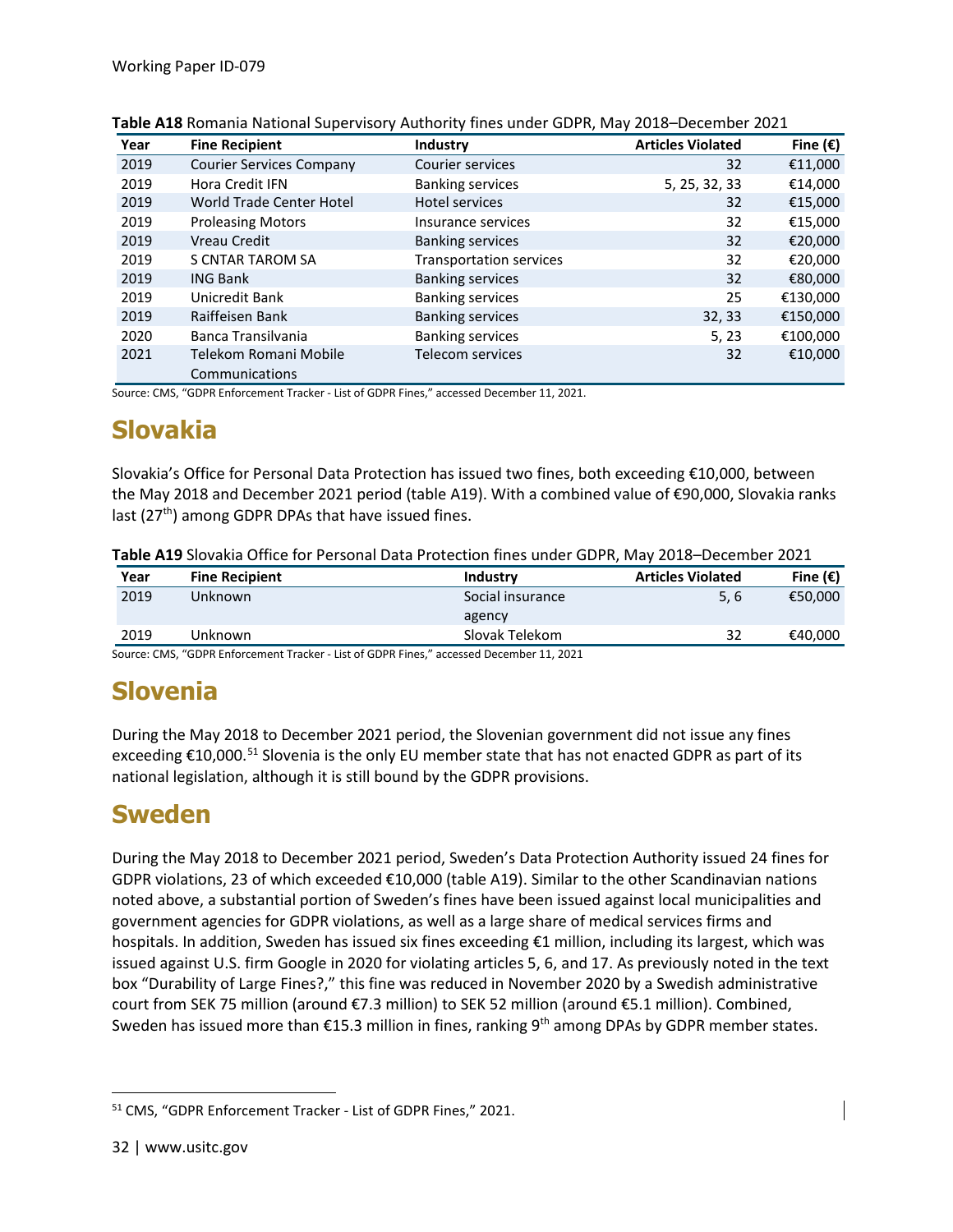The Changing Tides of European Union's General Data Protection Regulation Enforcement Trends

| Year | <b>Fine recipient</b>                  | Industry                       | <b>Articles violated</b> | Fine $(\epsilon)$ |
|------|----------------------------------------|--------------------------------|--------------------------|-------------------|
| 2019 | Swedish school board                   | Government                     | 7                        | €18,680           |
| 2019 | Nusvar AB                              | Information services           | 6                        | €35,000           |
| 2020 | Google                                 | Internet services              | 5, 6, 17                 | €5,091,000        |
| 2020 | Capio St Goran                         | <b>Medical services</b>        | 5, 32                    | €2,900,000        |
| 2020 | Karolinska University Hospital         | <b>Medical services</b>        | 5, 32                    | €390,100          |
| 2020 | Sahlgrenska University Hospital        | <b>Medical services</b>        | 5, 32                    | €341,300          |
| 2020 | Vasterbotten region                    | Local government               | 5, 32                    | €243,800          |
| 2020 | Ostergotland region                    | Local government               | 5, 32                    | €243,800          |
| 2020 | Aleris Sjokvard                        | <b>Medical services</b>        | 5, 32                    | €1,168,000        |
| 2020 | Aleris Sjokvard                        | <b>Medical services</b>        | 5, 32                    | €1,463,000        |
| 2020 | City of Stockholm                      | Local government               | 5, 32                    | €394,000          |
| 2020 | Gnosjo municipality                    | Local government               | 5, 6, 13, 35, 36         | €19,500           |
| 2020 | Health and Medical Board of the Region | Local government               | 5, 6                     | €11,200           |
|      | of Orebro County                       |                                |                          |                   |
| 2020 | National Government Service Center     | Government agency              | 33, 34                   | €18,700           |
| 2020 | Umea University                        | <b>Education services</b>      | 5,32                     | €54,000           |
| 2020 | Uppsalahem AB                          | Housing services               | 5,6                      | €29,500           |
| 2021 | Storstockholms Lokaltrafik             | <b>Transportation services</b> | 5, 6, 13                 | €1,600,000        |
| 2021 | Directorate of the Ostra Skaraborg     | Local government               | 5, 32                    | €34,800           |
|      | <b>Rescue Services</b>                 |                                |                          |                   |
| 2021 | Voice Integrate Nordic                 | Internet services              | 32                       | €64,500           |
| 2021 | MedHelp AB                             | <b>Medical services</b>        | 5, 6, 9, 13, 32          | €1,200,000        |
| 2021 | Stockholm region                       | Local government               | 5, 13, 14                | €50,000           |
| 2021 | Varmland region                        | Local government               | 5, 13                    | €25,000           |
| 2021 | Sormland region                        | Local government               | 5, 13                    | €25,000           |

Source: CMS, "GDPR Enforcement Tracker - List of GDPR Fines," accessed December 11, 2021.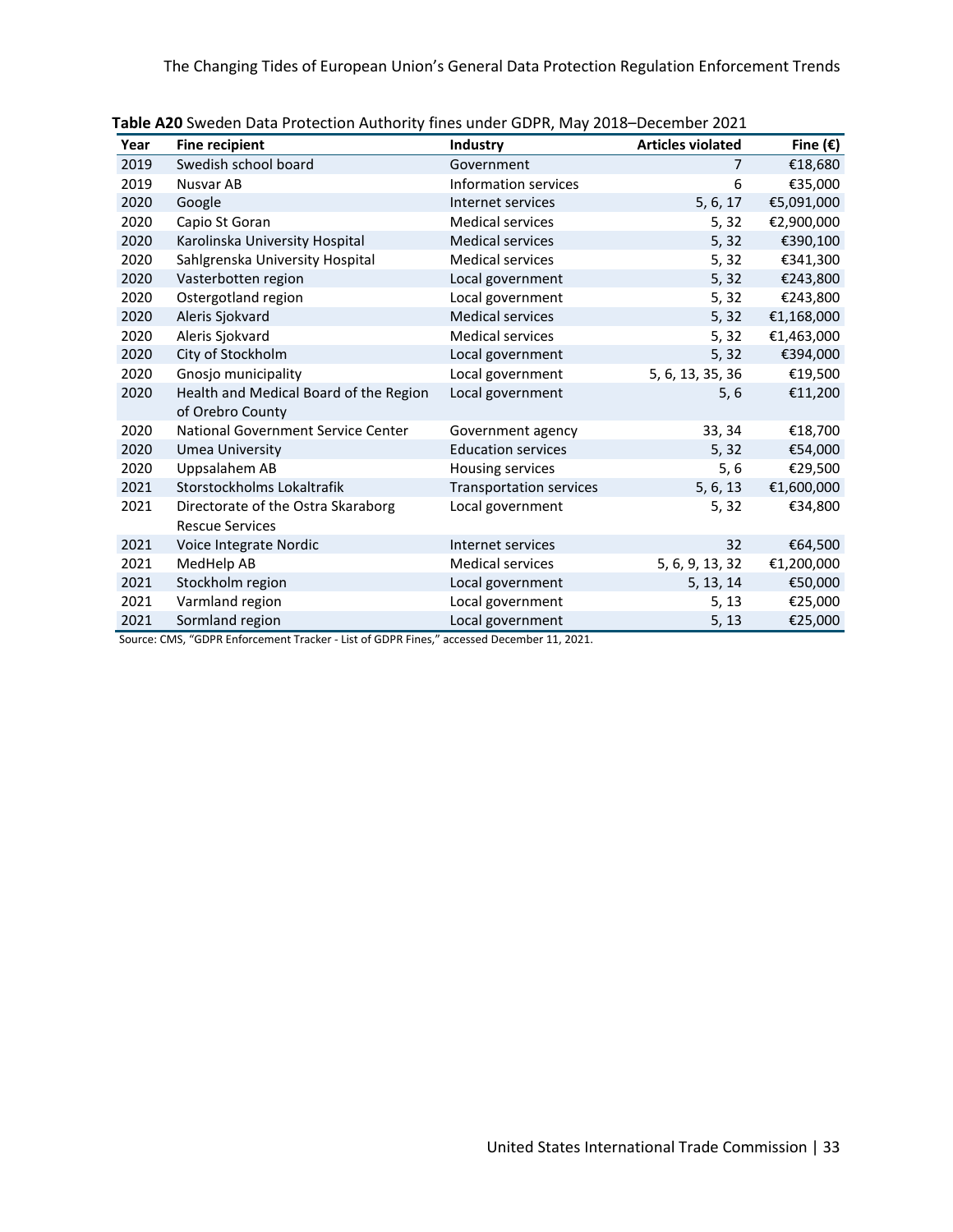The Changing Tides of European Union's General Data Protection Regulation Enforcement Trends

# **Appendix B Largest GDPR Fines Issued by European DPAs, 2018– 21**

United States International Trade Commission | 34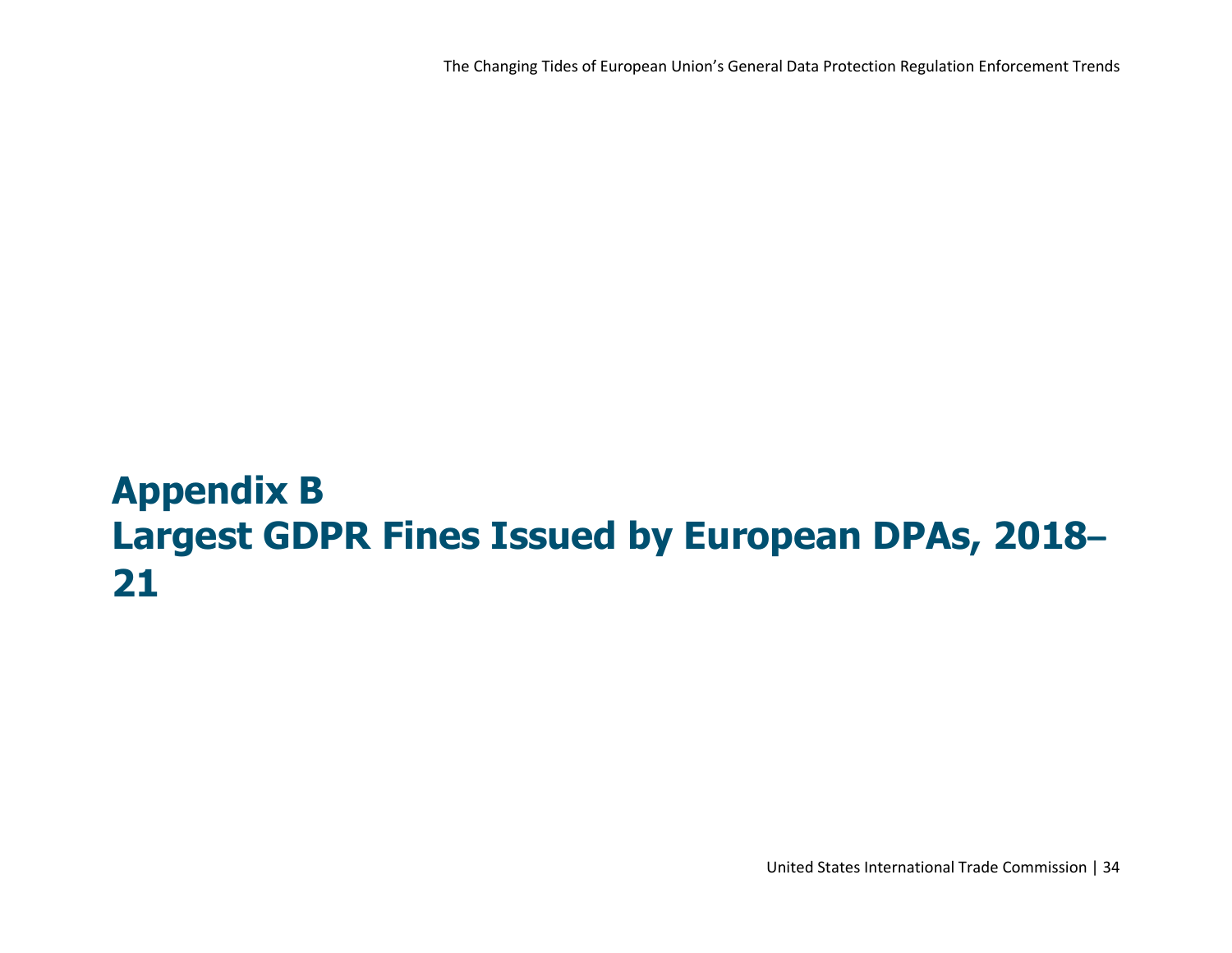| Country            | Month, Year       | <b>Fine recipient</b>                                   | Industry                       | <b>Articles violated</b>                | Fine $(\epsilon)$ |
|--------------------|-------------------|---------------------------------------------------------|--------------------------------|-----------------------------------------|-------------------|
| Luxembourg         | <b>July 2021</b>  | Amazon Europe Core S.a.r.l                              | E-commerce/retail              | Unknown                                 | 746,000,000       |
| Ireland            | September 2021    | WhatsApp Ireland                                        | Internet services              | 5, 12, 13, 14                           | 225,000,000       |
| France             | January 2019      | Google                                                  | Internet services              | 6                                       | 50,000,000        |
| Germany            | October 2020      | H&M Hennes and Mauritz Online E-commerce/retail<br>Shop |                                | 5, 6                                    | 35,258,708        |
| Italy              | January 2020      | TIM                                                     | Telecom services               | 5, 6, 17, 21                            | 27,800,000        |
| United Kingdom     | <b>July 2019</b>  | <b>British Airways</b>                                  | <b>Transportation services</b> | 32                                      | 22,046,000        |
| United Kingdom     | November 2018     | Marriott                                                | Hotel services                 | 33                                      | 20,450,000        |
| Italy              | <b>July 2020</b>  | Wind Tre SpA                                            | Telecom services               | 5, 6, 12, 24, 25                        | 16,700,000        |
| Italy              | November 2020     | Vodafone Italia                                         | Telecom services               | 5, 6, 7, 15, 16, 21, 24, 25,<br>32, 33  | 12,251,601        |
| Germany            | January 2021      | Notebookbilliger.de                                     | E-commerce/retail              | 5, 6                                    | 10,400,000        |
| Austria            | September 2021    | Austria Post                                            | Mail                           | Unknown                                 | 9,500,000         |
| Italy              | December 2019     | Eni Gas e Luce                                          | <b>Energy services</b>         | 5, 6, 17, 21                            | 8,500,000         |
| Norway             | December 2021     | Grindr                                                  | Internet services              | 6, 9                                    | 6,300,000         |
| Spain              | <b>March 2021</b> | Vodafone Espana                                         | Telecom services               | 21, 23, 24, 28, 44                      | 8,150,000         |
| Spain              | January 2021      | Caixabank                                               | <b>Banking services</b>        | 6, 13, 14                               | 6,000,000         |
| Spain              | December 2020     | Banco Bilbao Vizcaya Argentaria                         | <b>Banking services</b>        | 6, 13                                   | 5,000,000         |
| Sweden             | <b>March 2020</b> | Google                                                  | Internet services              | 5, 6, 17                                | 5,000,000         |
| Italy              | <b>March 2021</b> | Fastweb SpA                                             | Telecom services               | 6, 7, 12, 13, 21, 24, 25, 32,<br>33, 34 | 4,500,000         |
| Austria            | January 2021      | <b>Bank</b>                                             | <b>Banking services</b>        | Unknown                                 | 4,000,000         |
| Italy              | September 2021    | Sky Italia                                              | <b>Transportation services</b> | 5, 6, 7, 12, 13, 21, 28, 29             | 3,296,326         |
| Italy              | December 2019     | Eni Gas e Luce                                          | <b>Energy services</b>         | 5, 6                                    | 3,000,000         |
| Spain              | October 2021      | Caixabank Payments and<br>consumer EFC                  | <b>Banking services</b>        | 6                                       | 3,000,000         |
| Sweden             | December 2020     | Capio St Goran                                          | <b>Medical services</b>        | 5, 32                                   | 2,900,000         |
| Italy              | May 2021          | Iren Mercato                                            | <b>Energy services</b>         | 5, 6, 7                                 | 2,856,169         |
| <b>Netherlands</b> | November 2021     | Dutch Ministry of Finance                               | Government                     | 5, 6, 8                                 | 2,750,000         |
| <b>Bulgaria</b>    | August 2019       | National Revenue Agency                                 | Government                     | 32                                      | 2,600,000         |
| Italy              | June 2021         | Foordinho s.r.l                                         | Waste management               | 5, 13, 22, 25, 30, 32, 35, 37           | 2,600,000         |
| Spain              | <b>July 2021</b>  | Mercadona S.A.                                          | Food services                  | 5, 6, 9, 12, 13, 25                     | 2,520,000         |
| Italy              | <b>July 2021</b>  | Deliveroo Italy                                         | Internet services              | 5, 13, 22, 25, 30, 32, 35, 37           | 2,500,000         |
| France             | November 2020     | Carrefour France                                        | E-commerce/retail              | 5, 12, 13, 15, 17, 21, 32, 33           | 2,250,000         |
| Austria            | August 2021       | Unser O-Bonus Club GmbH                                 | Bonus club program             | 6, 7, 12                                | 2,000,000         |

**Table B1** 50 Largest GDPR fines issued by country, year, recipient, industry, and fine (€)